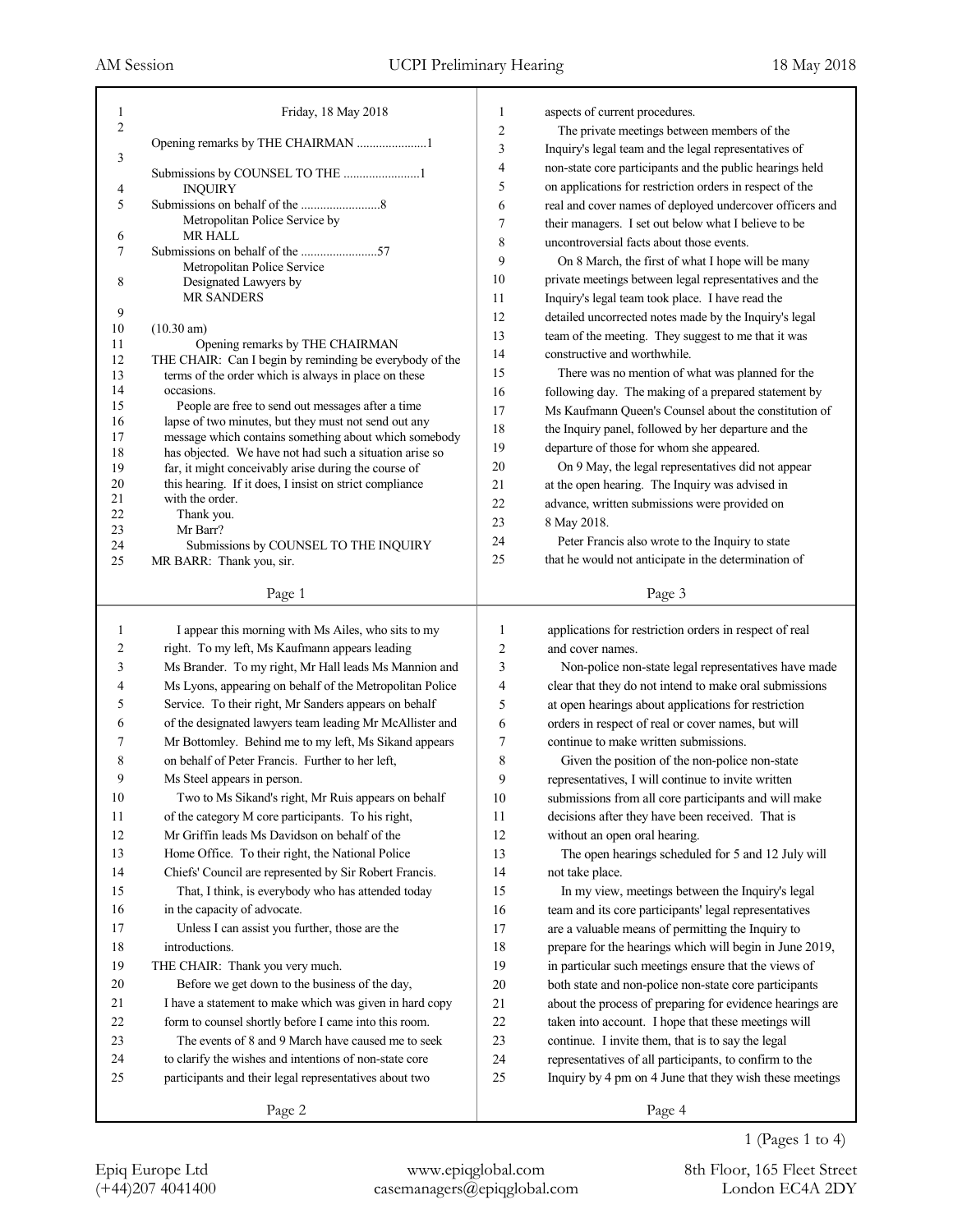| 1              | to continue, or, if not, what they would propose to put  | 1              | that they might have to be redacted to some extent, but   |
|----------------|----------------------------------------------------------|----------------|-----------------------------------------------------------|
| 2              | in their place.                                          | 2              | from what I had seen from those that I know to exist      |
| 3              | In the early days of the Inquiry, the legal              | 3              | I did not anticipate any significant redactions.          |
| 4              | representatives of a number of state and non-police      | 4              | She in turn told me that in her view the documents        |
| 5              | non-state core participants asked                        | 5              | that she had seen heavily redacted copies of before were  |
| 6              | Sir Christopher Pitchford to meet them and those they    | 6              | unlikely to be complete, and that she could provide to    |
| 7              | represented at a private meeting. He declined to do so,  | 7              | me information or names and similar information which     |
| 8              | because as the finder of fact he had to be and be seen   | 8              | would enable the Inquiry to search its documents to see   |
| 9              | to be impartial.                                         | 9              | if there were other documents that could and should be    |
| 10             | Soon after I was appointed chairman a similar            | 10             | disclosed to her.                                         |
| 11             | request was made to me, I declined it for the same       | 11             | I undertook to do those things.                           |
| 12             | reason.                                                  | 12             | This, although I didn't realise it when I prepared        |
| 13             | The invitation was recently re-extended by               | 13             | the written statement I have just made, was a practical   |
| 14             | representatives of the non-police non-state core         | 14             | example of a private meeting with a non-state non-police  |
| 15             | participants. I will accept it. Subject to conditions    | 15             | core participant working. I have learnt something and     |
| 16             | whose purpose is to ensure that my impartiality is not   | 16             | what I learnt is that meetings of that kind, whether      |
| 17             | compromised.                                             | 17             | with a significant number or on a one-to-one basis or     |
| 18             | They are.                                                | 18             | any variant on that are likely to be helpful to enable    |
| 19             | The meeting will be attended only by non-state core      | 19             | me to understand the views of those whom I meet and to    |
| 20             | participants and their legal representatives. I will     | 20             | enable me to explain to them what I am doing and to       |
| 21             | rely on them to ensure that no other person attends.     | 21             | invite their assistance.                                  |
| 22             | What is said at the meeting will be recorded by the      | 22             | Now, down to the business for which we are here,          |
| 23             | Inquiry and by no one else. This is not for the          | 23             | which is how the Metropolitan Police in particular, but   |
| 24             | purposes of publication but to enable an accurate record | 24             | other state representatives can assist the Inquiry --     |
| 25             | of the meeting to be kept by the Inquiry. There will be  | 25             | MS STEEL: Can I just make a quick correction to the       |
|                | Page 5                                                   |                | Page 7                                                    |
|                |                                                          |                |                                                           |
|                |                                                          |                |                                                           |
| 1              | no still or video photography.                           | 1              | statement that you read? Because you said that            |
| $\overline{2}$ | It is understood by those attending that I cannot        | $\overline{2}$ | non-state non-legal representatives have made it clear    |
| 3              | say anything which would compromise impartiality and may | 3              | that they do not intend to make oral submissions at open  |
| 4              | therefore have to refuse to answer some questions.       | 4              | hearings about applications for restriction orders in     |
| 5              | I will offer a similar facility to former undercover     | 5              | respect of real or cover names.                           |
| 6              | officers and their managers and if they are no longer    | 6              | And actually what the position is that we feel we         |
| 7              | alive to their surviving immediate relatives if they     | 7              | can't meaning participate in those open hearings. It is   |
| 8              | request it.                                              | 8              | not that we don't want to. It is that we feel we can't    |
| 9              | I invite a response from the legal representatives       | 9              | meaningfully participate because we don't have enough     |
| 10             | by 4 pm on 4 June. If the response is positive the       | 10             | information disclosed to us. So I would just like that    |
| 11             | Inquiry team will discuss with them the format of the    | 11             | to be made clear.                                         |
| 12             | meeting or, if the numbers who wish to attend are so     | 12             | THE CHAIR: Thank you.                                     |
| 13             | large as to require more than one meeting.               | 13             | Now down to the business of the day, which is to          |
| 14             | This is not part of that statement, but a statement      | 14             | give the opportunity for police and state                 |
| 15             | of something that took place yesterday.                  | 15             | representatives to discuss with me on a forward looking   |
| 16             | Yesterday, I met Sukhdev Reel and her family, her        | 16             | rather than a recriminatory basis how we can get from A   |
| 17             | legal representative, Mike Schwarz, her Member of        | 17             | to B. I hold that I will be told what can be done on      |
| 18             | Parliament, John McDonnell and Suresh Grover who has     | 18             | your side to help me to do that and I invite you to say   |
| 19             | advised and assisted her over many years. Speaking for   | 19             | what we can do on our side to help you to do it. We       |
| 20             | myself, I found the meeting which lasted two hours       | $20\,$         | will, I hope, discuss a number of practical problems.     |
| 21             | constructive and helpful.                                | 21             | I have invited this unusually for an open forum           |
| 22             | In particular, it led to me undertaking to Ms Reel       | $22\,$         | because I think that the public are entitled to know      |
| 23             | that I would provide her, as soon as the Inquiry         | 23             | what is going on, at least in outline.                    |
| 24             | reasonably could, with all of the documents that the     | 24             | MR HALL: Indeed.                                          |
| 25             | Inquiry has which relate to her. I explained to her      | 25             | THE CHAIR: Even though, of course, there must be detailed |
|                | Page 6                                                   |                | Page 8                                                    |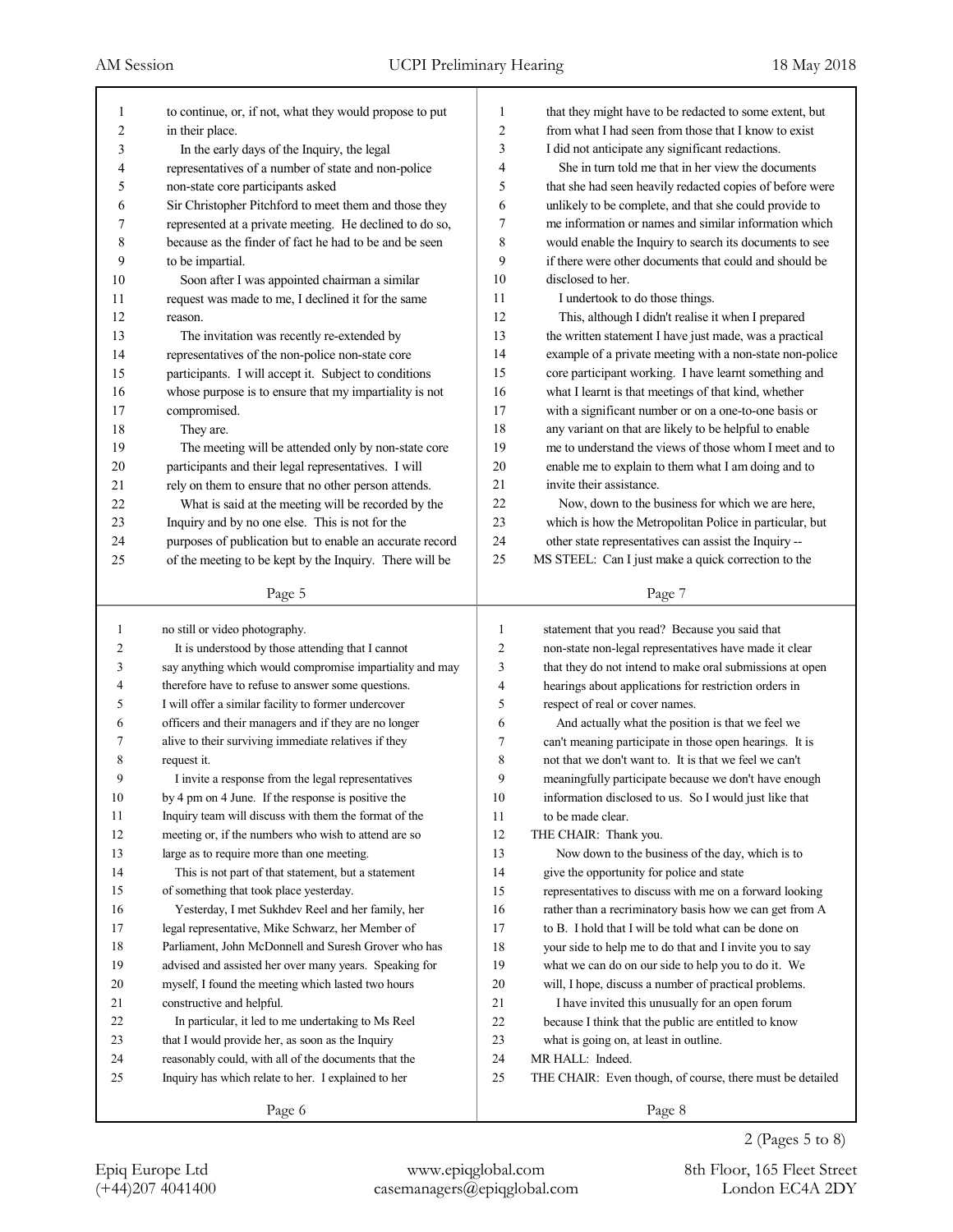| $\mathbf{1}$   | discussions about matters in private.                        | 1              | tight.                                                   |
|----------------|--------------------------------------------------------------|----------------|----------------------------------------------------------|
| $\overline{c}$ | Submissions on behalf of the Metropolitan Police Service by  | $\overline{2}$ | If there is proper engagement and consideration          |
| 3              | <b>MR HALL</b>                                               | $\mathfrak{Z}$ | between the Metropolitan Police Service and the Inquiry, |
| $\overline{4}$ | MR HALL: Indeed.                                             | $\overline{4}$ | then the Inquiry can meet its deadlines. That is what    |
| 5              | Sir, how can Metropolitan Police Service resources           | 5              | the Metropolitan Police Service fervently wishes and the |
| 6              | best be deployed to assist the Inquiry to fulfil its         | 6              | points I am going to make in a moment are all of those   |
| 7              | timetable?                                                   | 7              | in that spirit, looking forward to working with the      |
| 8              | The short answer, and I am going to develop if               | 8              | Inquiry to meet its ambitious target as we all want.     |
| 9              | I may, I have about six pages of notes to speak to, but      | 9              | Sir, the Metropolitan Police Service has written         |
| 10             | the short answer is by giving the Metropolitan Police        | 10             | a detailed letter to your secretariat on Tuesday. I am   |
| 11             | Service clearly defined projects and as soon as              | 11             | not going to go through that letter, but it may be       |
| 12             | possible.                                                    | 12             | interesting to those who are here to get a flavour of    |
| 13             | For example, the Metropolitan Police Service would           | 13             | the sort of practical issues that we have raised with    |
| 14             | ask for as many witness statements to be getting on with     | 14             | you in correspondence.                                   |
| 15             | and as many relevant and necessary documents to apply        | 15             | Can I start with information technology. Precisely       |
| 16             | for restriction orders over, again as soon as possible.      | 16             | what information technology system or systems the        |
| 17             | It is an enormous job of work, so we need to make            | 17             | Inquiry is going to use to communicate sensitive         |
| 18             | a start. Beyond that it is too soon to say, because          | 18             | documents with the Metropolitan Police Service is        |
| 19             | more information is needed from the Inquiry -- as I will     | 19             | a really, really crucial issue. The Metropolitan Police  |
| 20             | go on to explain. That does take me right to the second      | 20             | Service has reluctantly come to the view that something  |
| 21             | issue, which is how the Inquiry can assist the               | 21             | called the Res Tool which is a bespoke piece of software |
| 22             | Metropolitan Police Service to assist you. Again, the        | 22             | that was developed for use by the Metropolitan Police    |
| 23             | short answer is by talking ceaselessly to the                | 23             | Service and the Inquiry to deal with the redactions      |
| 24             | Metropolitan Police Service about what its plans are, as     | 24             | process and which has been the subject of continued      |
| 25             | in what your plans are. Being prepared to adjust and         | 25             | testing by the respective technical teams of the Inquiry |
|                |                                                              |                |                                                          |
|                | Page 9                                                       |                | Page 11                                                  |
|                |                                                              |                |                                                          |
| $\mathbf{1}$   |                                                              | 1              | and the Metropolitan Police Service simply lacks the     |
| 2              | refine the Inquiry's approach in the light of what<br>works. | 2              | required stability. Our view reluctantly is the nettle   |
| 3              | The Metropolitan Police Service has a shared                 | 3              | must be grasped and any assumptions based upon the use   |
| 4              | interest, as I suspect all the core participants do with     | 4              | of the Res Tool must be reconsidered without delay.      |
| 5              | the Inquiry, in helping you conclude modules 1 and 2 by      | 5              | This of necessity means that the Inquiry cannot, we      |
| 6              | September 2021, and providing the final report by            | 6              | suggest, wait a moment longer to start making decisions  |
| 7              | December 2023. I'm going to be asking for maximum            | 7              | on the restriction order applications that have already  |
| 8              | engagement from the Inquiry team and my submissions are      | 8              | been made --                                             |
| 9              | going to be completely forward looking.                      | 9              | THE CHAIR: I agree with that point. I think, so that     |
| 10             | We really appreciate -- double underlined -- the             | 10             | everyone can understand it, the Res Tool was intended to |
| 11             | seriously increased level of engagement that has just        | 11             | permit the Metropolitan Police Service on one side and   |
| 12             | started. There are intensely practical aspects to this       | 12             | the Inquiry on the other to view the same document on    |
| 13             | Inquiry which need to be addressed. The machinery of         | 13             | a computer screen in their own offices and for           |
| 14             | getting evidence disclosed and witnesses heard is so         | 14             | a redaction or alteration to be made on one screen which |
| 15             | complex that unless the Inquiry engages in an open           | 15             | would be replicated precisely on the other. It has not   |
| 16             | fashion with the Metropolitan Police Service at every        | 16             | worked.                                                  |
| 17             | stage, crucial aspects of the process will just not be       | 17             | MR HALL: Sir, I am grateful. Absolutely.                 |
| 18             | picked up by the Inquiry's planners or the Inquiry's         | 18             | The other key current information technology issue,      |
| 19             | lawyers. This is an urgent matter. The timescales are        | 19             | and I make no apologise for descending to this level of  |
| 20             | so tight that the Metropolitan Police Service should be      | 20             | detail, because these are the practical matters that     |
| 21             | liberated by the Inquiry to start work now and the           | 21             | will make the Inquiry flow --                            |
| 22             | timescales are also so tight that the Inquiry must try       | 22             | THE CHAIR: Of course.                                    |
| 23             | to look around every corner to see what practical            | 23             | MR HALL: -- is the question of document splitting. The   |
| 24             | difficulties could say have an impact on the timetable.      | 24             | Metropolitan Police Service needs to properly discuss,   |
| 25             | I say any impact, because the timescales are so              | 25             | understand, what the Inquiry's expectations are about    |

3 (Pages 9 to 12)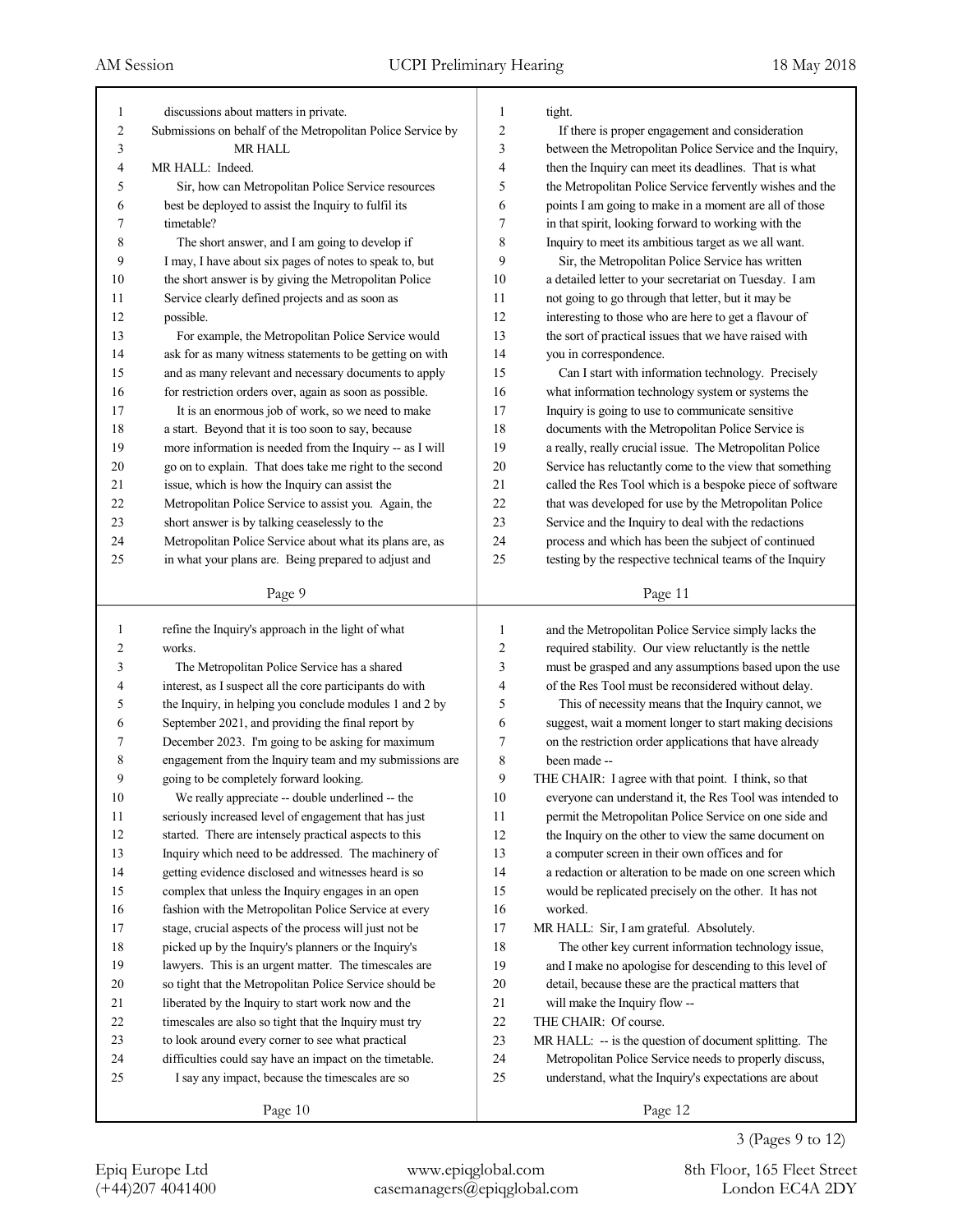| 1            | electronic splitting of documents that have previously                                                           | $\mathbf{1}$   | THE CHAIR: I have in mind our senior paralegal, who is            |
|--------------|------------------------------------------------------------------------------------------------------------------|----------------|-------------------------------------------------------------------|
| 2            | been provided to the Inquiry. We also need to                                                                    | $\overline{c}$ | thoroughly expert both in the information technology              |
| 3            | understand expectations about metadata, what they are --                                                         | 3              | side of things and in the legal issues that arise. Not            |
| 4            | THE CHAIR: Could we just take them one by one?                                                                   | $\overline{4}$ | at the level of abstraction that counsel would be                 |
| 5            | MR HALL: Yes.                                                                                                    | 5              | expected to involve themselves in, but in the practical           |
| 6            | THE CHAIR: This may be more helpful than you making                                                              | 6              | side of things.                                                   |
| 7            | a speech and then me responding to it, because we may                                                            | 7              | MR HALL: I respectfully disagree. I suggest that counsel          |
| 8            | omit things if we do it that way.                                                                                | 8              | should be directly involved. I am going to nominate               |
| 9            | MR HALL: Yes.                                                                                                    | 9              | someone who is a reasonably senior member of my counsel           |
| 10           | THE CHAIR: Document splitting is, I think so everybody                                                           | 10             | team to get to grips with the information technology.             |
| 11           | understands it, when a document is provided by the                                                               | 11             | We don't think it is something that you can split off             |
| 12           | Metropolitan Police Service to the Inquiry which                                                                 | 12             | and feed in.                                                      |
| 13           | contains, let us say, 200 pages, and a whole raft of                                                             | 13             | THE CHAIR: We must think about that and come back to you on       |
| 14           | different types of document within it. It is in effect                                                           | 14             | that. I hope we can do that today.                                |
| 15           | a file.                                                                                                          | 15             | MR HALL: Of course.                                               |
| 16           | To be usable by either side it has to be broken down                                                             | 16             | THE CHAIR: But I will need to discuss privately with my           |
| 17           | into individual documents within the file. This is                                                               | 17             | team before we can come back --                                   |
| 18           | a problem that has been bedevilling both sides for                                                               | 18             | MR HALL: Before someone gets saddled with it, yes.                |
| 19           | a long time. Each side, I think, has its preferred                                                               | 19             | THE CHAIR: Exactly. Just let me make a note of that.              |
| 20           | solution which is essentially you do it and then you                                                             | 20             | What you are in effect proposing is a two-man team                |
| 21           | give us the result.                                                                                              | 21             | or two-person team on each side?                                  |
| 22           | MR HALL: In relation to previously uploaded documents.                                                           | 22             | MR HALL: Yes.                                                     |
| 23           | I think the Metropolitan Police Service for future                                                               | 23             | Yes, as Ms Mannion says, also someone with                        |
| 24           | documents will be splitting them. We are talking about                                                           | 24             | sufficient seniority and leadership to make real                  |
| 25           | that cohort of documents that were previously uploaded,                                                          | 25             | decisions and to influence the course of the Inquiry as           |
|              | Page 13                                                                                                          |                | Page 15                                                           |
|              |                                                                                                                  |                |                                                                   |
|              |                                                                                                                  |                |                                                                   |
| $\mathbf{1}$ | but of course there are very many of them so the work to                                                         | $\mathbf{1}$   | a whole. For example, if they detect that there is                |
| 2            | know to be done is enormous.                                                                                     | $\overline{c}$ | an insuperable problem, being able to ensure that the             |
| 3            | THE CHAIR: Of course. I am very glad to hear the proposal                                                        | 3              | whole Inquiry sits up and says, "Okay, we cannot proceed          |
| 4            | for future file documents, that will simplify matters                                                            | $\overline{4}$ | on the basis that there will be this pool of split                |
| 5            | greatly. But there is, as you acknowledge, a historical                                                          | 5              | documents", or, for example, to persuade you, sir, that           |
| 6            | problem which has to be resolved to permit us to make                                                            | 6              | perhaps one might split -- this is the technical side of          |
| 7            | progress. You and I probably understand insufficient to                                                          | 7              | it -- documents 3 ways rather than 100 ways, which                |
| 8            | be able to come up with a sensible solution. What                                                                | 8              | I gather is possible.                                             |
| 9            | I propose is that each of us appoints one person --                                                              | 9              | THE CHAIR: That, I am afraid, is a level of technical             |
| 10           | I have identified someone on our side to do it -- to be                                                          | $10\,$         | detail which is well beyond me. But if I need to,                 |
| 11           | responsible for solving this problem.                                                                            | 11             | I will get down to it and will grasp it, but I am hoping          |
| 12           | We have had exchanges of correspondence, large-ish                                                               | 12             | that people who know more about this, in small numbers            |
| 13           | groups discussing it all and have reached nowhere.                                                               | 13             | rather than large groups, can in short order resolve it.          |
| 14           | MR HALL: Yes.                                                                                                    | 14             | MR HALL: I entirely -- yes. But we deliberately in our            |
| 15           | THE CHAIR: What I propose is that you nominate somebody,                                                         | 15             | letter did invite everyone in the Inquiry, including              |
| 16           | I nominate somebody, and between them we put them in                                                             | 16             | you, sir, and counsel to educate themselves in the                |
| 17           | a room with a cold towel and say, "Arrive at                                                                     | 17             | information technology systems because we regard it as            |
| 18           | a solution".                                                                                                     | 18             | so fundamental. I have sought to educate myself in it.            |
| 19           | MR HALL: I think our view is that it has to be both                                                              | 19             | It is not impossible, but it is fundamental.                      |
| 20           |                                                                                                                  | 20             | THE CHAIR: I am fortunate in having people who know what          |
| 21           | a counsel type of person and a planner type of person.<br>Because our view is that the information technology    | 21             |                                                                   |
|              |                                                                                                                  |                | they are doing there, and I can rely on them. But                 |
| 22           | feeds so much into the legal process that someone who is                                                         | $22\,$<br>23   | I hear what you say. I take your point and I may need             |
| 23           | engaged in the legal side, we would suggest at quite                                                             |                | a crash programme.                                                |
| 24<br>25     | a senior level, needs to get the information technology<br>issues. Of course they are not going to be experts -- | $24\,$<br>25   | MR HALL: Sir, I think the next thing I mentioned was<br>metadata. |
|              | Page 14                                                                                                          |                | Page 16                                                           |

4 (Pages 13 to 16)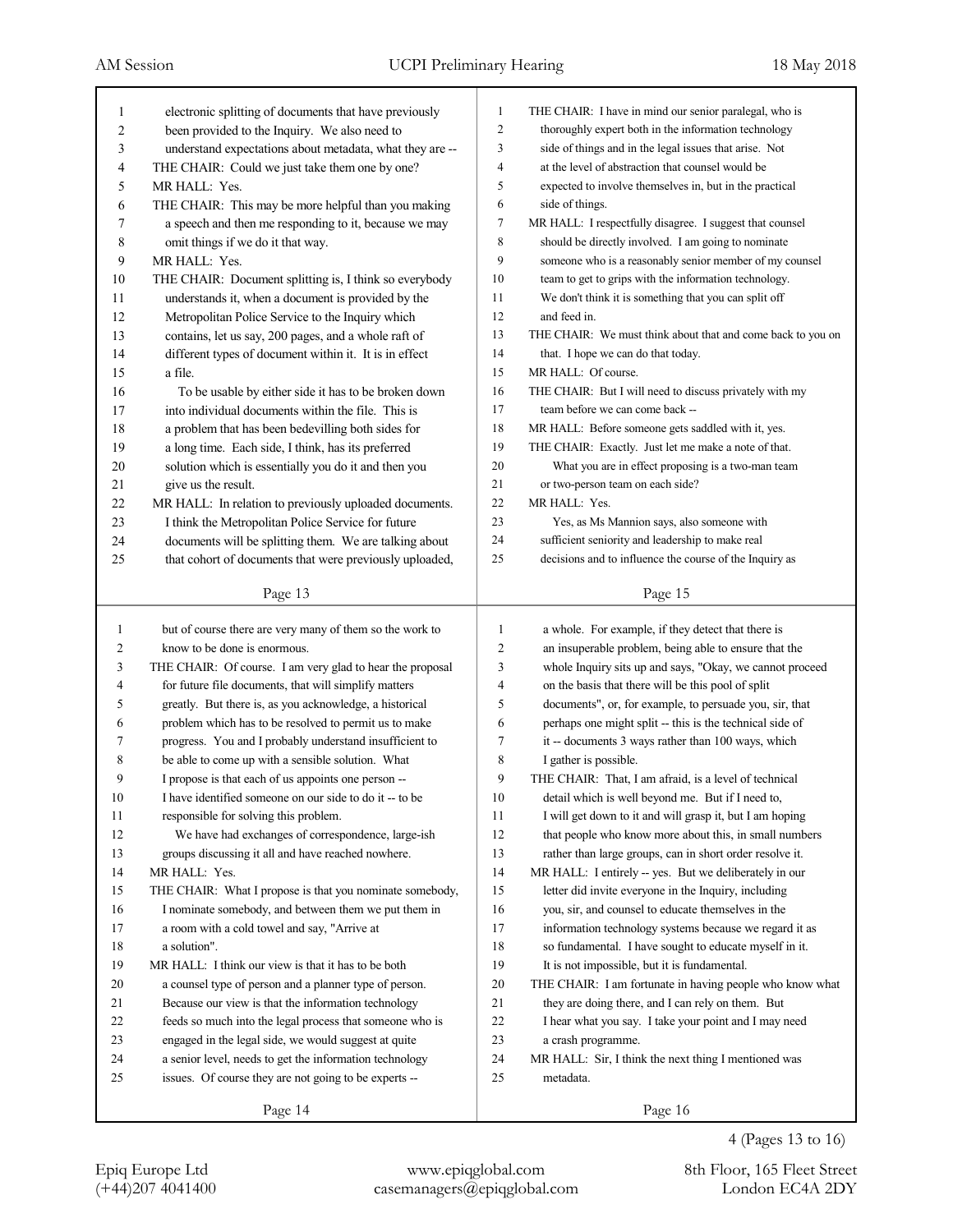| 1              | THE CHAIR: Yes.                                             | 1              | made on module 2 in advance of some progress on             |
|----------------|-------------------------------------------------------------|----------------|-------------------------------------------------------------|
| $\overline{2}$ | MR HALL: It is the same problem and I suggest it is dealt   | 2              | module 1. I wholly agree and I'm not suggesting we do       |
| 3              | with in the same way.                                       | 3              | everything in strict chronological order, we should do      |
| 4              | THE CHAIR: Yes. This is an historic problem rather than     | 4              | what we can, when we do it.                                 |
| 5              | a-                                                          | 5              | MR HALL: I am grateful.                                     |
| 6              | MR HALL: I'm not sure about that. On this one I'm on        | 6              | Sir, the next topic is to think about the hard              |
| 7              | shakier ground, I had a crash course in splitting but       | 7              | questions. For example, what is the position if             |
| 8              | not in metadata.                                            | 8              | allegations are made against former officers by members     |
| 9              | Sir, moving on now to the next aspect. Having dealt         | 9              | of the public after those officers have completed their     |
| 10             | with the information technology but really emphasising      | 10             | witness statement? Will they have a chance,                 |
| 11             | how important the information technology issue is, could    | 11             | procedurally, to file a response before the oral hearing    |
| 12             | we ask the Inquiry, please, to consider in detail and       | 12             | and what happens -- forgive me for posing rhetorical        |
| 13             | practically what is involved in the most difficult          | 13             | questions these are the sort of practical things we need    |
| 14             | cases. I take, for example, the case of a former            | 14             | to think about -- if a conflict emerges so they can no      |
| 15             | officer who is currently overseas who is not                | 15             | longer be represented by the designated lawyer, which       |
| 16             | represented.                                                | 16             | those in court may know is the Metropolitan Police          |
| 17             | In order for them to make a witness statement,              | 17             | Service funded but independent legal team who represent     |
| 18             | potentially large numbers of sensitive documents are        | 18             | officers who could not be given proper legal                |
| 19             | going to need to be communicated to that person. That       | 19             | representation by the commissioner's team who               |
| 20             | person is going to have to have sufficient but secure       | 20             | I represent.                                                |
| 21             | access to those documents, and may need to have             | 21             | It is possible that conflicts may emerge late in the        |
| 22             | assistance or even help from the Inquiry direct, if they    | 22             | piece and we need to think about that, because they         |
| 23             | are not represented.                                        | 23             | would need to go to someone else. There is the same         |
| 24             | We would ask you to sit down not looking at the             | 24             | issue about documentation, et cetera, et cetera.            |
| 25             | early Vietnam Solidarity Campaign officers, who are to      | 25             | Are they, developing the same theme, going to find          |
|                |                                                             |                |                                                             |
|                | Page 17                                                     |                | Page 19                                                     |
|                |                                                             |                |                                                             |
| 1              | some extent more straightforward, but immediately           | 1              | out about allegations against them only when they get       |
| 2              | looking at the problems caused by those really difficult    | $\overline{2}$ | the hearing bundle? I assume not. I assume that the         |
| 3              | officers and factor that in. Because if there is            | 3              | Inquiry would say, well, if a serious allegation has        |
| 4              | a solution to that, it is probably a complicated one and    | $\overline{4}$ | been made, they should have some advance notice of it as    |
| 5              | it is something that we need to get on with as soon as      | 5              | a matter of fairness. Has that been planned into the        |
| 6              | possible.                                                   | 6              | timescales and charts?                                      |
| 7              | THE CHAIR: If we are going to do that, we will need names.  | 7              | THE CHAIR: The answer is that it is not an issue which has  |
| 8              | I mean I know some of them, but I don't claim to be able    | 8              | been specifically thought about or addressed. We do         |
| 9              | to reel off the top of my head every single one of them     | 9              | need to think about it. I cannot give you an                |
| $10\,$         | at the moment. But we will need names if that is to be      | 10             | instantaneous response to that. My strong suspicion is      |
| 11             | done.                                                       | 11             | that we will have to wait and see what happens and deal     |
| 12             | I don't, however, want particular problems of that          | 12             | with it then.                                               |
| 13             | kind to prevent progress being made on the great bulk of    | 13             | MR HALL: Yes.                                               |
| 14             | officers where those problems don't occur.                  | 14             | THE CHAIR: I agree we need to think about how we will deal  |
| 15             | MR HALL: Absolutely.                                        | 15             | with it beforehand, but this problem can arise in           |
| 16             | THE CHAIR: Bluntly, if we cannot get evidence from officers | 16             | a variety of guises and it will not be the only --          |
| 17             | X and Y who may be in distant continents and who are not    | 17             | MR HALL: No.                                                |
| 18             | represented, then tant pis, we just can't.                  | 18             | THE CHAIR: -- lump in the road which sends us off course or |
| 19             | MR HALL: I agree, and to develop the point that you raised  | 19             | has the capacity to do so.                                  |
| 20             | entirely agree about not having a stage 1 -- we must        | 20             | MR HALL: I agree. There is not necessarily a right or       |
| 21             | finish stage 1 before we get to the stage 2 process.        | 21             | wrong answer, and certainly not in the abstract, but it     |
| 22             | Our plea is for the Inquiry to work on strands in           | 22             | is worth thinking about these things and trying to tease    |
| 23             | parallel.                                                   | 23             | them out and identify them if we can.                       |
| 24             | THE CHAIR: I entirely agree. We are absolutely ad idem      | 24             | THE CHAIR: I wholeheartedly agree, but I am afraid I have   |
| 25             | there. I know that a great deal of progress has been        | 25             | become convinced that dealing with problems in the          |

Page 18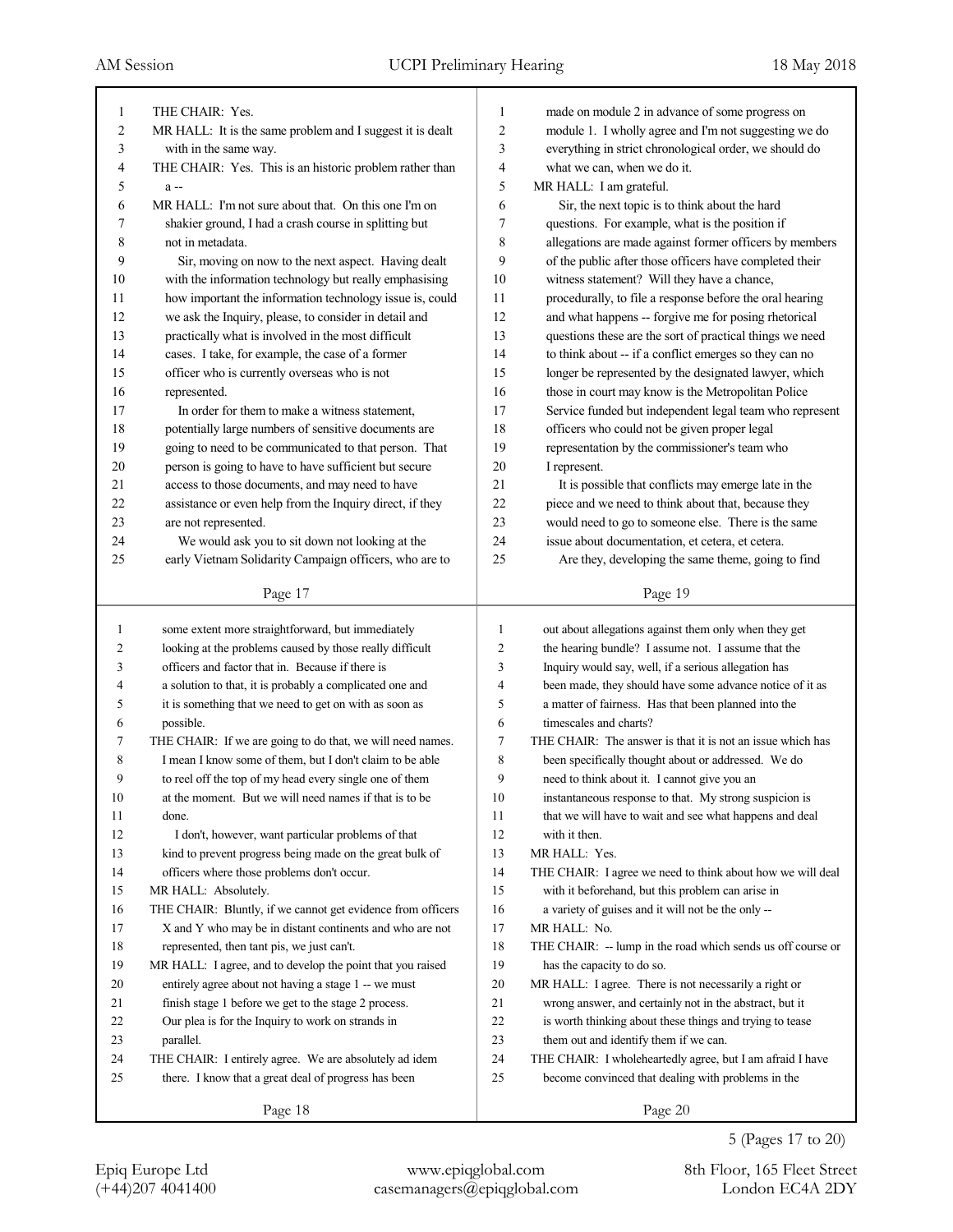| 1              | advance in the abstract is not the right way forward.    | 1              | that, let's get that in track now. It will help            |
|----------------|----------------------------------------------------------|----------------|------------------------------------------------------------|
| $\overline{c}$ | We have to deal with things in the light of experience,  | 2              | understand the numbers and again it will resolve certain   |
| 3              | in the light of the facts that exist.                    | 3              | issues.                                                    |
| 4              | MR HALL: Absolutely. I absolutely agree with that. Which | 4              | THE CHAIR: As far as those who are not able to give        |
| 5              | is why the idea of working in parallel and getting these | 5              | evidence, they, I think, self-identify and we have         |
| 6              | problems in concrete form before one is better than      | 6              | received medical evidence in, I think, in the case of      |
| 7              | waiting.                                                 | 7              | the Metropolitan Police Service in all cases where that    |
| 8              | So, for example, if one has a cadre of officers it       | 8              | situation arises. It is not the case in all cases          |
| 9              | may be against whom one can anticipate allegations being | 9              | overall. I can think of one where it does not, but it      |
| 10             | made, get those witness statements out. Find out what    | 10             | doesn't concern you.                                       |
| 11             | allegations are going to be made by members of the       | 11             | MR HALL: Right.                                            |
| 12             | public, potentially put out a call for evidence from     | 12             | THE CHAIR: I don't think there is any utility in working   |
| 13             | members of the public who are now aware of the cover     | 13             | out in advance and essentially in the abstract how many    |
| 14             | identities. Get those matters as a matter of concrete    | 14             | officers are likely to be called, who they might be, how   |
| 15             | reality on the table and then try to solve them.         | 15             | many are not going to be called, who they might be,        |
| 16             | THE CHAIR: Yes. We do know in advance that there are     | 16             | until I know whether or not there are significant issues   |
| 17             | a number of former undercover officers whose activities  | 17             | of fact in relation to them which need to be explored,     |
| 18             | are of great interest to a large number of people.       | 18             | if they can be, in oral evidence.                          |
| 19             | MR HALL: Indeed.                                         | 19             | That, I think, depends upon going through the              |
| $20\,$         | THE CHAIR: They, fortunately, at least some of the more  | 20             | process of obtaining witness statements from them,         |
| 21             | prominent of them, their files have already been         | 21             | submitting them to the non-state non-police legal          |
| 22             | searched and you are right, we may well be in a position | 22             | representatives, and seeing what, if any, significant      |
| 23             | to embark upon them not in strict chronological order    | 23             | issues of fact there are.                                  |
| 24             | but in advance.                                          | 24             | MR HALL: Yes, I mean of course, because one wants to know  |
| 25             | MR HALL: I'm grateful.                                   | 25             | if there are issues of fact. But if there are witnesses    |
|                |                                                          |                |                                                            |
|                | Page 21                                                  |                | Page 23                                                    |
|                |                                                          |                |                                                            |
|                |                                                          |                |                                                            |
| $\mathbf{1}$   | Sir, the Metropolitan Police Service has a really        | $\mathbf{1}$   | who say they are unable to even make a statement -- and    |
| 2              | practical issue planning for -- which we will -- those   | $\mathbf{2}$   | I think there are some --                                  |
| 3              | officers who are going to give live evidence. Plans      | 3              | THE CHAIR: Then it is perfectly obvious they will not be   |
| 4              | will have to be made, protective arrangements dealing    | $\overline{4}$ | called to give oral evidence, bluntly you don't need me    |
| 5              | with transport, accommodation and hearing in the court.  | 5              | to tell you.                                               |
| 6              | As, sir, you will know those sorts of behind-the-scenes  | 6              | MR HALL: No, no, of course, but also relieve them of       |
| 7              | arrangements require a lot of thought.                   | 7              | knowing that they may be called upon to make a witness     |
| 8              | We will ask the Inquiry -- I know it is difficult to     | 8              | statement.                                                 |
| 9              | give any sort of precise figures -- to provide a good    | 9              | THE CHAIR: What you want the Inquiry to do is when all the |
| 10             | estimate about the number of officers who are going to   | 10             | anonymity processes have been finished, to look at those   |
| 11             | be giving evidence live. When you make decisions on      | 11             | cases in which one or other degree of anonymity has been   |
| 12             | those witnesses who will be giving evidence live, please | 12             | granted on health grounds --                               |
| 13             | take account of their age, their health, their location  | 13             | MR HALL: Yes.                                              |
| 14             | and of course their wellbeing.                           | 14             | THE CHAIR: -- or infirmity grounds, and indicate to them   |
| 15             | Are there, we wonder, any officers who even now the      | 15             | that they will not be required to give oral evidence?      |
| 16             | Inquiry can say it will not need to call? It seems       | 16             | MR HALL: Or a witness statement, as the case may be. Some  |
| 17             | sensible and fair if the Inquiry already -- I think it   | 17             | will be able to do one and not the other. Yes.             |
| 18             | has been indicated with one or two officers that you are | 18             | THE CHAIR: As regards those who are unable to provide      |
| 19             | not going to call, to make those decisions now.          | 19             | a witness statement who are alive, I think they have       |
| 20             | Similarly, if there are in fact officers who are not     | 20             | been identified so far in the minded to notes and          |
| 21             | able to make witness statements -- I think, sir, that is | 21             | rulings.                                                   |
| 22             | the phrase you have used, "Every witness who is able".   | $22\,$         | MR HALL: Right. I am just conscious there are some         |
| 23             | If one can already identify those who are not able or    | 23             | officers who have had very serious strokes who will not    |
| 24             | people who have alleged that they are not able but the   | 24             | be making witness statements one imagines and they         |
| 25             | Inquiry says we need some medical evidence to establish  | 25             | should be put out of the concern and the worry that they   |
|                | Page 22                                                  |                | Page 24                                                    |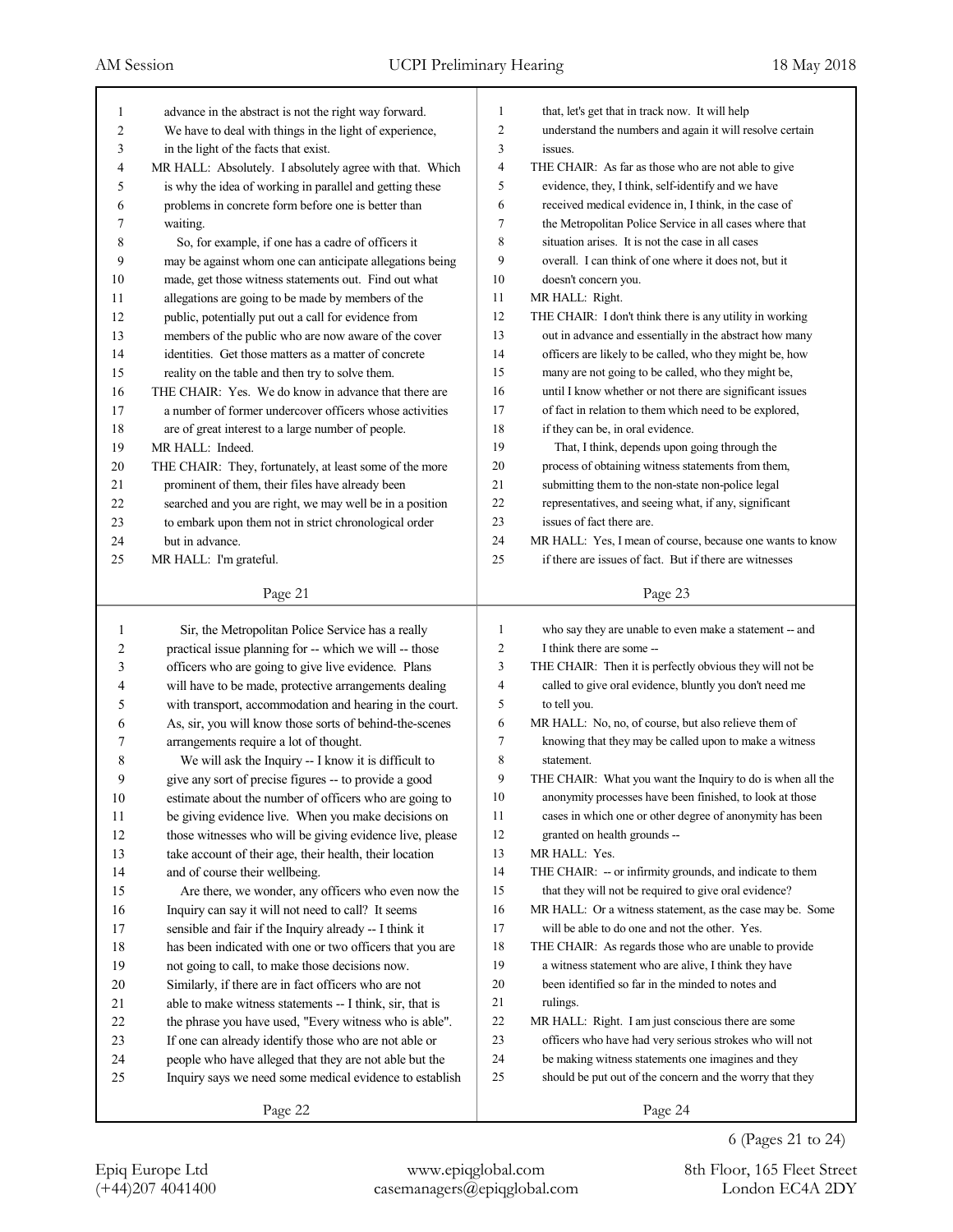| 1                       | are going to have to go through some enormous process --  | 1              | indicate that we regard that as a really sensible          |
|-------------------------|-----------------------------------------------------------|----------------|------------------------------------------------------------|
| $\overline{\mathbf{c}}$ | THE CHAIR: That is not a difficult process. I can simply  | $\overline{c}$ | straightforward step. In particular with the Res           |
| 3                       | go back and look at the minded to notes and rulings and   | 3              | Tool-                                                      |
| 4                       | see in the handful of cases -- because it is only         | 4              | THE CHAIR: Of course, the inability to use the information |
| 5                       | a handful --                                              | 5              | technology to perform that function at two separate        |
| 6                       | MR HALL: It is only a small number.                       | 6              | locations simultaneously means that the mountain will      |
| 7                       | THE CHAIR: -- where it simply is not going to be sensible | 7              | have to move to Mohammed.                                  |
| 8                       | to approach them to obtain a witness statement. I can     | 8              | MR HALL: Thank you.                                        |
| 9                       | do that.                                                  | 9              | THE CHAIR: But whether it is you to us or we to you,       |
| 10                      | MR HALL: I am grateful.                                   | 10             | remains to be seen.                                        |
| 11                      | THE CHAIR: As regards those who will not be required to   | 11             | MR HALL: Very good.                                        |
| 12                      | give evidence, I am afraid that is something that must    | 12             | I also ought to say that we would invite the               |
| 13                      | await developments.                                       | 13             | Inquiry -- there will always be a huge amount of           |
| 14                      | MR HALL: Understood.                                      | 14             | transportation of sensitive documents in any event -- to   |
| 15                      | The next topic concerns Inquiry counsel coming to         | 15             | consider providing its own secure courier system. At       |
| 16                      | Metropolitan Police Service buildings to work, or rather  | 16             | the moment the Metropolitan Police Service I understand    |
| 17                      | to have facilities made available to them to work. I am   | 17             | is doing an awful lot of it, and it takes people out of    |
| 18                      | thinking in particular about the redaction/restriction    | 18             | their work and it may be that the Inquiry can provide      |
| 19                      | order process. As you know, sir, the process of           | 19             | its own couriers.                                          |
| $20\,$                  | transporting large numbers of sensitive documents is      | 20             | THE CHAIR: This is a problem for both sides.               |
| 21                      | incredibly time-consuming and resource -- and it delays   | 21             | MR HALL: Yes.                                              |
| 22                      | the process. You have to wait for a disc to be taken by   | 22             | THE CHAIR: As with many of these problems, inviting the    |
| 23                      | two security officers from the Metropolitan Police        | 23             | other side to do it is saving resources of the one side    |
| 24                      | Service's building to your facility and look at it,       | 24             | but imposing a burden on the other.                        |
| 25                      | et cetera, et cetera.                                     | 25             | MR HALL: Yes, a shared burden.                             |
|                         |                                                           |                |                                                            |
|                         | Page 25                                                   |                | Page 27                                                    |
|                         |                                                           |                |                                                            |
|                         |                                                           |                |                                                            |
| 1                       | It would not, we suggest, compromise anyone's             | 1              | Sir, the next topic is to ask the Inquiry to ask           |
| 2                       | independence for counsel to the Inquiry to come and work  | $\overline{c}$ | hard questions of itself about the process for             |
| 3                       | on restriction applications at the Metropolitan Police    | 3              | restriction order applications on the basis of privacy.    |
| 4                       | Service building and they could, for example -- I am      | 4              | I assume -- I don't know -- that that model is going to    |
| 5                       | sure this is exactly how it will happen -- go through     | 5              | be pursued. But that clearly has enormous resource and     |
| 6                       | the Metropolitan Police Service application, some of      | 6              | time implications.                                         |
| 7                       | those they would accept, some of those they would query,  | 7              | THE CHAIR: It does. If you read the protocol carefully,    |
| 8                       | some of those they would form a firm view were wrong.     | 8              | I think you can see that there are permissible ways        |
| 9                       | What normally happens is they speak to Metropolitan       | 9              | around, provided that we comply with the general data      |
| 10                      | Police Service counsel and then a debate takes place.     | 10             | protection regulation.                                     |
| 11                      | Quite often common ground is reached and then one         | 11             | MR HALL: Yes. Gosh. Is that a serious road block?          |
| $12\,$                  | isolates those matters which will need to be resolved by  | 12             | THE CHAIR: I don't believe it is, but it would be, for     |
| 13                      | you.                                                      | 13             | example, if the data protection bill currently in the      |
| 14                      | If that can happen at the Metropolitan Police             | 14             | Lords, I think, for the second or third time, isn't in     |
| 15                      | Service building one cuts out a huge amount of delay and  | 15             | force on 25 May. Because we, as an Inquiry, will if my     |
| 16                      | resource intensive transportation of documents.           | 16             | understanding of the regulation is right, need express     |
| 17                      | THE CHAIR: I will have to ask my counsel team about that. | 17             | domestic statutory permission to do certain things.        |
| $18\,$                  | I can't give you answer off the top of my head.           | 18             | MR HALL: Right. Right.                                     |
| 19                      | MR HALL: I would invite you to direct it.                 | 19             | THE CHAIR: It looks as though the bill is going to be      |
| $20\,$                  | THE CHAIR: No. I need to ask them first whether there are | 20             | enacted in time --                                         |
| 21                      | any difficulties with it.                                 | $21\,$         | MR HALL: Yes.                                              |
| $22\,$                  | MR HALL: We can see none.                                 | $22\,$         | THE CHAIR: -- and I think everybody is proceeding on the   |
| 23                      | THE CHAIR: Fine. That is one of the issues I must discuss | $23\,$         | basis that it is.                                          |
| 24                      | with them and we will resolve, I hope, later on today.    | $24\,$         | MR HALL: Right. I am grateful. But as the Rehabilitation   |
| 25                      | MR HALL: I am grateful. I mean, I suppose I'm trying to   | 25             | of Offenders Act issue demonstrates, sometimes an          |
|                         | Page 26                                                   |                | Page 28                                                    |

7 (Pages 25 to 28)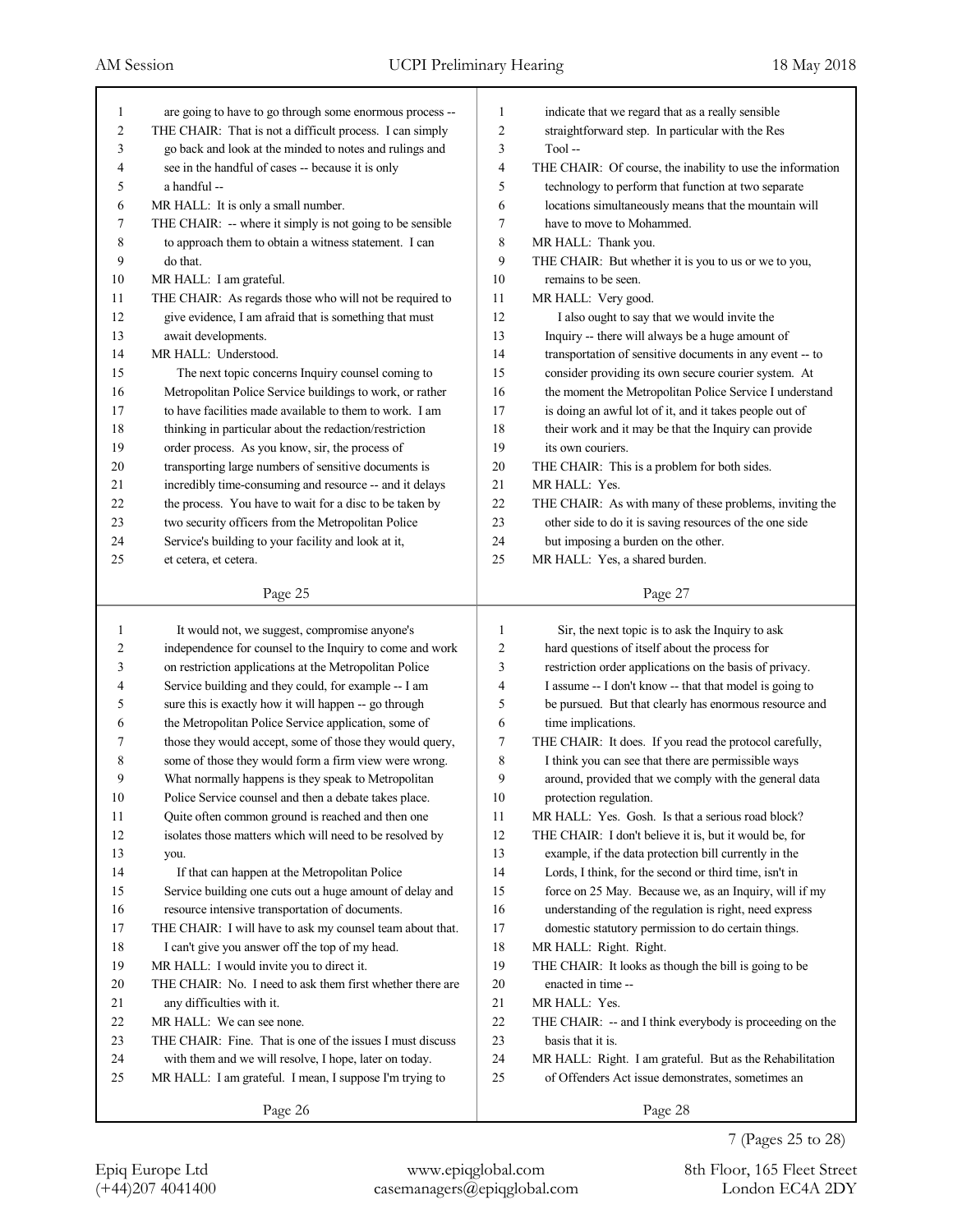| 1              | inquiry is actually dependent upon legislation.            | 1              | MR HALL: IMOS, which is the Special Branch database which          |
|----------------|------------------------------------------------------------|----------------|--------------------------------------------------------------------|
| $\overline{c}$ | THE CHAIR: This time the legislation is going through      | $\overline{c}$ | captures the intelligence generated by the officers --             |
| 3              | Parliament, the only query, and I sincerely hope it will   | 3              | I know, sir, that you are interested in knowing what use           |
| 4              | be resolved, is whether or not its coming into force is    | 4              | was made of intelligence obtained or gathered by                   |
| 5              | delayed as a result of issues which are nothing            | 5              | officers --                                                        |
| 6              | whatsoever to do with data protection but are all to do    | 6              | THE CHAIR: Well, it is not just that which is distributed,         |
| 7              | with other matters --                                      | 7              | it is that which is received.                                      |
| $\,8\,$        | MR HALL: Other matters.                                    | 8              | MR HALL: Indeed.                                                   |
| 9              | THE CHAIR: - about which I say nothing further.            | 9              | THE CHAIR: It gives us the raw intelligence that they were         |
| 10             | MR HALL: No.                                               | 10             | reporting and what was done with that.                             |
| 11             | May I ask whether the Rehabilitation of Offenders          | 11             | MR HALL: And what was done with it.                                |
| 12             | Act matter will be dealt with in time for that part of     | 12             | THE CHAIR: Yes.                                                    |
| 13             | the hearing, or certain --                                 | 13             | MR HALL: Sir, as you will also know, it is not as                  |
| 14             | THE CHAIR: I don't know. But the more I have learnt about  | 14             | straightforward as typing a search term into Google.               |
| 15             | the facts, the smaller that problem appears to be. This    | 15             | THE CHAIR: No.                                                     |
| 16             | is one of those questions which were deeply                | 16             | MR HALL: My request is that you dedicate counsel to the            |
| 17             | interestingly legally, no doubt, but I do doubt now will   | 17             | IMOS task. So people who can become genuinely                      |
| 18             | have a great deal of impact. It has not had on the         | 18             | knowledgeable about the IMOS process. I say that                   |
| 19             | anonymity process so far, for reasons that I have          | 19             | because IMOS Metropolitan Police Service staff have been           |
| 20             | explained.                                                 | 20             | very, very appreciative of your counsel when they have             |
| 21             | MR HALL: Indeed. I completely understand why that may well | 21             | become experts and when they have been able to come for            |
| 22             | be the case, but of course the provisional view that       | 22             | a number of days per week, it has gone much better than            |
| 23             | I share with you, sir, may not be shared by anyone.        | 23             | when one has had a change of counsel. So that is our               |
| 24             | THE CHAIR: No, I know.                                     | 24             | first request.                                                     |
| 25             | MR HALL: And if an officer wanted to refer to a spent      | 25             | THE CHAIR: Can I say by explanation something that possibly        |
|                |                                                            |                |                                                                    |
|                | Page 29                                                    |                | Page 31                                                            |
|                |                                                            |                |                                                                    |
|                |                                                            |                |                                                                    |
| $\mathbf{1}$   | conviction of a person who was accusing him of doing       | $\mathbf{1}$   | you do know but you may not, that one of the two counsel           |
| 2              | unnecessary acts, then the issue is going to have to be    | 2              | who have been used to deploying to IMOS is a New                   |
| 3              | resolved.                                                  | 3              | Zealand -- sorry, not a New Zealander, she has married             |
| 4              | THE CHAIR: It may have to be. But I don't control the      | $\overline{4}$ | a New Zealander and has gone with him, I think, to New             |
| 5              | parliamentary timetable or even the executive presenting   | 5              | Zealand-                                                           |
| 6              | secondary legislation to Parliament. That is entirely      | 6              | MR HALL: I do know that.                                           |
| 7              | out of my hands. I can make recommendations, as I have     | 7              | THE CHAIR: -- so we have lost invaluable help.                     |
| 8              | done, and ask that things are done, but that is all        | 8              | We do have two counsel who are becoming expert in                  |
| 9              | I can do.                                                  | 9              | IMOS. I wholeheartedly agree with you. It works much               |
| 10             | MR HALL: I am grateful for that. That just seems           | 10             | better when we have people who know what they are doing            |
| 11             | another -- there does need to be contingency planning to   | 11             | on both sides.                                                     |
| 12             | deal with --                                               | 12             | MR HALL: Of course. For our part, we are increasing the            |
| 13             | THE CHAIR: I am not minded to engage in contingency        | 13             | officer capacity at IMOS to deal with the Inquiry's                |
| 14             | planning for contingencies that, (a), I don't believe      | 14             | expectations.                                                      |
| 15             | will occur, and (b) may not have quite the impact on the   | 15             | THE CHAIR: Yes.                                                    |
| 16             | Inquiry process that in theory they could have.            | 16             | MR HALL: That said, I do know that there is just a source          |
| 17             | If push comes to shove, I may simply have to make          | 17             | of frustration about the speed. I think we are going to            |
| $18\,$         | a decision and hope it is legally sound.                   | 18             | have to -- both sides are going to have to both sides is           |
| 19             | MR HALL: Yes. There was a bit of wriggle room.             | 19             | the wrong way of putting it --                                     |
| 20             | THE CHAIR: Yes.                                            | $20\,$         | THE CHAIR: I know what you mean.                                   |
| 21             | MR HALL: I am grateful. Forgive me, I am dealing with      | 21             | MR HALL: -- but the Inquiry and the Metropolitan Police            |
|                |                                                            | $22\,$         |                                                                    |
| $22\,$         | quite a lot of what for us are fairly crunchy issues.      |                | Service will continually need to speak and sort it out.            |
| 23             | This is about IMOS.                                        | 23             | THE CHAIR: I would like to be a little more concrete than<br>that. |
| 24             | THE CHAIR: This is a crunchy issue and I invite you to say | 24             |                                                                    |
| 25             | what you want to about it.<br>Page 30                      | 25             | According to some back-of-envelope figures, but they<br>Page 32    |

8 (Pages 29 to 32)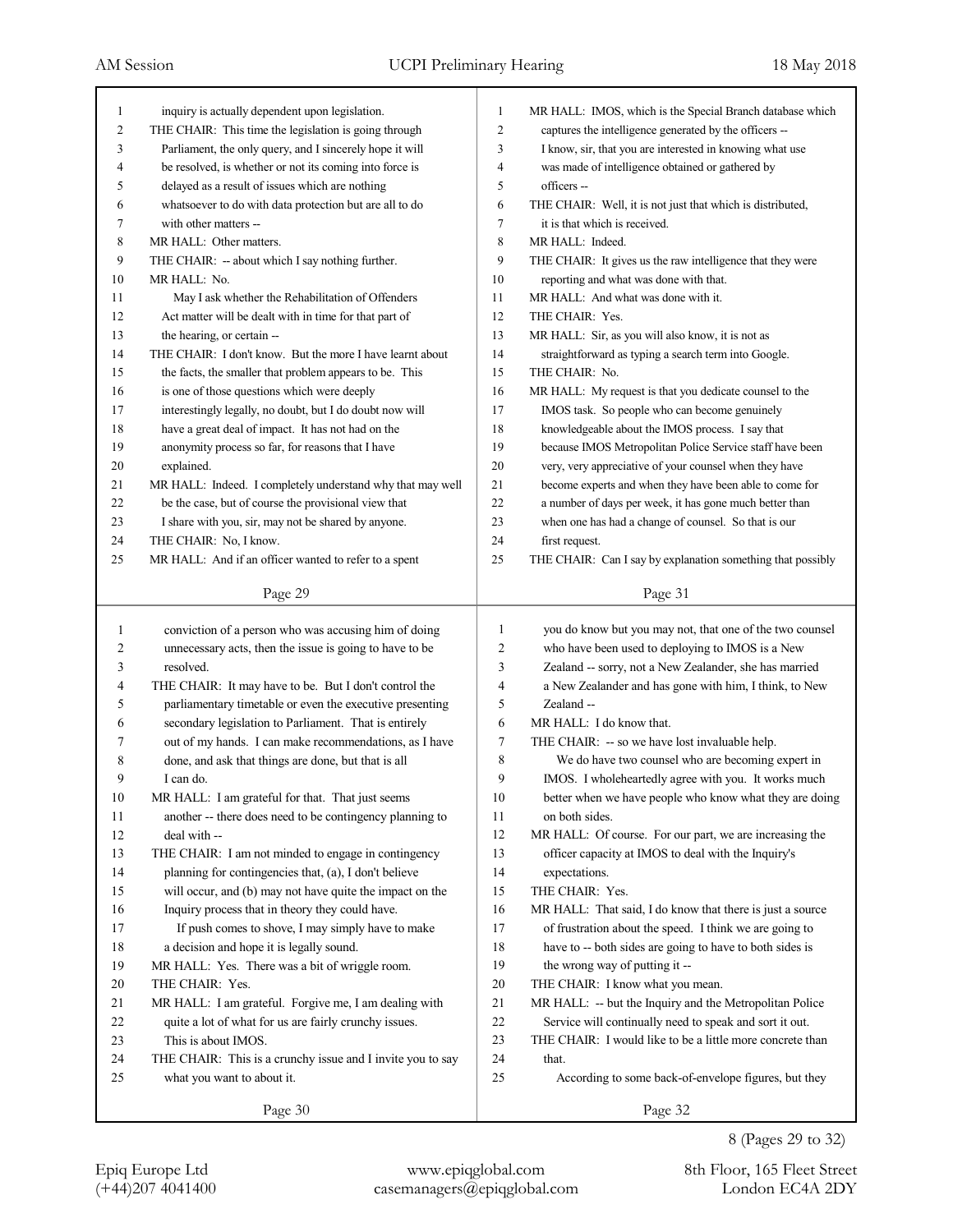| 1              | are well founded, that I have been shown, we have about    | 1              | THE CHAIR: Yes. In the crudest simplification, what could         |
|----------------|------------------------------------------------------------|----------------|-------------------------------------------------------------------|
| $\overline{2}$ | 70 officers whose records on IMOS and deployments we       | $\overline{c}$ | happen is that Counsel to the Inquiry could go to IMOS,           |
| 3              | need to look at between now and December. The current      | 3              | identify the documents that they want there, photocopy            |
| $\overline{4}$ | throughput is 2.5 officers per month. That needs to be     | 4              | them, provide the photocopies to the Metropolitan Police          |
| 5              | stepped up, accelerated, rapidly. It requires first        | 5              | Service Commissioner's lawyer or designated lawyer teams          |
| 6              | more resources, which you helpfully tell me are in place   | 6              | as appropriate and bring them back. That would cut out            |
| 7              | and which I hope that we can put in place on our side,     | 7              | a good deal of this.                                              |
| 8              | and, secondly, efficiencies. I would like to discuss       | 8              | MR HALL: Yes. We have thought about that. There is                |
| 9              | those with you, if I may.                                  | 9              | a temptation on the Metropolitan Police Service side to           |
| 10             | MR HALL: Yes.                                              | 10             | say to counsel, "You have a go", because it is actually           |
| 11             | THE CHAIR: Again, if you need time to take instructions    | 11             | quite difficult. I am not sure that model is going to             |
| 12             | about these and respond when you have done so, please      | 12             | work, but we will look at it.                                     |
| 13             | say so.                                                    | 13             | The only reservation is it is a highly sensitive                  |
| 14             | MR HALL: I probably will.                                  | 14             | environment. I don't want to say too much about it --             |
| 15             | THE CHAIR: The journey from making a request by us to      | 15             | THE CHAIR: No.                                                    |
| 16             | having the documents provided by you to us is a lengthy    | 16             | MR HALL: -- but any efficiencies -- what we have learnt is        |
| 17             | one and it contains steps which I think could be           | 17             | that you are very interested in what will come out of             |
| 18             | productively removed.                                      | 18             | IMOS and it is clearly a pinch point we are going to              |
| 19             | I have been given four examples. I don't for one           | 19             | have to work at. I don't think I can say any more about           |
| 20             | moment think that you will have them at the top of your    | 20             | that, but I have noted -- or Ms Mannion has noted -- all          |
| 21             | head, but they concern HN321, HN339, HN329 and HN68.       | 21             | your questions.                                                   |
| 22             | They show that the journey from search request to          | $22\,$         | THE CHAIR: Again, I am going to propose, once you respond         |
| 23             | your responses to that, the rule 9 request that is         | 23             | to my suggestion that you take instructions on it, that           |
| 24             | eventually generated by it, varies from 15 weeks, which    | 24             | we appoint on each side -- I was going to say one                 |
| 25             | is the shortest, to 43 weeks which is the longest.         | 25             | person, I think would probably suffice in this                    |
|                |                                                            |                |                                                                   |
|                | Page 33                                                    |                | Page 35                                                           |
|                |                                                            |                |                                                                   |
|                |                                                            |                |                                                                   |
| 1              | Within each of those periods there is a period of on       | 1              | instance -- to get to the bottom of this and agree<br>a solution. |
| 2              | average 7.5 weeks. On some instances it is 7, in some      | 2              |                                                                   |
| 3              | it is eight, between the search report being produced by   | 3<br>4         | MR HALL: Agreed.                                                  |
| 4              | IMOS and the report being made available to us.            | 5              | THE CHAIR: I have counsel who doesn't yet know that I am          |
| 5              | The understanding that I have is that is because on        |                | proposing her to do it, but I am sure that she will               |
| 6              | your side it is loaded on to HOLMES, and then after        | 6              | accept the responsibility --                                      |
| 7              | a gap which can be as long as a month because the          | 7              | MR HALL: Gratefully accept it. Yes.                               |
| 8<br>9         | further uploading only takes place once a month, is then   | 8              | THE CHAIR: -- and discharge it effectively.                       |
|                | loaded on to Relativity, and then becomes accessible to    | 9              | MR HALL: Sir, I am not going to respond to your questions         |
| $10\,$         | us. It may also be the subject of some internal reviews    | 10             | on my feet or even today.                                         |
| 11             | during that time.                                          | 11             | THE CHAIR: Of course. I hope you will be able to respond          |
| 12             | I, for my part, do not see why any of that needs to        | 12             | to some extent to me today. And in particular about               |
| 13             | be done. I don't understand why it can't be loaded         | 13             | that proposal, because I think that is probably --                |
| 14             | straight on to Relativity and if you need to load it on    | 14             | MR HALL: About the --                                             |
| 15             | to HOLMES, do so later.                                    | 15             | THE CHAIR: Proposal to appoint one person on each side --         |
| 16             | MR HALL: It is a very respectable question and I will need | 16             | MR HALL: I can say yes, now, on my feet absolutely.               |
| 17             | to take instructions, but yes.                             | 17             | Agreed.                                                           |
| 18             | THE CHAIR: Of course. It is that sort of thing which       | 18             | THE CHAIR: Good.                                                  |
| 19             | I think might speed matters up.                            | 19             | MR HALL: The next topic is the question of numbers. We            |
| 20             | We suspect that there may be some delay produced by        | 20             | would like to talk constantly about numbers. We have              |
| 21             | reviews of the documents before they are shown to us.      | 21             | done a back-of-an-envelope estimate, as I am sure you             |
| 22             | I can't see the need for that.                             | 22             | are doing constantly, in relation to Robert Lambert.              |
| 23             | MR HALL: I was not actually aware of that.                 | 23             | Theoretically there are 118,000 pages of documents which          |
| 24             | THE CHAIR: No.                                             | 24             | are relevant to Robert Lambert. Our estimate is that              |
| 25             | MR HALL: We will deal with that quickly.                   | 25             | would, if a line-by-line redaction process was required,          |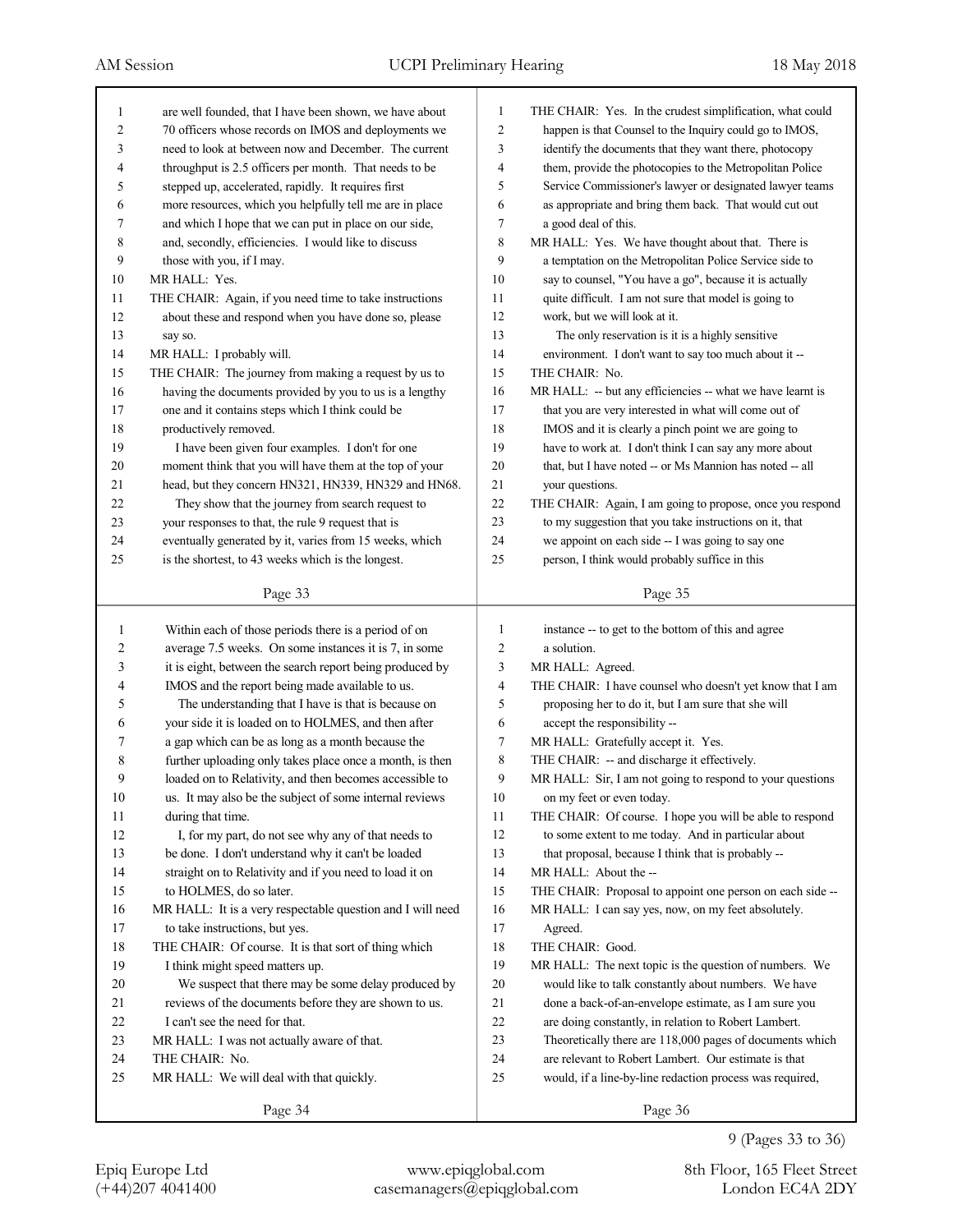| 1              | and I can see it might be, take 20 counsel 98 working       | 1              | realistically achieve the timetable it is going to have     |
|----------------|-------------------------------------------------------------|----------------|-------------------------------------------------------------|
| $\overline{c}$ | days to redact.                                             | $\overline{c}$ | to make quite quick hard decisions about how deeply it      |
| 3              | THE CHAIR: I have read your figures. I don't claim to have  | 3              | will go into other deployments.                             |
| 4              | got completely to the bottom of the numbers of documents    | $\overline{4}$ | THE CHAIR: I don't agree with that.                         |
| 5              | that we are actually going to have to deal with. But        | 5              | Sir Christopher Pitchford said he was going to go           |
| 6              | I know that you did start out with 700,000-odd and          | 6              | into every deployment. Not every bit of reporting but       |
| $\tau$         | I believe, on the basis of the information that I have      | 7              | every deployment. Each officer was, where possible,         |
| 8              | been given, that that is going to come down to about        | 8              | going to be investigated on an officer-by-officer           |
| 9              | a seventh.                                                  | 9              | basis --                                                    |
| 10             | MR HALL: Documents or pages? I am referring to pages, but   | 10             | MR HALL: I am not trying to refight that fight. I see very  |
| 11             | of course documents will often have many pages.             | 11             | clearly from the foreword that there is one thing which     |
| 12             | THE CHAIR: Some documents have many pages, some have one,   | 12             | is set in stone. You want to go chronologically through     |
| 13             | some documents you can read in a minute, some take half     | 13             | the history of the Special Demonstration Squad and take     |
| 14             | an hour --                                                  | 14             | statements from every officer who is able to.               |
| 15             | MR HALL: Sir, I am referring to pages.                      | 15             | I understand that.                                          |
| 16             | THE CHAIR: Fine. Both the Metropolitan Police Service and   | 16             | THE CHAIR: Yes.                                             |
| 17             | the National Police Chiefs' Council have at an early        | 17             | MR HALL: There is flexibility, we suggest, in relation to   |
| 18             | stage in the Inquiry -- I'm not recriminating here but      | 18             | the number of documents that enter the process in           |
| 19             | explaining the background -- said that there are an         | 19             | relation to each witness. Some witnesses will clearly       |
| 20             | extraordinary number of documents which the Inquiry will    | 20             | need a vast number of documents. What I am suggesting       |
| 21             | have to consider. We have analysed those that we have       | 21             | is some witnesses will not need anything like -- when       |
| 22             | received and found that actually an awful lot of them       | 22             | I say "anything like", one could maybe have no documents    |
| 23             | can simply be binned. They are not of any interest to       | 23             | to do with a large document. One takes a witness            |
| 24             | the Inquiry even potentially.                               | 24             | statement but not documents.                                |
| 25             | The best estimate that we have at the moment is that        | 25             | Those are the sorts of decisions we would invite the        |
|                |                                                             |                |                                                             |
|                | Page 37                                                     |                | Page 39                                                     |
|                |                                                             |                |                                                             |
|                |                                                             |                |                                                             |
| 1              | we might need about 100,000.                                | 1              | Inquiry to make. Otherwise, if it is tens of thousands      |
| 2              | MR HALL: Right.                                             | $\overline{c}$ | or 1,000, which I think we recently had in relation to      |
| 3              | THE CHAIR: That figure will require refinement, I don't     | 3              | the first Vietnam Solidarity Campaign witness, it is        |
| 4              | doubt.                                                      | $\overline{4}$ | going to be --                                              |
| 5              | MR HALL: Is that 100,000 documents?                         | 5              | THE CHAIR: You have seen a copy of the request made,        |
| 6              | THE CHAIR: Yes.                                             | 6              | I hope.                                                     |
| 7              | MR HALL: That is about half a million pages.                | $\tau$         | MR HALL: Yes.                                               |
| 8              | THE CHAIR: My suspicion is that will come down quite a lot. | 8              | THE CHAIR: That was provided for your information so that   |
| 9              | MR HALL: It is half a million pages, that is enormous.      | 9              | we could debate matters so that you knew what we were       |
| 10             | THE CHAIR: It is a lot. We are going to in this debate      | 10             | intending to ask.                                           |
| 11             | move on to the redaction process, about which you will      | 11             | MR HALL: It was very helpful, thank you.                    |
| 12             | have something to say and I will have something to say.     | 12             | THE CHAIR: I, at first blush, was surprised by the detailed |
| 13             | MR HALL: I will. The question of scale takes me to this     | 13             | extent of the questions that were asked of him, but         |
| 14             | point, if I may, quickly. We assume that the Inquiry        | 14             | I was reassured that because he is one of the very few      |
| 15             | intends to go very deeply into particular deployments?      | 15             | people still alive able to give us detailed evidence        |
| 16             | THE CHAIR: Yes.                                             | 16             | about the Vietnam Solidarity Campaign infiltration, that    |
| 17             | MR HALL: That that will, inevitably, create a burden in     | 17             | we were going to ask him a lot of questions to ensure       |
| 18             | what I will call preparing the documents, sending to the    | 18             | that we understood the other documents the better.          |
| 19             | officer, any affected non-state core participants, to       | 19             | That is not to be taken as a template for what every        |
| 20             | the public, bundles et cetera.                              | 20             | officer will be asked, I agree it would impose an           |
| 21             | We would invite the Inquiry to consider making              | 21             | intolerable burden on everybody if that were to be the      |
| 22             | serious adjustments in relation to less controversial       | 22             | case. But there will be some officers who will be asked     |
| 23             | deployments. The Inquiry must now know from the             | 23             | more than he is.                                            |
| 24             | anonymity process which officers are not controversial      | 24             | MR HALL: Of course, of course.                              |
| 25             | and the Inquiry, it seems to us, if one is going to         | 25             | THE CHAIR: I have suggestions to make about the documents   |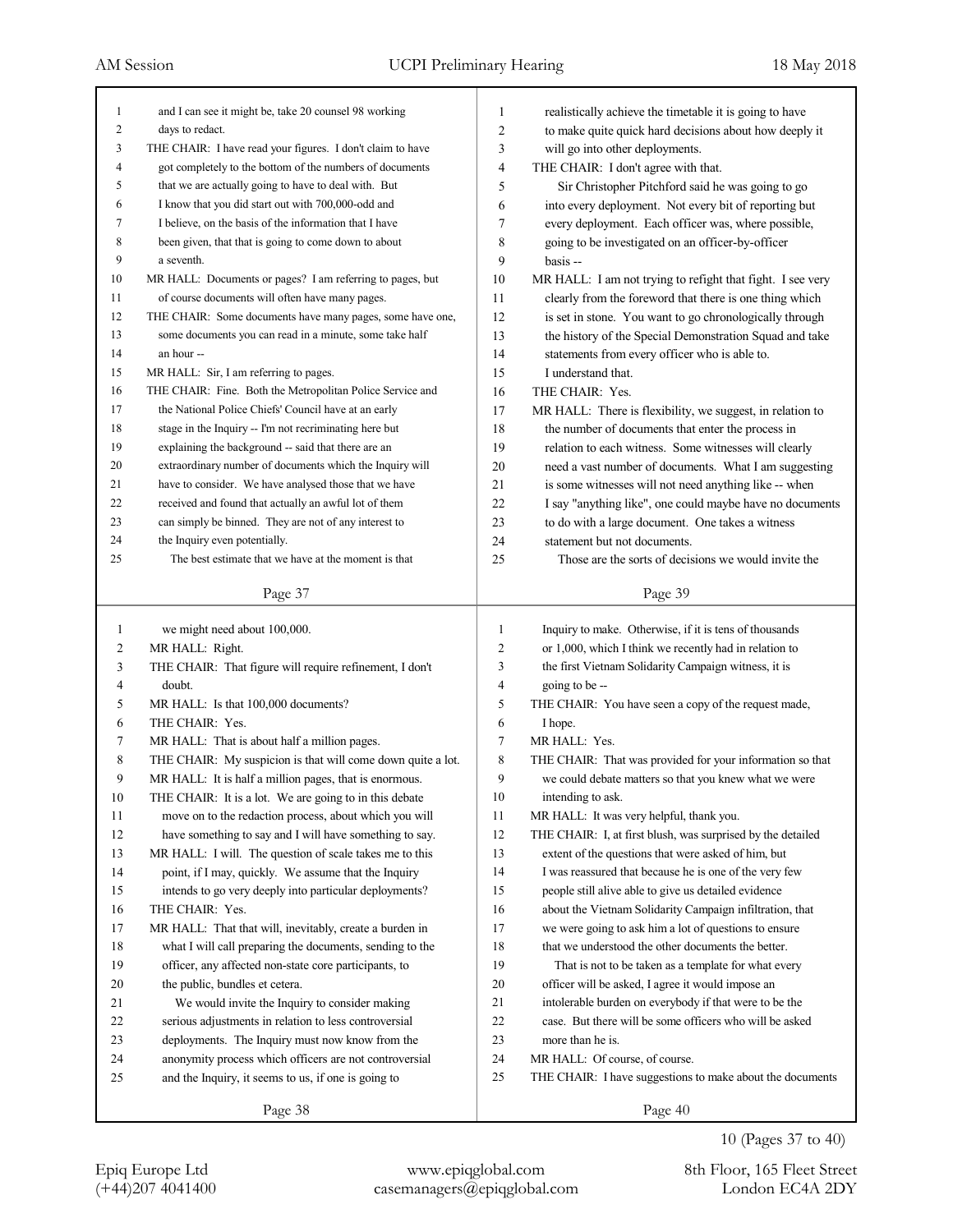| 1              | and the redaction process, if this is the right time to     | 1              | proper submissions about it.                                |
|----------------|-------------------------------------------------------------|----------------|-------------------------------------------------------------|
| 2              | do it, I will.                                              | $\overline{c}$ | It did seem to me that the ancient harmless                 |
| 3              | MR HALL: Yes, please.                                       | 3              | deployments, that the need for redaction other than to      |
| 4              | THE CHAIR: It seems to me that the redaction process may be | $\overline{4}$ | protect anonymity was either nil or so small as not to      |
| 5              | less burdensome than has been assumed up to now.            | 5              | create a great problem.                                     |
| 6              | Documents broadly will fall into three categories.          | 6              | MR HALL: Yes.                                               |
| 7              | Those which relate to deployments where I can only          | $\tau$         | THE CHAIR: Forgive me, I'm explaining a position and you of |
| 8              | receive evidence in closed hearings, when there will        | 8              | course can respond, but I'm not foreclosing later           |
| 9              | simply be no need for any redactions. Those documents       | 9              | argument in detail.                                         |
| 10             | will be treated, like the live evidence, as entirely        | 10             | MR HALL: Of course.                                         |
| 11             | closed.                                                     | 11             | THE CHAIR: There are other deployments such as more recent  |
| 12             | At the other end of the spectrum -- here I think            | 12             | ones. I take this as an instance and not anything more      |
| 13             | I will not get a grateful nod but something else -- we      | 13             | than that, but the deployment of HN81 Hagen into the        |
| 14             | have the ancient deployments into groups who are of         | 14             | Movement for Justice, from what I have seen so far --       |
| 15             | historic interest rather than groups whose members might    | 15             | and it is not completed by any means -- from what I have    |
| 16             | even then or certainly don't now pose any threat to         | 16             | seen so far does not create any requirement for large       |
| 17             | anybody. I take as an example, because we are going to      | 17             | scale redaction. Possibly even none.                        |
| 18             | deal with this quite soon, the Vietnam Solidarity           | 18             | MR HALL: Sir, there are two processes at work. There is     |
| 19             | Campaign. There are a fair number, not an inordinate        | 19             | the process of considering and there is the process of      |
| 20             | number of documents about that, but a fair quantity of      | 20             | redacting.                                                  |
| 21             | intelligence reports about that.                            | 21             | You may well be right that there is very little that        |
| 22             | Using the Res Tool, which we have been hoping to be         | 22             | needs to be redacted, but all the documents do need to      |
| 23             | able to do, the sort of redaction that you seek on          | 23             | be considered.                                              |
| 24             | those, file numbers, names of officers who aren't of        | 24             | THE CHAIR: I have to read them, apart from anything else,   |
| 25             | interest to the Inquiry --                                  | 25             | and no doubt lots of other people want to.                  |
|                |                                                             |                |                                                             |
|                | Page 41                                                     |                | Page 43                                                     |
|                |                                                             |                |                                                             |
|                |                                                             |                |                                                             |
| $\mathbf{1}$   | MR HALL: Yes.                                               | 1              | MR HALL: Considered for restriction order processes.        |
| $\overline{c}$ | THE CHAIR: -- possibly some handwritten notes on documents, | $\overline{c}$ | Obviously we gratefully receive all suggestions but if      |
| 3              | would have been possible, albeit it would have been         | 3              | an officer has to -- as they must, otherwise it would be    |
| 4              | a burdensome task. I think we have to recognise it is       | 4              | negligent -- they must read the documents to consider is    |
| 5              | not now possible. We will discuss this no doubt but my      | 5              | there something which ought to be restricted in the         |
| 6              | view about the historic documents is that there can only    | 6              | public interest, then it cannot add a huge amount of        |
| 7              | be redactions to support anonymity orders and nothing       | $\tau$         | time, having read it, if they redact a file name or not.    |
| 8              | else.                                                       | 8              | If so, you are suggesting that really one should say,       |
| 9              | MR HALL: I wonder if that is right. The function of         | 9              | let's take a looser view of risk, we would respectfully     |
| $10\,$         | Relativity, which obviously allows you to black out, if     | 10             | disagree.                                                   |
| 11             | one is reading a page to make sure one doesn't undermine    | 11             | THE CHAIR: I am not taking a looser view of risk. I am      |
| 12             | an anonymity application -- of which there are going to     | 12             | proposing to, that in the case of certain deployments       |
| 13             | be relatively few for the Vietnam Solidarity Campaign --    | 13             | even relatively modern ones, there is no risk.              |
| 14             | one has to read the documents and if you see a file         | 14             | MR HALL: That may be right, but we need to go through the   |
| 15             | number I would have thought it is perfectly easy to         | 15             | process.                                                    |
| 16             | redact the file number.                                     | 16             | THE CHAIR: Yes.                                             |
| 17             | THE CHAIR: It is simply pointless. What damage is being     | 17             | MR HALL: At the moment my submission would be that the      |
| 18             | done to any legitimate police interest to leave in an       | 18             | process of consideration is what takes times. The           |
| 19             | old file number?                                            | 19             | actual process of applying the black marker pen does        |
| 20             | MR HALL: Well-                                              | 20             | not.                                                        |
| 21             | THE CHAIR: These are matters we can discuss in due course.  | 21             | THE CHAIR: I am not sure that that is right. Of course      |
| 22             | This is not a matter for now. But I am simply               | 22             | I don't want to put the public interest at risk and of      |
| 23             | indicating that a provisional view which I have formed,     | 23             | course I don't want to put the safety of any former         |
| 24             | it is becoming a better informed provisional view and       | 24             | undercover officer at risk, and of course I must protect    |
| 25             | gradually getting firmer, but as always I'm open to         | 25             | the legitimate interest in private and family life where    |
|                | Page 42                                                     |                | Page 44                                                     |

11 (Pages 41 to 44)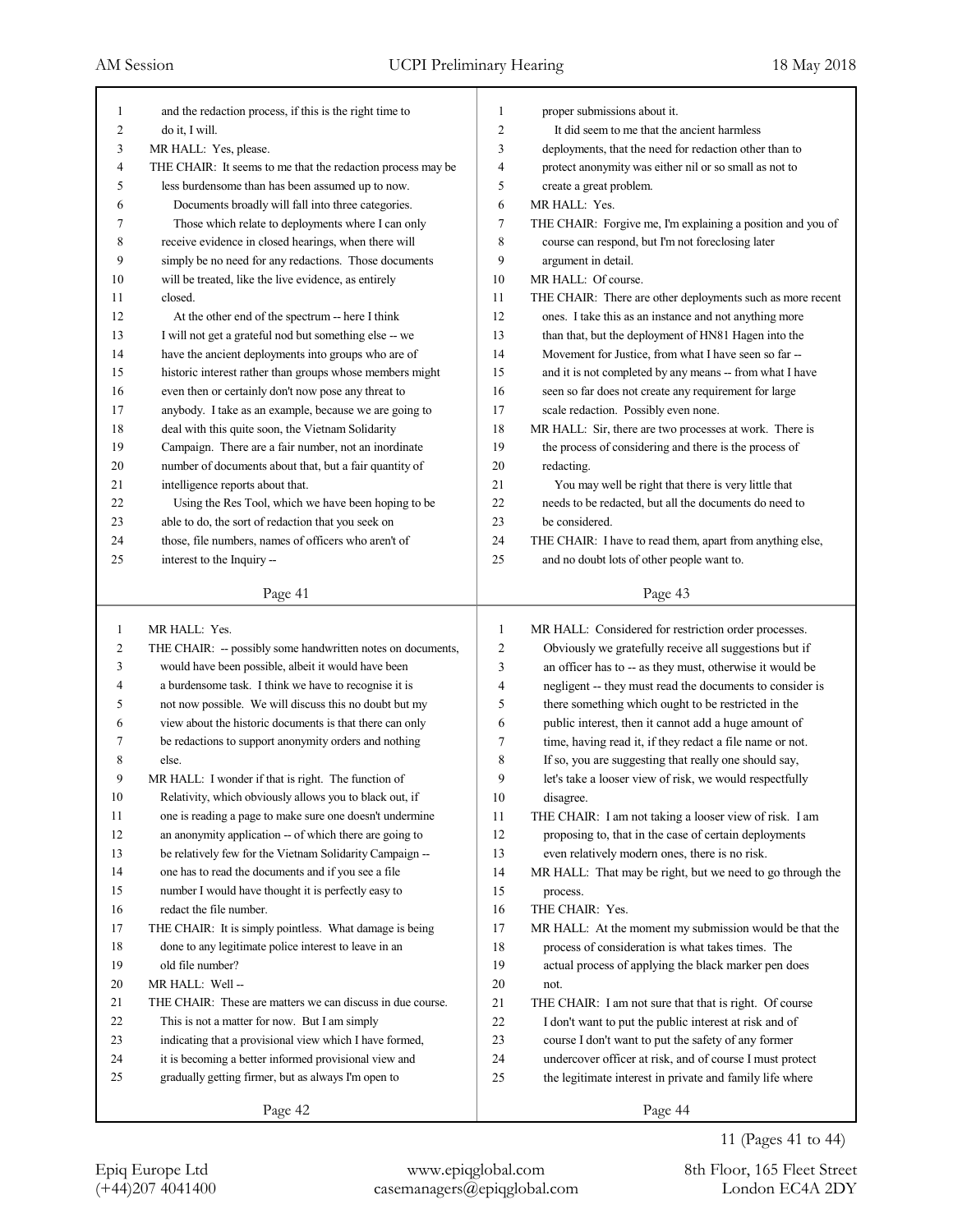| 1      | I have indicated that it should be protected.               | 1  | THE CHAIR: That is important, not merely for the purpose of |
|--------|-------------------------------------------------------------|----|-------------------------------------------------------------|
| 2      | Those three things are not going to arise in the            | 2  | furthering the Inquiry but for the purpose of informing     |
| 3      | case of every document of many ancient deployments and      | 3  | those who may wish to give evidence, provide evidence,      |
| 4      | of some more recent ones.                                   | 4  | to the Inquiry what they need to think about in advance.    |
| 5      | I know you say they have to be considered. I agree.         | 5  | MR HALL: I am grateful, yes.                                |
| 6      | I have indicated, not least, I have to read them. But       | 6  | THE CHAIR: I have taken those as examples. There are less   |
| 7      | I do think that the physical process of blanking bits of    | 7  | significant documents, but I personally am very keen to     |
| 8      | documents out is something that we can legitimately         | 8  | get the batch of documents where you have provided us       |
| 9      | avoid if we can.                                            | 9  | with your views sorted out early.                           |
| 10     | MR HALL: It is always better to speak in the concrete than  | 10 | MR HALL: Thank you.                                         |
| 11     | the abstract --                                             | 11 | THE CHAIR: That, I hope, will provide an indication of what |
| 12     | THE CHAIR: Yes, of course.                                  | 12 | the likely outcome will be for those documents where you    |
| 13     | MR HALL: -- one of the things I was going to mention on the | 13 | have not yet reached a view.                                |
| 14     | restriction order aspect is where we have put in            | 14 | MR HALL: Yes. Thank you. I mean like Tradecraft, that was   |
| 15     | applications, we would be very grateful to see your         | 15 | useful in setting the template.                             |
| 16     | response.                                                   | 16 | THE CHAIR: Yes. Nothing is exactly the same, but that is    |
| 17     | THE CHAIR: Of course. I am going to come to those and       | 17 | the sort of exercise that I anticipate.                     |
| 18     | I will do so now if you would like me to.                   | 18 | MR HALL: I am grateful. You had, in fact, anticipated       |
| 19     | MR HALL: Please, yes.                                       | 19 | a request I was going to make which was about               |
| $20\,$ | THE CHAIR: Right. I have a list of them here if I can find  | 20 | deployments which are going to be considered in closed.     |
| 21     | it, under which there are 15 categories of documents        | 21 | THE CHAIR: Yes.                                             |
| 22     | where we have asked you to produce them pursuant to         | 22 | MR HALL: I am very grateful for the indication that you are |
| 23     | rule 9 requests. You have produced them. You have made      | 23 | not going to be asking us to do a line-by-line redaction    |
| 24     | proposals for redactions of them to which we have not       | 24 | exercise over documents --                                  |
| 25     | responded. The reason we didn't respond, I am told, is      | 25 | THE CHAIR: It is wholly pointless.                          |
|        |                                                             |    |                                                             |
|        | Page 45                                                     |    | Page 47                                                     |
|        |                                                             |    |                                                             |
|        |                                                             |    |                                                             |
| 1      | because the Res Tool was not working.                       | 1  | I can say that there is one minor wrinkle in it,            |
| 2      | Now we know it is not working, I entirely agree we          | 2  | I think it is minor. Some closed deployments produced       |
| 3      | must respond to you in short order. What I am proposing     | 3  | reports about activities where the reports may well be      |
| 4      | is that we do do that, and to the extent that things        | 4  | capable of being put into the public domain. They are       |
| 5      | can't be agreed between us and require a decision by me,    | 5  | not to deal with the heart of the deployment.               |
| 6      | I will consider whether or not an oral hearing is           | 6  | MR HALL: They may well be capable --                        |
| 7      | required. I suspect it will be and I will proceed on        | 7  | THE CHAIR: Yes, we need to consider those. All I'm saying   |
| 8      | the basis that it will be, and intend to fix one to take    | 8  | is it is not quite as straightforward as I have             |
| 9      | place in the fairly near term. I have in mind by the        | 9  | indicated. There may be some intelligence reports which     |
| 10     | end of June at the latest --                                | 10 | can be put into the public domain.                          |
| 11     | MR HALL: There are some free dates now.                     | 11 | MR HALL: I understand that. What I am actually inviting     |
| 12     | THE CHAIR: Quite. Those are in July, but I would hope to    | 12 | you to do is unless a closed deployment generates           |
| 13     | be able to do this before then.                             | 13 | reporting which is relevant to a particular issue which     |
| 14     | MR HALL: Yes.                                               | 14 | you are concerned in investigating, is that one simply      |
| 15     | THE CHAIR: When we can discuss all of these things. For     | 15 | doesn't require that exercise at all. What you are          |
| 16     | example the Vietnam Solidarity Campaign material, the       | 16 | suggesting almost sounds as if you ought to look at         |
| 17     | Lambert paper.                                              | 17 | every document just in case --                              |
| $18\,$ | Really rather important, the Special Demonstration          | 18 | THE CHAIR: Not at all. This is an issue which I think we    |
| 19     | Squad annual and six monthly reports where now that we      | 19 | can discuss not at a public hearing --                      |
| 20     | have done the bulk of the anonymity applications at         | 20 | MR HALL: Right.                                             |
| $21\,$ | least up to the minded to stage, and a clear direction      | 21 | THE CHAIR: -- but I am merely flagging up that there is     |
| $22\,$ | of travel has been indicated in relation to some            | 22 | an element of caution about that. Everyone is right in      |
| 23     | deployments which have to be treated in closed, I would     | 23 | assuming that closed deployments, that the documents        |
| 24     | hope that we can sort those matters out.                    | 24 | will be dealt with in closed. But there will be             |
| 25     | MR HALL: Yes.                                               | 25 | occasional exceptions, which I anticipate we will           |
|        | Page 46                                                     |    | Page 48                                                     |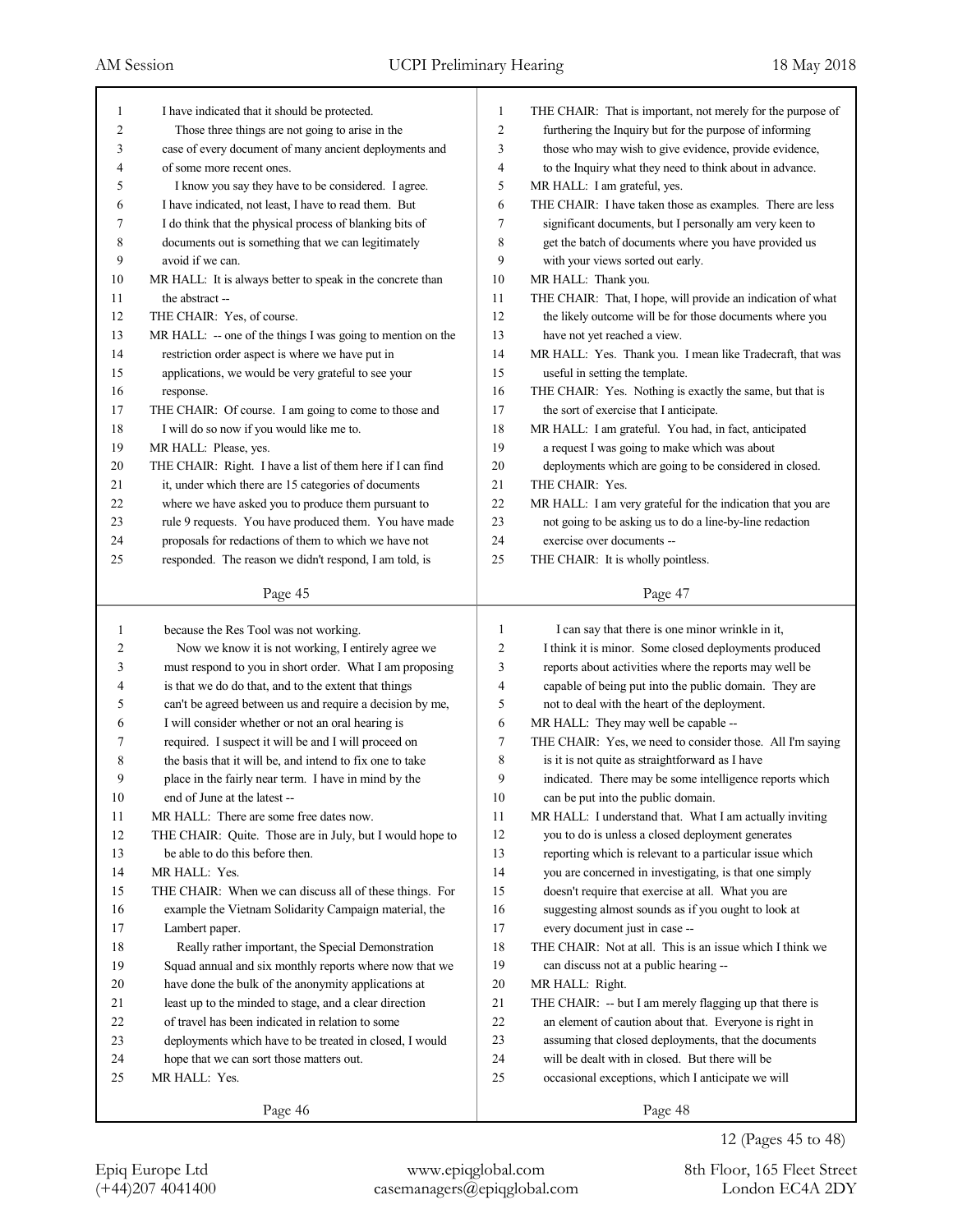| 1              | identify to you rather than the other way round.            | 1              | witness statements will not be required. Yes.               |
|----------------|-------------------------------------------------------------|----------------|-------------------------------------------------------------|
| $\overline{c}$ | MR HALL: Very well.                                         | $\overline{c}$ | MR HALL: I am grateful.                                     |
| 3              | THE CHAIR: Then, forgive me, there is a third category      | 3              | THE CHAIR: Second, can we identify the categories of        |
| 4              | which is where the difficulties arise.                      | 4              | deployments of the three that we have been discussing.      |
| 5              | MR HALL: Yes.                                               | 5              | The answer again is yes.                                    |
| 6              | THE CHAIR: There are deployments which give rise to risk    | 6              | MR HALL: Thank you.                                         |
| 7              | and on the basis of some of those risks anonymity orders    | 7              | Sir, I may have an opportunity to reply and we will         |
| 8              | have been made, but which have to be explored in public     | 8              | take instructions on the points.                            |
| 9              | session, to the extent they can be, which will be           | 9              | THE CHAIR: Yes.                                             |
| 10             | largely the case. Where a detailed redaction exercise       | 10             | MR HALL: I have to confess, we have not taken instructions  |
| 11             | on documents is required.                                   | 11             | on those points in the short break, forgive me.             |
| 12             | Can I give off the top of my head an example.               | 12             | THE CHAIR: Yes.                                             |
| 13             | Deployments into animal rights groups. There were on        | 13             | MR HALL: I don't have a huge amount more to say.            |
| 14             | one view quite serious criminal acts and risks to those     | 14             | Can I deal with really one further point and then           |
| 15             | reports on these groups.                                    | 15             | a couple of final points?                                   |
| 16             | MR HALL: Yes.                                               | 16             | The further point is in relation to current -- that         |
| 17             | THE CHAIR: And, yet, there is an entirely legitimate public | 17             | is today -- undercover policing. Documents and officers     |
| 18             | interest in things that went wrong with those               | 18             | involved in current undercover policing are in the most     |
| 19             | deployments and how to deal with those is going to cause    | 19             | sensitive category, obviously.                              |
| $20\,$         | problems for us and will undoubtedly require                | $20\,$         | THE CHAIR: Yes.                                             |
| 21             | a line-by-line exercise on the documents.                   | 21             | MR HALL: It would help the Metropolitan Police Service to   |
| 22             | MR HALL: It sounds then that the Inquiry has in mind        | 22             | know whether any of those matters -- so that is current     |
| 23             | particular deployments within the third category.           | 23             | policing -- are to be considered in module 1 or 2, or       |
| 24             | THE CHAIR: Yes.                                             | 24             | whether the Metropolitan Police Service can understand      |
| 25             | MR HALL: We would again invite you, accepting that those    | 25             | that those deployments and officers will only be            |
|                |                                                             |                |                                                             |
|                | Page 49                                                     |                | Page 51                                                     |
|                |                                                             |                |                                                             |
|                |                                                             |                |                                                             |
| 1              | are provisional, to share those with us as soon as          | 1              | considered in module 3 where, as I understand it, there     |
| 2              | possible, so that we can all look around all the corners    | $\overline{2}$ | will be no, as it were, public hearing but there will be    |
| 3              | that may arise.                                             | 3              | visits by you and a panel.                                  |
| 4              | THE CHAIR: I mean I have said what I have so we can all     | $\overline{4}$ | THE CHAIR: That is if the Home Secretary agrees to assist   |
| 5              | think about it in advance. I don't think it is sensible     | 5              | me by appointing a panel to deal with module 3.             |
| 6              | for us to exchange views off the top of our heads now       | 6              | MR HALL: Indeed, or just you.                               |
| 7              | about it.                                                   | 7              | The question is whether the Metropolitan Police             |
| 8              | MR HALL: Yes.                                               | 8              | Service needs to be prepared for a redaction exercise       |
| 9              | THE CHAIR: Asking us to identify to you in advance those    | 9              | over documents and statements dealing with current          |
| 10             | deployments where this exercise is likely to be required    | 10             | undercover deployments. They are massively difficult        |
| 11             | is a perfectly legitimate request, but I will have          | 11             | and time consuming. If that category of activity is not     |
| 12             | I think to consult with my team before giving you           | 12             | going to be dealt with in modules 1 or 2, we would ask      |
| 13             | a considered response.                                      | 13             | you to stop serving rule 9 witness statement requests in    |
| 14             | MR HALL: I am grateful.                                     | 14             | relation to current policing or to requiring restriction    |
| 15             | I think there is a request for a break.                     | 15             | order applications to be made over documents relating       |
| 16             | THE CHAIR: Of course. I do apologise. We will break for     | 16             | current undercover policing and allow the Metropolitan      |
| 17             | ten minutes and the shorthand writers can take advantage    | 17             | Police Service to focus its resources over the historic     |
| $18\,$         | of it, as can anybody else who wishes.                      | $18\,$         | documents with which modules 1 and 2 appear to be           |
| 19             | $(11.47 \text{ am})$                                        | 19             | concerned.                                                  |
| 20             | (A short break)                                             | 20             | THE CHAIR: This is a problem which arises not just with the |
| 21             | $(11.57 \text{ am})$                                        | 21             | Metropolitan Police Service but also with other forces      |
| $22\,$         | THE CHAIR: Could everybody please be quiet, thank you.      | $22\,$         | and regional units which have deployed undercover           |
| 23             | Mr Hall, you made two requests of me which I can            | 23             | officers.                                                   |
| 24             | answer now.                                                 | 24             | There has been -- I have no doubt it has been               |
| 25             | First, can we identify the officers from whom               | 25             | perceived -- a slight shift between modules 1, 2 and 3      |
|                | Page 50                                                     |                | Page 52                                                     |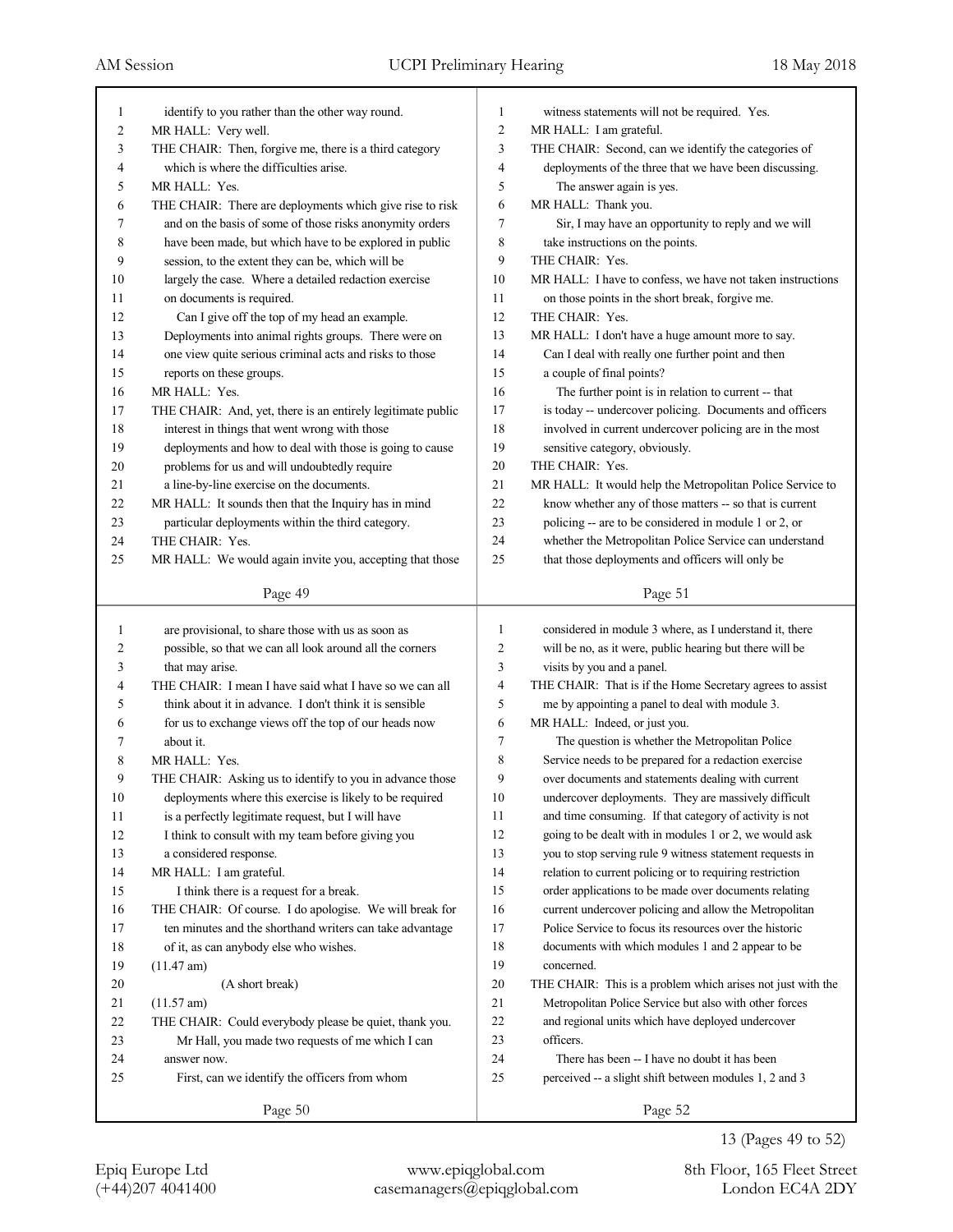| 1              | in that the strategic review indicates my intention that    | 1              | Inquiry team worked really well and in fact we would     |
|----------------|-------------------------------------------------------------|----------------|----------------------------------------------------------|
| $\overline{c}$ | current deployments should be part of module 3 and not      | 2              | suggest that one scales up and has weekly meetings in    |
| 3              | part of modules 1 and 2, partly for the reasons that        | 3              | relation to all the strands, IMOS, et cetera. It         |
| $\overline{4}$ | I have explained that it does actually require us to        | 4              | doesn't have to be of all those individuals but perhaps  |
| 5              | understand what is now going on by visiting places from     | 5              | at least one fixed-in-the-diary weekly meeting where     |
| 6              | which these activities are being conducted and visiting     | 6              | planning and logistics can be discussed, because we      |
| 7              | the training course.                                        | 7              | think if we identify a problem and deal with it early,   |
| 8              | In those circumstances -- here I am speaking off the        | 8              | that's much better than having to deal with it later on. |
| 9              | top of my head rather than by way of a considered view,     | 9              | THE CHAIR: That strikes me as eminently sensible, but    |
| 10             | and I will need to discuss this  my own view at the         | 10             | before I can answer that, I need to consult with the     |
| 11             | moment is that we will not require redaction exercise in    | 11             | team who would, after all, be conducting the meetings.   |
| 12             | relation to current deployments because I anticipate        | 12             | MR HALL: Indeed.                                         |
| 13             | that we will have to deal with current deployments,         | 13             | I think finally to say lest it be suggested, we          |
| 14             | actual deployments, entirely in closed.                     | 14             | obviously submit that maximum engagement in no way       |
| 15             | MR HALL: I am grateful, thank you.                          | 15             | amounts to a loss of independence. I mean, the Inquiry   |
| 16             | One final point to mention by way of really                 | 16             | can be critical of the Metropolitan Police Service.      |
| 17             | information so that the Inquiry has on its radar            | 17             | Critical of things that have happened in the past and    |
| 18             | a particular demand, of course you are completely aware     | 18             | rightly so, critical of the Metropolitan Police Service  |
| 19             | of the general demands on the police generally, but I do    | 19             | going forward if that is justified, whilst at the same   |
| 20             | want to mention the fact that there are other undercover    | $20\,$         | time talking, meeting, planning, et cetera, with the     |
| 21             | related but not Inquiry Act proceedings to do with          | 21             | Metropolitan Police Service.                             |
| 22             | undercover policing with which the same team within the     | 22             | These submissions have been deliberately forward         |
| 23             | Metropolitan Police Service legal and officers need to      | 23             | looking. Other core participants will not know -- that   |
| 24             | deal. By way of example, there is one major overlapping     | 24             | is no criticism of them at all because they have not     |
| 25             | claim in the Investigatory Powers Tribunal concerning       | 25             | been in a position to know -- the volume of work that    |
|                | Page 53                                                     |                | Page 55                                                  |
|                |                                                             |                |                                                          |
|                |                                                             |                |                                                          |
| $\mathbf{1}$   | undercover policing and individuals are entitled to         | 1              | has been done to date by the Metropolitan Police         |
| 2              | bring other claims or indeed to make Data Protection Act    | $\overline{c}$ | Service.                                                 |
| 3              | requests. If that takes time away from responding to        | 3              | Sir, those are my submissions.                           |
| 4              | the Inquiry, so be it, but it must be recognised that       | 4              | THE CHAIR: Yes.                                          |
| 5              | these additional pressures do have an impact, because it    | 5              | Can I mention one further thing? It is a topic we        |
| 6              | will be the same team.                                      | 6              | have canvassed already. That is your suggestion that     |
| 7              | THE CHAIR: I am afraid that is not something to which I can | 7              | counsel is nominated on our side to deal with document   |
| 8              | respond. In the traditional phrase, I hear what you say     | 8              | splitting. We see that as a practical exercise which     |
| 9              | but there is nothing I can say about that.                  | 9              | does not require the input of counsel who, after all,    |
| 10             | MR HALL: Indeed. But I mention it and you hear it.          | 10             | are not in infinite supply on our side and have other    |
| 11             | THE CHAIR: Yes.                                             | 11             | things to do.                                            |
| 12             | MR HALL: I think I can now just deal with two final points. | 12             | I intend -- unless you persuade me to the contrary       |
| 13             | By way of summarising, we are asking the Inquiry to         | 13             | after you have taken instructions on what I am           |
| 14             | be flexible enough to provide work early and even           | 14             | suggesting -- to nominate one person from our side,      |
| 15             | tentative indications about where the Inquiry is going,     | 15             | a very experienced paralegal who can wear both hats.     |
| 16             | provide us with a flow of work. That is how the             | 16             | I don't mind if you have two on your side, but I don't   |
| 17             | Metropolitan Police Service operates best. A good chunk     | 17             | want a committee.                                        |
| 18             | of work which they can get on and do and provide            | 18             | MR HALL: I entirely agree. The only reason for having    |
| 19             | timelines, we would ask, which are flexible rather than     | 19             | counsel -- it may be that it is unnecessary -- is that   |
| 20             | as it were artificial court style deadlines.                | $20\,$         | ultimately someone is going to have to make a decision   |
| 21             | We found that towards the end of the anonymity              | 21             | about this and let's say there is a debate about whether |
| 22             | process -- we have now made our considerations over all     | $22\,$         | it is practicable, who should do the document splitting  |
| 23             | but one of the officers, which is an achievement --         | 23             | of past documents, whether the workaround suggested by   |
| 24             | THE CHAIR: Yes.                                             | 24             | the Metropolitan Police Service is consistent what the   |
| 25             | MR HALL: -- and we found the level of engagement with the   | 25             | Inquiry is trying to achieve. That is going to have to   |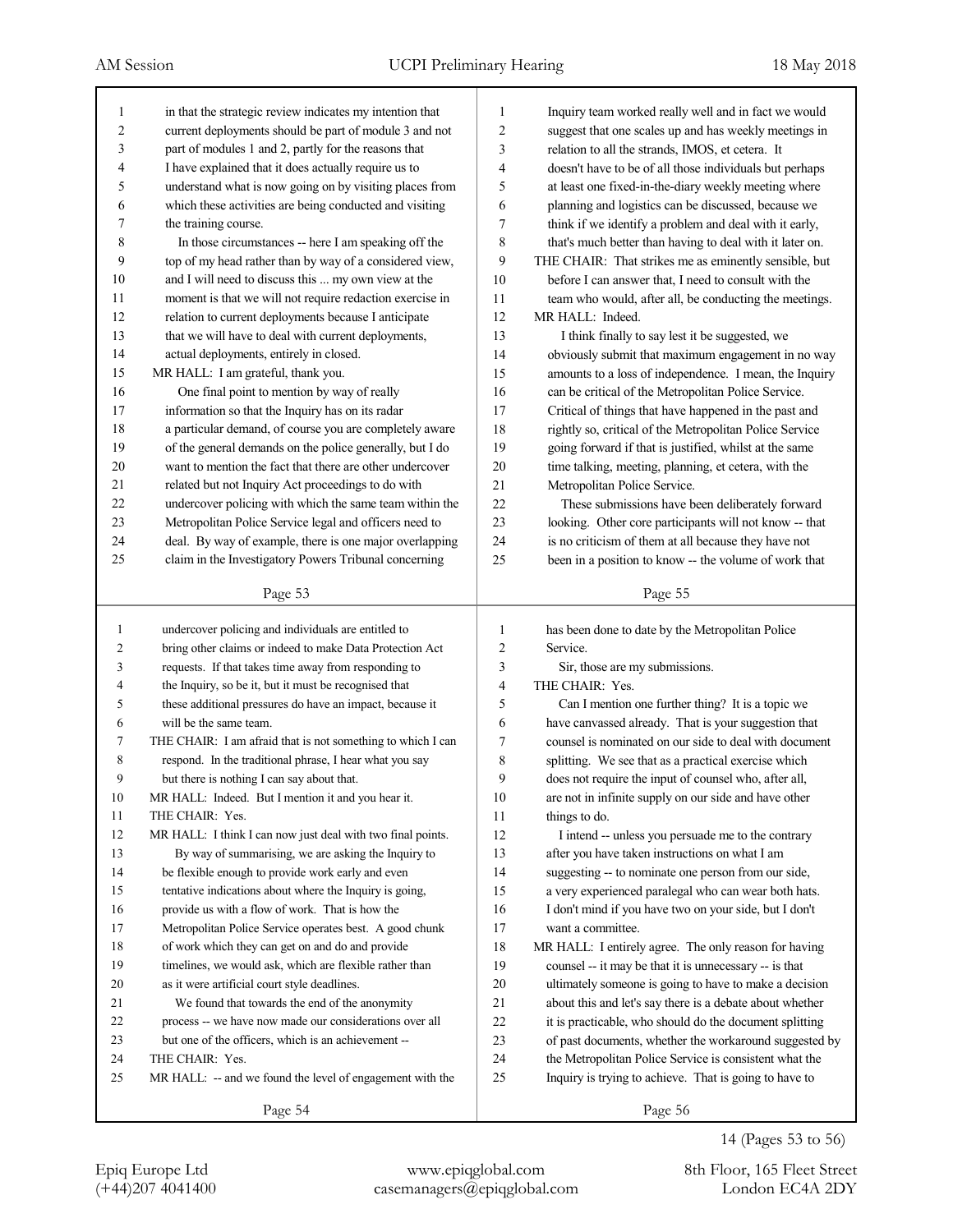| $\mathbf{1}$   | be adjudicated upon.                                      | 1              | like. I don't have any proposals but that was one         |
|----------------|-----------------------------------------------------------|----------------|-----------------------------------------------------------|
| $\overline{c}$ | THE CHAIR: I think you will find that the person that     | $\overline{c}$ | question we had.                                          |
| 3              | I intend to nominate to this difficult task will be       | 3              | The second miscellaneous question was just as to the      |
| 4              | fully cognisant of the issues.                            | 4              | point at which Maxwellisation would fit in as well with   |
| 5              | MR HALL: Then I will say no more.                         | 5              | the timetable.                                            |
| 6              | THE CHAIR: I, for my part, do not mind if you have two on | 6              | THE CHAIR: We have considered that. On the programme      |
| 7              | your side. The person I have in mind will be perfectly    | 7              | planners' tables there is provision for that. We are      |
| 8              | capable of taking them on.                                | 8              | a long way off, but my intention is that the              |
| 9              | Mr Sanders, I think logically you were next in this       | 9              | Maxwellisation as you and I call it, but the issuing of   |
| 10             | exercise.                                                 | 10             | warning letters to those who may be the subject of        |
| 11             | MR SANDERS: Thank you, sir.                               | 11             | criticism in the report formally, will start before the   |
| 12             | Submissions on behalf of the Metropolitan Police Service  | 12             | interim report is finished. I intend to do it in stages   |
| 13             | Designated Lawyers by MR SANDERS                          | 13             | and so that those who are the subject of criticism in     |
| 14             | MR SANDERS: Sir, as you know I represent just over 100    | 14             | the first part will receive their Maxwellisation letters  |
| 15             | former Metropolitan Police Service officers. More than    | 15             | before those who feature in the second part, before       |
| 16             | 100, I think, with a Special Demonstration Squad          | 16             | those who feature in the third part and -- if there is    |
| 17             | background and then a handful with an National Public     | 17             | one -- before those who feature in the fourth part.       |
| 18             | Order Intelligence Unit background.                       | 18             | I don't think I can say any more about it at this         |
| 19             | In terms of the three segments of module 1 and 2          | 19             | stage; there is a statutory procedure to be followed.     |
| 20             | evidence in the strategic review, I have 30 plus clients  | $20\,$         | MR SANDERS: Sir, yes. Just thinking off the top of my     |
| 21             | in each of the three segments. They are not only all      | 21             | head, one thing to raise in relation to that, if          |
| 22             | over the country, they are all over the world. Some       | 22             | Maxwellisation becomes a parallel strand of the Inquiry   |
| 23             | still in work, some retired but with numerous different   | 23             | work, would from my perspective to be to bear in mind     |
| 24             | types of commitments.                                     | 24             | that I, and my team, may then become privy to an          |
| 25             | We have not yet seen any rule 9 requests, not only        | 25             | indication about a criticism in circumstances where we    |
|                |                                                           |                |                                                           |
|                | Page 57                                                   |                | Page 59                                                   |
|                |                                                           |                |                                                           |
|                |                                                           |                |                                                           |
| 1              | for our clients but we have not seen any rule 9 requests  | 1              | have other clients to whom we owe duties of disclosure    |
| 2              | full stop. That is where we are in terms of looking at    | $\overline{2}$ | and so on. So I just mention that that might be           |
| 3              | the strategic review.                                     | 3              | potentially an issue.                                     |
| 4              | Then in giving our response or in raising with you        | $\overline{4}$ | THE CHAIR: Then you may have to create within yourself or |
| 5              | the points we want to raise that have for us fallen out   | 5              | within your team an ethical wall.                         |
| 6              | of the strategic review, and the meeting that was held    | 6              | MR SANDERS: Yes. Possibly the latter would be more        |
| 7              | yesterday, which for the benefit of others in the room    | 7              | practicable.                                              |
| 8              | I don't know if you want to explain what that was,        | 8              | THE CHAIR: Maybe. You made a comment about opening        |
| 9              | I wasn't there, but as I understand it was a meeting      | 9              | statements. This we all need to think about.              |
| 10             | with a programme manager from the Inquiry team, a member  | 10             | MR SANDERS: Yes.                                          |
| 11             | of the Inquiry counsel team, with my instructing          | 11             | THE CHAIR: Whether there are opening statements at the    |
| 12             | solicitors and with Mr Hall's instructing solicitors and  | 12             | beginning of each phase of the public hearings or         |
| 13             | some members of counsel.                                  | 13             | whether there is one opening statement which, as you      |
| 14             | THE CHAIR: Yes, it was quite a large meeting.             | 14             | rightly say, is likely to be made in advance of all of    |
| 15             | MR SANDERS: Yes.                                          | 15             | the packages of evidence being prepared, it is            |
| 16             | There has been some discussion about the strategic        | 16             | inevitable that that will be the case. Which of those     |
| 17             | review.                                                   | 17             | two we opt for, or possibly a hybrid, I will consult      |
| 18             | I really want to focus on two areas in terms of the       | 18             | about. But no decision has been made about that yet.      |
| 19             | strategic review.                                         | 19             | MR SANDERS: I understand, thank you, sir.                 |
| 20             | Just before I do that, there were two miscellaneous       | 20             | My two main areas on the strategic review and on the      |
| 21             | matters that just occurred to us which I just flag now.   | 21             | next 12 months really, are first process and second       |
| 22             | (1) what the proposal might be in relation to             | 22             | logistics.                                                |
| 23             | opening statements and the difficulty of opening          | 23             | In relation to process, and where we are from that        |
| 24             | statements being made before all the evidence has been    | 24             | perspective, the wrapping up of modules 1 and 2 into      |
| 25             | proofed and collated and so on, what that might look      | 25             | a single evidential phase obviously raised the questions  |
|                | Page 58                                                   |                | Page 60                                                   |

15 (Pages 57 to 60)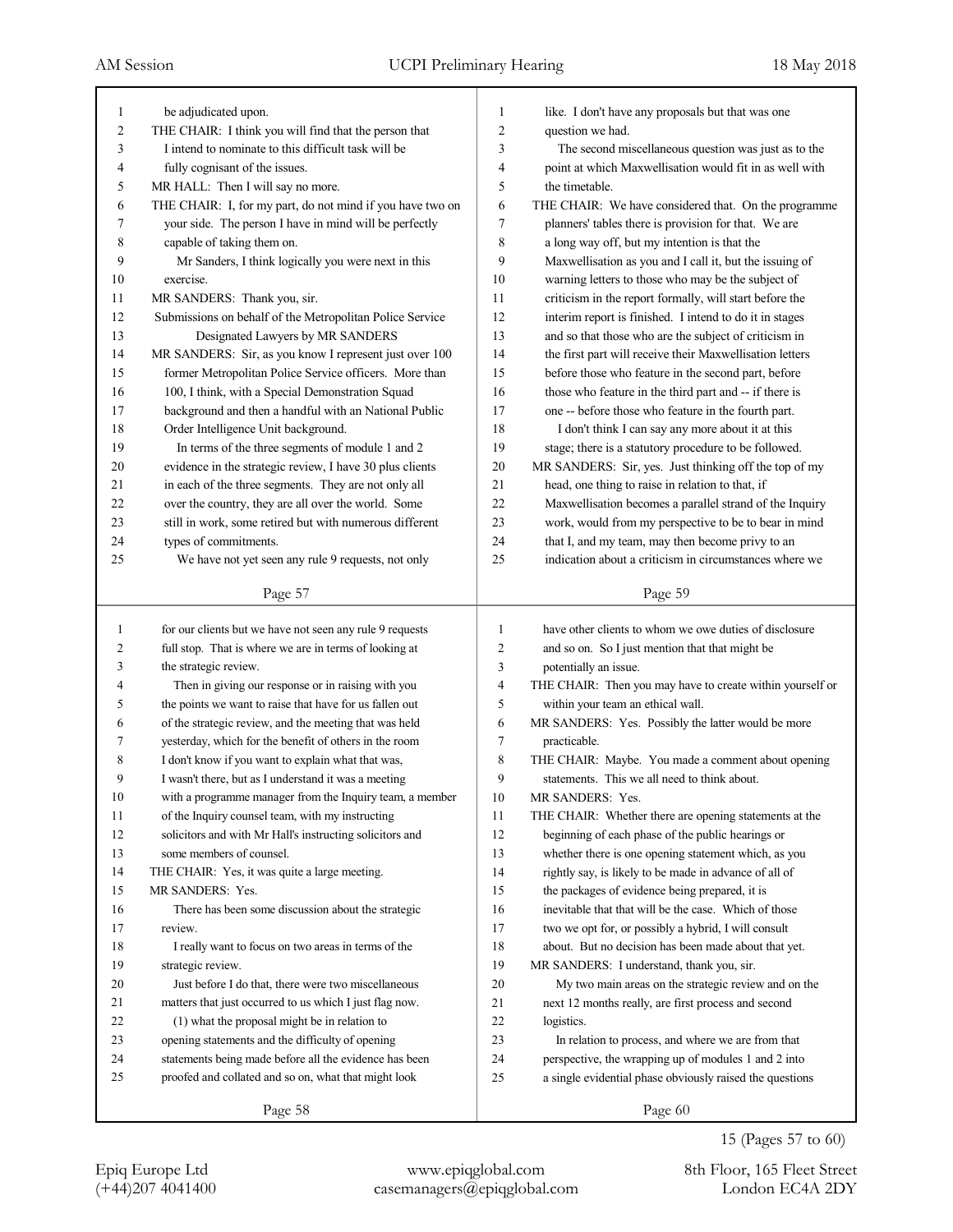| 1  | about what the module 2 issues are. Because at the          | 1              | comment on in their statement.                           |
|----|-------------------------------------------------------------|----------------|----------------------------------------------------------|
| 2  | moment you have consulted on a module 1 issues list.        | $\overline{c}$ | THE CHAIR: The intention is to provide a package of      |
| 3  | That has not been finalised as --                           | 3              | documents relevant to that deployment, the deployment of |
| 4  | THE CHAIR: No, I am afraid in the need to do a lot of other | $\overline{4}$ | that officer, which will permit him to refresh his       |
| 5  | things, that has not been at the forefront of my mind at    | 5              | memory about things and to deal with any criticisms that |
| 6  | least-                                                      | 6              | may appear on the face of or necessarily implicit in the |
| 7  | MR SANDERS: No.                                             | 7              | documents.                                               |
| 8  | THE CHAIR: - and I have not applied my mind to it yet.      | 8              | MR HALL: Thank you, sir. Presumably that will not be     |
| 9  | MR SANDERS: We quite understand that, and no criticism of   | 9              | redacted in the case of an officer who would have been   |
| 10 | anyone in relation to that, sir.                            | 10             | privy to the information at the material time?           |
| 11 | The sight of the module 2 issues in advance of              | 11             | THE CHAIR: One would hope not. But I am afraid that      |
| 12 | proofing any module 2 clients would, in my submission,      | 12             | discussions there have not reached absolute final        |
| 13 | be important.                                               | 13             | conclusion yet. The Metropolitan Police Service,         |
| 14 | Allied to that there is another issue which it would        | 14             | I think, do wish to exercise a degree of control over    |
| 15 | just be helpful to get a steer from you on, sir, which      | 15             | the documents that are shown to officers. If we have     |
| 16 | is as to the approach to be taken to officers with          | 16             | one or two practical examples under our belt then        |
| 17 | a dual role. Officers who were deployed undercover, so      | 17             | I think that will inform future cases. It is something   |
| 18 | have module 1 evidence to give, who then came back to       | 18             | which is, I think, not helpful to discuss in the         |
| 19 | the Special Demonstration Squad as managers and so          | 19             | abstract.                                                |
| 20 | therefore have module 2 evidence to give.                   | 20             | MR SANDERS: I understand.                                |
| 21 | THE CHAIR: Some of them are going to have to give evidence  | 21             | Two types of document that we wanted to ask about:       |
| 22 | twice. I cannot now say how many of them, but my            | 22             | the strategic review and I think other documents that    |
| 23 | expectation is that certainly if they are in different      | 23             | the Inquiry has issued refer to overarching evidence, so |
| 24 | tranches of evidence -- so someone deployed in the mid      | 24             | evidence that has been obtained from the Metropolitan    |
| 25 | 1980s who comes back as a manager in the late 1990s,        | 25             | Police Service or from the National Police Chiefs'       |
|    |                                                             |                |                                                          |
|    | Page 61                                                     |                | Page 63                                                  |
|    |                                                             |                |                                                          |
|    |                                                             |                |                                                          |
| 1  | that person will have to give evidence twice. But           | 1              | Council about policies, procedures, systems generally.   |
| 2  | someone deployed in the late 1970s, who came back as        | $\overline{c}$ | We would ask is there going to be a list of what has     |
| 3  | a manager in the -- I am sorry, that is an bad example.     | 3              | been collated, published or disclosed, and will it be    |
| 4  | Someone deployed in the early 1980s who came back as        | 4              | possible to see any of those materials?                  |
| 5  | a manager before about 1992 may be able to give evidence    | 5              | From my clients' perspectives, if they are being         |
| 6  | once. But I think that those who did perform both           | 6              | asked about something and the Inquiry has obtained other |
| 7  | functions can expect to have to give evidence twice.        | 7              | evidence or information about that, or has other         |
| 8  | MR SANDERS: Sir, I understand that in relation to live      | 8              | documents about that, then it may be helpful to see      |
| 9  | evidence. A question would be will there be separate        | 9              | those.                                                   |
| 10 | rule 9 requests, and separate statements from those         | 10             | THE CHAIR: It may or may not be. But I doubt it is       |
| 11 | officers? Because it is obviously one thing to go           | 11             | a sensible method of proceeding. What in modules 1 and   |
| 12 | through a proofing exercise twice as opposed to going       | 12             | the operational part of module 2 the Inquiry is doing    |
| 13 | through it once, but maybe coming to deal with it live      | 13             | its best to find out is what happened, not what the      |
| 14 | on two occasions.                                           | 14             | policies were. I certainly can't promise that any        |
| 15 | THE CHAIR: I need to consult my own team about that. Off    | 15             | officer asked for a statement is going to -- that you    |
| 16 | the top of my head, my answer is no that one statement      | 16             | and your team will have a full package of high level     |
| 17 | will be obtained.                                           | 17             | policy documents before any request is made. I think     |
| 18 | MR SANDERS: I am grateful.                                  | $18\,$         | that is unlikely.                                        |
| 19 | I just reiterate the point that knowing the module 2        | 19             | MR SANDERS: No, and probably not particularly desirable  |
| 20 | issues in advance of anyone giving a dual statement is      | 20             | from our perspective.                                    |
| 21 | going to be important.                                      | $21\,$         | But perhaps seeing a list of what you have collated      |
| 22 | That, in terms of process, is that issue.                   | $22\,$         | or the topics that you have covered in rule 9 requests   |
| 23 | Then in relation to documents, just understanding           | 23             | already, or in the higher level overarching evidence     |
| 24 | what it is that will accompany or follow a rule 9           | 24             | obtained may assist. There may be something there that   |
| 25 | request, that the officer will be asked to look at or       | 25             | we might be assisted by.                                 |
|    | Page 62                                                     |                | Page 64                                                  |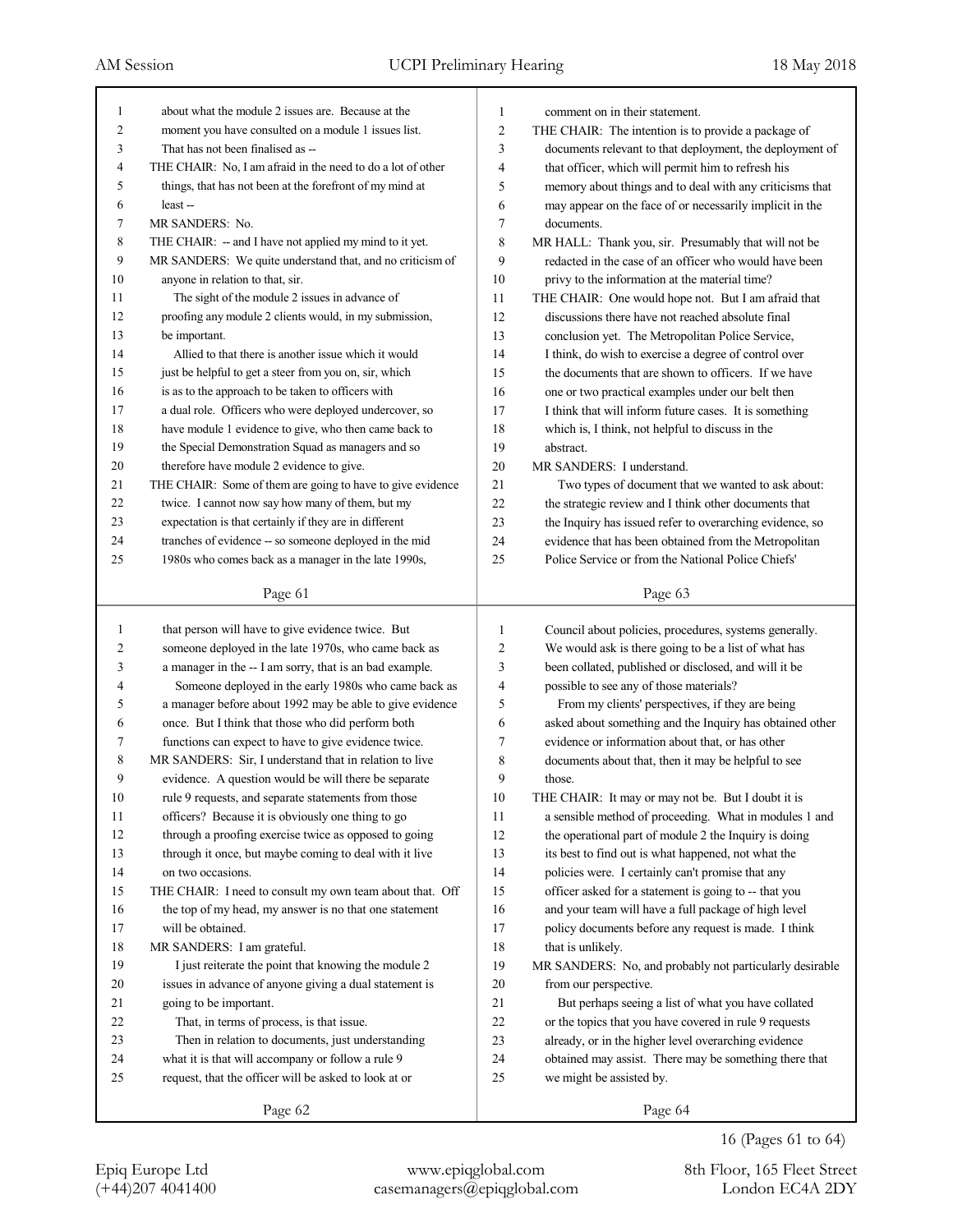| 1  | THE CHAIR: I need to ask about that. I don't know the      | 1  | reading of the strategic review and the restriction      |
|----|------------------------------------------------------------|----|----------------------------------------------------------|
| 2  | answer off the top of my head. All I'm attempting to do    | 2  | order process is that the Inquiry is publishing cover    |
| 3  | is to lead you not to expect to have everything that the   | 3  | names with a view to calling for, inviting responses     |
| 4  | Inquiry will have by the time it is finished at the        | 4  | from the public.                                         |
| 5  | earlier stages.                                            | 5  | THE CHAIR: Indeed. The current stance is that members of |
| 6  | MR SANDERS: No, no.                                        | 6  | the public wish to see what the Inquiry can produce to   |
| 7  | THE CHAIR: This is a constant theme I've been harping upon | 7  | them before they provide anything to the Inquiry.        |
| 8  | I am afraid, and it applies to this phase of the Inquiry   | 8  | MR SANDERS: Yes. What we would say is that there is      |
| 9  | as well.                                                   | 9  | obviously going to be a difficulty if officers are asked |
| 10 | MR SANDERS: Yes. Obviously in relation to the rule 9       | 10 | to provide a statement on the basis of certain materials |
| 11 | package and the criteria that have been applied in         | 11 | and then their statements are released in whatever       |
| 12 | pulling that together, there, in our submissions, is       | 12 | form -- redacted form -- and then allegations are made.  |
| 13 | a need for transparency about that and clarity about it.   | 13 | Because those statements may allow a framework within    |
| 14 | Is the package going to be a comprehensive set of          | 14 | which allegations could be made.                         |
| 15 | everything that could be said to be relevant to the        | 15 | One way of mitigating that difficulty, in our            |
| 16 | particular officer? Is it focused on particular issues     | 16 | submission, would be rather than simply invite in        |
| 17 | or areas? It would help to know that.                      | 17 | a general relatively soft way allegations or claims      |
| 18 | THE CHAIR: The intention will be to give to that officer   | 18 | about particular cover names, would be to set a deadline |
| 19 | everything that we think he or she will need to see to     | 19 | not for provision of evidence, but just for people to    |
| 20 | be able to provide an account of what they did.            | 20 | make any allegations of serious wrongdoing that they may |
| 21 | MR SANDERS: Are those materials exclusively obtained from  | 21 | wish to make by a particular point, so that there is     |
| 22 | the Metropolitan Police Service? Or largely --             | 22 | clarity about that.                                      |
| 23 | THE CHAIR: You mean in the case of Metropolitan Police     | 23 | There are two aspects to that.                           |
| 24 | Service deployments? You are not talking about National    | 24 | One is the aspect of fairness and individuals giving     |
| 25 | Public Order Intelligence Unit deployments?                | 25 | evidence and knowing what it is that is said against     |
|    | Page 65                                                    |    | Page 67                                                  |
|    |                                                            |    |                                                          |
|    |                                                            |    |                                                          |
| 1  | MR SANDERS: Correct.                                       | 1  | them and what it is that they should be addressing and   |
| 2  | THE CHAIR: In the case of Metropolitan Police Service      | 2  | dealing with and so on.                                  |
| 3  | deployments, the answer is in principle yes.               | 3  | Then, secondly, from your perspective, it is just        |
| 4  | MR SANDERS: One question that has been raised with us by   | 4  | the question of putting you in the best possible         |
| 5  | a number of clients, and has come up a number of times,    | 5  | position to resolve disputes of fact.                    |
| 6  | is as to what documents either the Home Office or MI5      | 6  | Because if one has a situation where an allegation       |
| 7  | have disclosed. A number of my clients believe that        | 7  | is made late in the day after sight of a witness         |
| 8  | those bodies will have relevant documents and documents    | 8  | statement, the question may arise, "If that is true and  |
| 9  | pertaining to and deriving from their deployments.         | 9  | if the person in question remembers so and so doing      |
| 10 | A question for you, sir, really is what if any steps       | 10 | that, why wasn't that said sooner?"                      |
| 11 | have been taken to enquire about documents of that kind?   | 11 | On the current basis, the answer would be, "Well         |
| 12 | THE CHAIR: I am afraid I cannot answer that in a public    | 12 | I was not asked to say sooner". Whereas if you have      |
| 13 | forum.                                                     | 13 | a staging point along the way where allegations of       |
| 14 | MR SANDERS: I understand. Well, I have flagged it. That    | 14 | serious wrongdoing in relation to particular cover names |
| 15 | is something that is of concern to us and to a number of   | 15 | are invited and then not made, then that would be        |
| 16 | our clients.                                               | 16 | something that would potentially be weighed in the       |
| 17 | THE CHAIR: I readily understand it. But I can say no more  | 17 | balance in terms of reliability and credibility.         |
| 18 | about it at the moment than I have.                        | 18 | THE CHAIR: I am not willing to do that.                  |
| 19 | MR SANDERS: Understood. I am grateful.                     | 19 | MR SANDERS: Could I ask why not?                         |
| 20 | The final subheading really under this process             | 20 | THE CHAIR: Yes. I have already indicated that I am not   |
| 21 | question is a topic Mr Hall has raised, which is the       | 21 | going to use coercive powers to require members of the   |
| 22 | handling of allegations of misconduct during deployments   | 22 | public to provide evidence to the Inquiry. It is         |
| 23 | from members of the public.                                | 23 | a matter for them if they choose to do so or not.        |
| 24 | It is obviously an area where there are liable to be       | 24 | It is inevitable in an inquiry of this kind, over        |
| 25 | disputes of fact arising for you to resolve. Our           | 25 | many years and into many incidents, that late evidence   |

17 (Pages 65 to 68)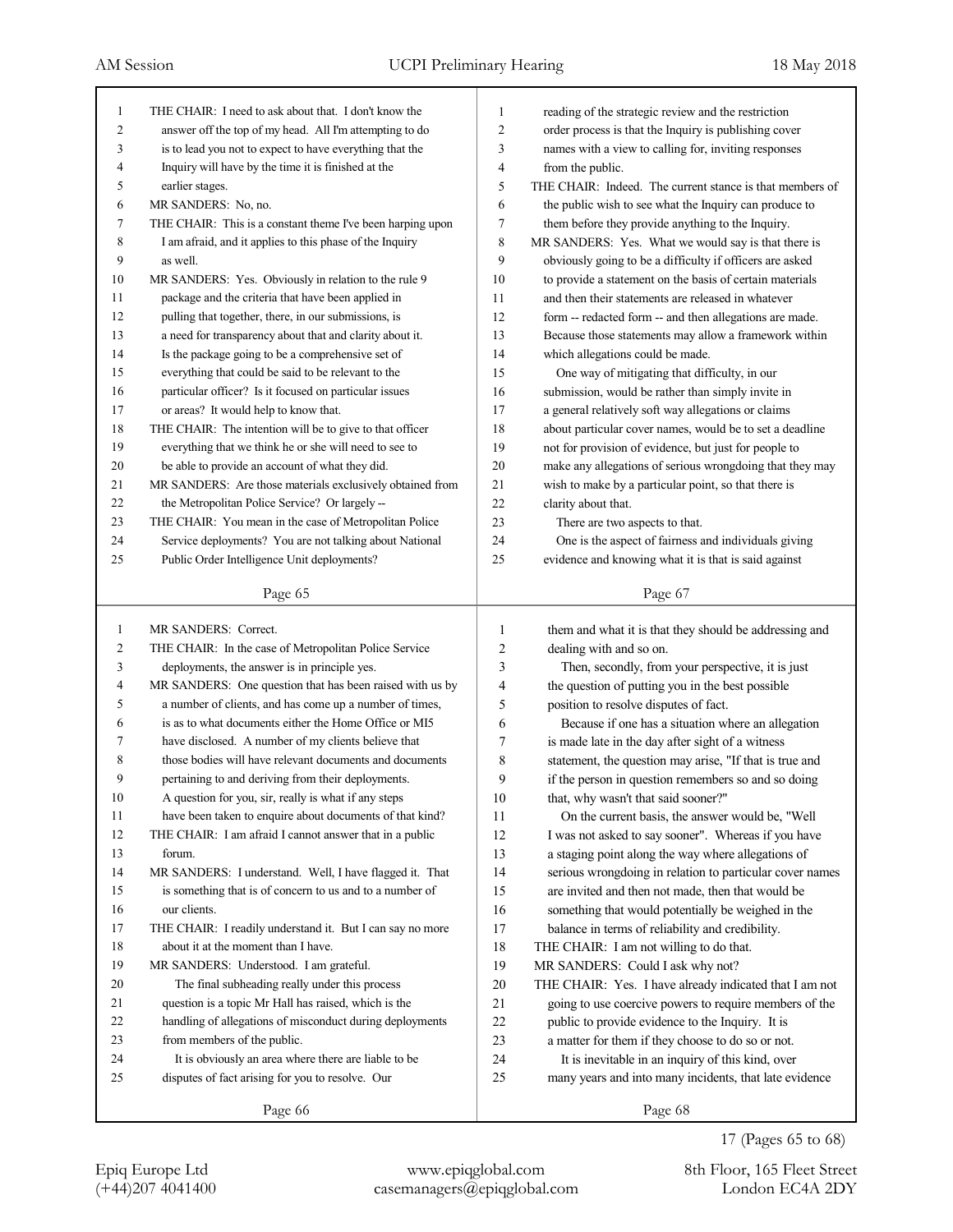| 1      | will emerge, or if you prefer it, late allegations will     | 1              | THE CHAIR: Please, this is not a public meeting. It is      |
|--------|-------------------------------------------------------------|----------------|-------------------------------------------------------------|
| 2      | emerge.                                                     | $\overline{c}$ | a serious discussion. Forgive me, I won't respond to        |
| 3      | To impose an artificial deadline at this stage is           | 3              | that.                                                       |
| 4      | not, in those circumstances, sensible. This is an           | 4              | One of the things that has occurred is that officers        |
| 5      | inquiry into undercover policing, not into the members      | 5              | faced with the knowledge that their actions are going to    |
| 6      | of the public who may have been affected by it. Their       | 6              | be explored, where possible in the public setting, have     |
| 7      | evidence is of course important, but it is an inquiry       | 7              | provided evidence which they have not hitherto provided.    |
| 8      | into what happened by way of undercover policing. The       | 8              | This is, I think, a salutary part of the exercise. I am     |
| 9      | first requirement has to be that evidence is obtained       | 9              | content that it is, or it appears to be working. I'm        |
| 10     | from those who were performing the task.                    | 10             | therefore going to leave in place the procedures that we    |
| 11     | Precisely how we deal with allegations that are not         | 11             | are adopting and have indicated we will adopt.              |
| 12     | referred to in the witness statement made as a result of    | 12             | MR SANDERS: Sir, yes. Just to respond to the point you      |
| 13     | the rule 9 request is something that we will have to        | 13             | made about this happening in ordinary litigation. Of        |
| 14     | reflect upon and deal with when it arises. I will           | 14             | course in ordinary litigation one has pleadings or can      |
| 15     | invite views on whether officers should be shown in         | 15             | counts on an indictment or whatever and then one has the    |
| 16     | advance witness statements critical of them. My current     | 16             | exchange of witness statements or whatever. There is        |
| 17     | view is that of course they should be so that they will     | 17             | not an analogue for this one party all the cards on the     |
| 18     | go into the hearing knowing what the allegations are.       | 18             | table first, other party responds to that.                  |
| 19     | There is a further question as to whether or not            | 19             | THE CHAIR: I accept that. It is an inquiry.                 |
| 20     | they should then be given opportunity of responding in      | $20\,$         | The way we have indicated we are going to deal with         |
| 21     | writing. That may depend upon the timing. It may also       | 21             | these investigative issues is that which I have stated,     |
| 22     | depend upon fairness, it may depend on a number of          | 22             | and I'm not prepared to depart from it as a matter of       |
| 23     | factors. I don't think it is sensible to attempt to         | 23             | generality. I never say never because I have learnt in      |
| 24     | give an abstract answer now.                                | 24             | the last year about things that I would never have          |
| 25     | MR SANDERS: Sir, yes. I mean to be clear I wasn't           | 25             | contemplated could have occurred and circumstances which    |
|        |                                                             |                |                                                             |
|        | Page 69                                                     |                | Page 71                                                     |
|        |                                                             |                |                                                             |
|        |                                                             |                |                                                             |
| 1      | suggesting any exercise of coercive powers, or even         | 1              | I simply did not have in mind when I made my statement      |
| 2      | a change in the sequence of obtaining evidence. It          | 2              | on 20 November.                                             |
| 3      | would simply be to say that if anyone on the basis of       | 3              | But we have to have an orderly procedure and I am           |
| 4      | this information about these cover names wishes to          | 4              | afraid that's it.                                           |
| 5      | outline an allegation of serious wrongdoing, then to do     | 5              | MR SANDERS: Sir, I will maybe come back to it at some point |
| 6      | it by a particular date. Then that would enable you to      | 6              | in the future. But in relation to rule 9 requests, and      |
| 7      | know that it wasn't something that was only raised once     | 7              | your formulation of the issues that you want addressed      |
| 8      | it became clear from a witness statement that --            | 8              | in a witness statement. Is it the case that to the          |
| 9      | THE CHAIR: There has to be a basic template. The basic      | 9              | extent that you have received allegations of wrongdoing,    |
| $10\,$ | template is that evidence will be obtained from deployed    | 10             | they will be fed into the rule 9 process?                   |
| 11     | officers and their managers first. If there are             | 11             | THE CHAIR: Certainly. Where the Inquiry is aware of them,   |
| 12     | allegations which are not dealt with in the first           | 12             | very much so.                                               |
| 13     | statements that they make, we will have to see how to       | 13             | MR SANDERS: I am grateful.                                  |
| 14     | deal with those.                                            | 14             | The point about conflicts that my learned friend            |
| 15     | Of course, it may be a relevant factor that an              | 15             | Mr Hall raised, and how it ties in with the question of     |
| 16     | allegation is made very late in the day. These are the      | 16             | evidence in reply as it were, is a very important one.      |
| 17     | sorts of things that happen in ordinary litigation. As      | 17             | I would just really echo what he has said about that,       |
| 18     | a judge one simply has to reach a view about them and       | 18             | particularly from a timing perspective. It may help         |
| 19     | I am simply not willing at this stage to prescribe in       | 19             | just to make clear in public what I am talking about and    |
| 20     | advance a deadline for making allegations because --        | 20             | why that is.                                                |
| 21     | MR SANDERS: Not a deadline, sir, but just a point by which, | 21             | The designated lawyer team is funded by the                 |
| 22     | if just on the strength of cover name there is an           | 22             | Metropolitan Police Service. We are independent of the      |
| 23     | allegation to be made, a point just to give notice of       | 23             | Metropolitan Police Service and we represent our clients    |
| 24     | that.                                                       | 24             | independently and advice we give them is privileged and     |
| 25     | [Interjection from the public gallery]                      | 25             | not disclosable to the Metropolitan Police Service. The     |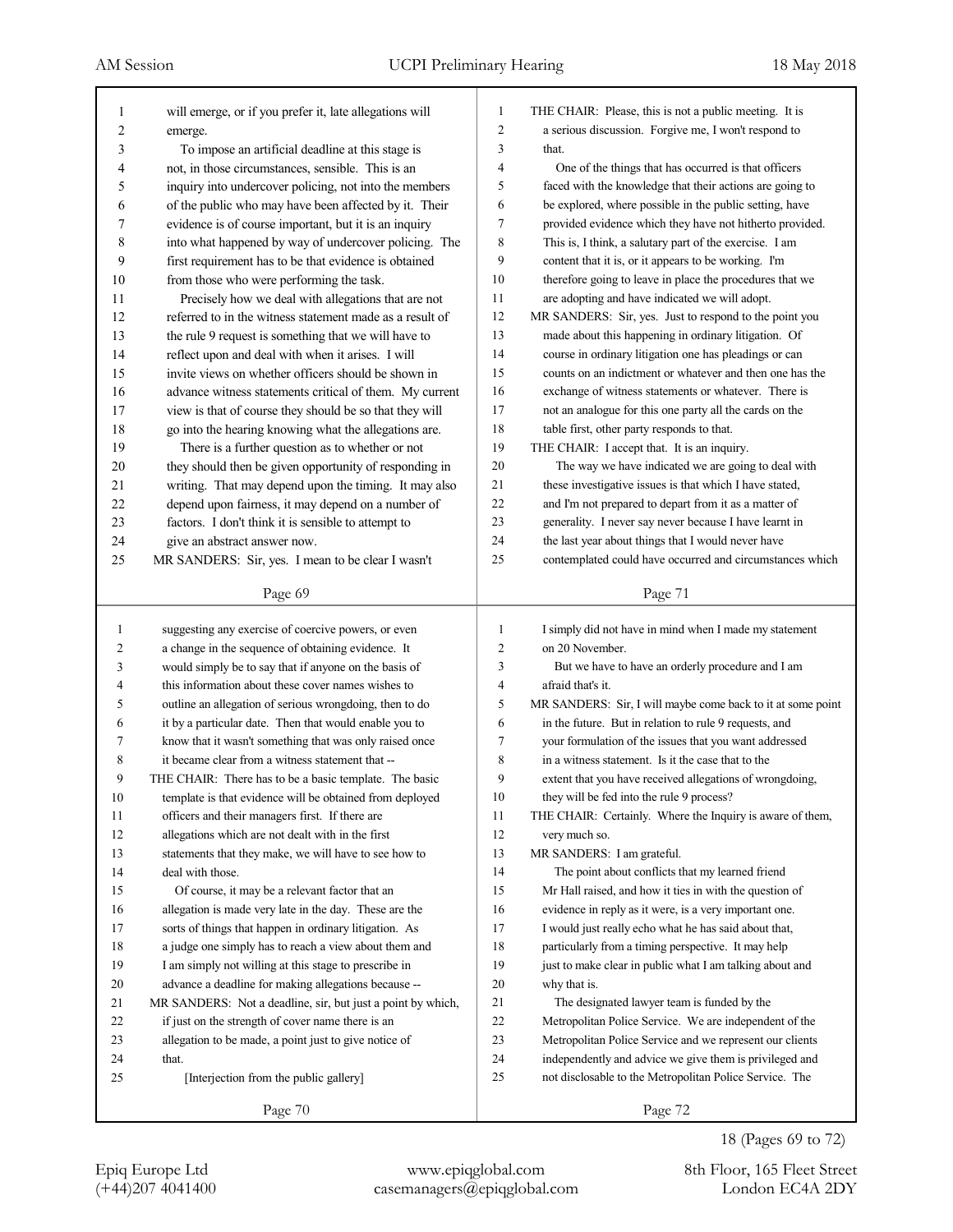| 1              | solicitors' code of conduct rules mean that because the  | 1              | allegation is received and then the response to the         |
|----------------|----------------------------------------------------------|----------------|-------------------------------------------------------------|
| $\overline{c}$ | main designated lawyers and solicitors -- Mr Spanton and | $\overline{2}$ | allegation is provided.                                     |
| 3              | Ms Peacock -- because they are Metropolitan Police       | 3              | THE CHAIR: I can understand where the commissioner takes    |
| 4              | Service employees they are able to act for former and    | $\overline{4}$ | the view that an officer is not telling truth. Then for     |
| 5              | current Metropolitan Police Service employees provided   | 5              | an employee of commissioner acting as solicitor for that    |
| 6              | there is no conflict between those individuals and the   | 6              | individual might cause problems.                            |
| 7              | employer of Mr Spanton and Ms Peacock, namely the        | 7              | But merely where there is a difference of view about        |
| 8              | commissioner.                                            | 8              | whether conduct about which there is no factual dispute     |
| 9              | If there is a situation where there is a conflict        | 9              | was or was not acceptable, I find that difficult to         |
| 10             | between the commissioner and an individual, then         | 10             | understand.                                                 |
| 11             | designated lawyer representation will have to be         | 11             | MR SANDERS: I will just defer to Mr Hall in one moment, but |
| 12             | withdrawn. That is obviously a difficulty. But it is     | 12             | from my perspective it appears as a matter of principle     |
| 13             | a difficulty that can very, very much arise on the       | 13             | more problematic than you obviously see it.                 |
| 14             | facts, because whether or not there is a conflict        | 14             | THE CHAIR: I think possibly, before this topic is explored  |
| 15             | between a designated lawyer officer and a commissioner   | 15             | further if it needs to be today, that you discuss it        |
| 16             | will ultimately come down to what is the approach the    | 16             | with Mr Hall over the long adjournment.                     |
| 17             | commissioner is going to be taking in the hearing, in    | 17             | MR SANDERS: I have discussed it with Mr Hall on a number of |
| 18             | the Inquiry, to that officer's conduct. Is the           | 18             | occasions.                                                  |
| 19             | commissioner going to be remaining neutral about it or   | 19             | THE CHAIR: I see, so this is the result of discussions      |
| 20             | supportive of it, or is she going to be actively         | 20             | which you have already had?                                 |
| 21             | critical. That can be the point at which the conflict    | 21             | MR SANDERS: Yes, we are on speaking terms.                  |
| 22             | arises.                                                  | 22             | THE CHAIR: I am aware of that. In which case I can perhaps  |
| 23             | If an allegation is made late in the day and a reply     | 23             | ask Mr Hall if he has anything to say about it.             |
| 24             | to that is made late in the day, then obviously          | 24             | MR HALL: Just to say that we can't deal with it today, but  |
| 25             | a conflict can emerge very late in the day and require   | 25             | we have had a lot of letters, almost exam questions from    |
|                |                                                          |                |                                                             |
|                | Page 73                                                  |                | Page 75                                                     |
|                |                                                          |                |                                                             |
|                |                                                          |                |                                                             |
| 1              | withdrawal of representation and termination of the      | 1              | the designated lawyer team, very sensible: what do we do    |
| 2              | retainer.                                                | 2              | in this situation? We have tried to sketch out the sort     |
| 3              | THE CHAIR: I am surprised, and even alarmed, that the    | 3              | of situations in which a conflict would not or would        |
| 4              | taking of the standpoint by the commissioner might cause | 4              | arise. Advice has been sought from specialist counsel       |
| 5              | a designated lawyer to conclude that there was such      | 5              | in the field. We have been talking about this for           |
| 6              | a conflict of interest that he or she could not act for  | 6              | a long time. Mr Sanders is absolutely right to raise        |
| 7              | the relevant undercover officer or manager. Is that      | 7              | this, even if on one's feet, sir, you don't agree with      |
| 8              | really the case?                                         | 8              | a particular characterisation of something being            |
| 9              | MR SANDERS: If in the hearing Mr Hall was going to put   | 9              | a conflict, that possibility does exist, as Mr Sanders      |
| 10             | questions or make submissions that were contrary to my   | 10             | says, on the facts. It is something that needs to be        |
| 11             | clients' interests, then that would create --            | 11             | recognised because the conflict may emerge, you may         |
| 12             | THE CHAIR: Let us suppose that there is evidence of some | 12             | disagree it is a conflict but ultimately it is a matter     |
| 13             | impropriety or misconduct on the part of a particular    | 13             | for the designated lawyer solicitors because is their       |
| 14             | individual who the designated lawyers represent, and     | 14             | professional obligation, but it may arise quite late in     |
| 15             | Mr Hall says, well, if this occurred then it is entirely | 15             | the day. I think that is the point. It is a practical       |
| 16             | unacceptable. That, surely, would not constitute         | 16             | problem.                                                    |
| 17             | circumstances which meant that the designated lawyer     | 17             | THE CHAIR: Then I think it is capable of being practically  |
| 18             | could no longer continue to act?                         | 18             | resolved. Because where there are very strong               |
| 19             | MR SANDERS: From my perspective, I would have thought it | 19             | differences of view between the commissioner and former     |
| 20             | would be perfectly capable of creating that conflict,    | $20\,$         | officers, then the Police Federation is taking up the       |
| 21             | because we would be on opposite sides.                   | 21             | cudgels for the former officers. Ought they not to be       |
| 22             | THE CHAIR: Only if you are advocating that the conduct   | $22\,$         | alerted in advance to instances in which they may           |
| 23             | should be regarded by the standards of the time as       | 23             | possibly be asked to take over representation?              |
| 24             | acceptable.                                              | 24             | MR HALL: Those are exactly the sorts of considerations we   |
| 25             | MR SANDERS: Yes. That may only become clear when an      | 25             | have in mind. But one of the difficulties is if a late      |
|                | Page 74                                                  |                | Page 76                                                     |

19 (Pages 73 to 76)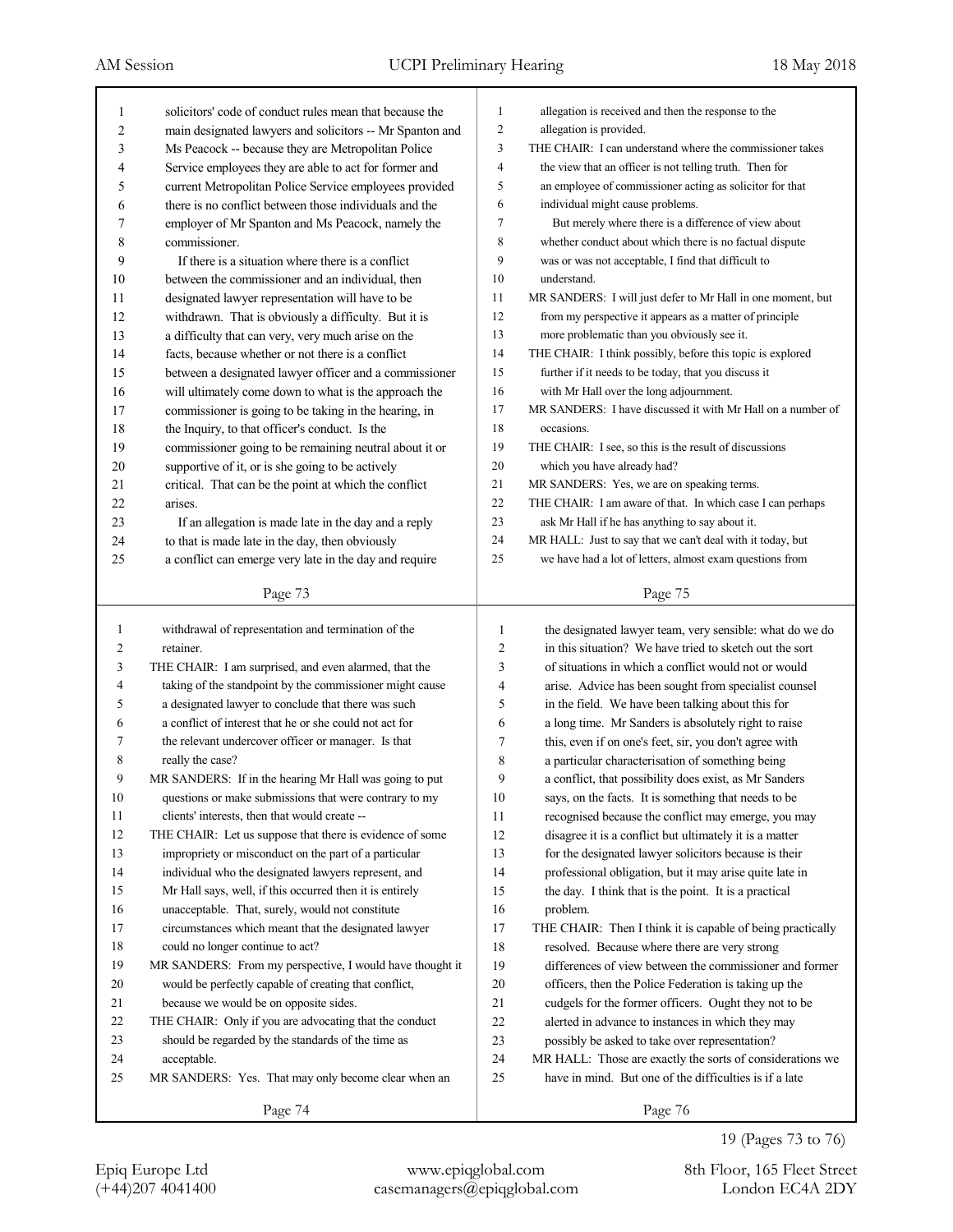| 1      | allegation is made, then the conflict may not arise        | 1              | to it.                                                      |
|--------|------------------------------------------------------------|----------------|-------------------------------------------------------------|
| 2      | until very late in the day. Of course now one can see      | $\mathbf{2}$   | MR SANDERS: Sir, yes. I would emphasise the question of     |
| 3      | there are certain officers where the Metropolitan Police   | 3              | timing and making sure that the process and the             |
| 4      | Service or the designated lawyers could not possibly       | 4              | timetable has a buffer that is going to allow for that      |
| 5      | represent them. Take some of the officers who are          | 5              | to happen.                                                  |
| 6      | represented by Slater and Gordon, they were recognised     | 6              | At one point I picked up that we might get -- an            |
| 7      | a long time ago. The practical issue is what happens if    | 7              | officer might see any statements containing allegations     |
| 8      | a conflict only emerges, and no one could be criticised    | 8              | about them a month before they are due to give evidence.    |
| 9      | for not seeing it earlier on, late in the day?             | 9              | In my submission, that would be to take instructions on     |
| $10\,$ | THE CHAIR: I can't at the moment think that it will often  | 10             | allegations, potentially to produce some kind of            |
| 11     | going to arise at the hearing. I think it is more          | 11             | evidence in reply -- and I appreciate there is              |
| 12     | likely to arise at the stage at which witness evidence     | 12             | a question about what process he would adopt in that        |
| 13     | is exchanged.                                              | 13             | regard -- and then if a conflict emerges to arrange         |
| 14     | MR HALL: That's right. Once the allegations, if there are  | 14             | representation, four weeks is a very short space of         |
| 15     | allegations, are made by members of the public.            | 15             | time.                                                       |
| 16     | THE CHAIR: Quite. That will not be the day before the      | 16             | THE CHAIR: Indeed it is. I now know it is never wise to     |
| 17     | hearing. That will be, I anticipate, at least a month      | 17             | say never, but I would be surprised if that situation       |
| 18     | or two in advance.                                         | 18             | were to arise in such a short time-frame.                   |
| 19     | MR HALL: That's precisely why we raise it. There has to be | 19             | MR SANDERS: I am grateful. We have flagged what the issue   |
| $20\,$ | sufficient time for those last-minute adjustments to be    | 20             | is and I don't think there is anything more to say          |
| 21     | made if a conflict does arise.                             | 21             | about it.                                                   |
| $22\,$ | THE CHAIR: That is, with respect, a matter for the three   | 22             | THE CHAIR: Is what I envisage as the potential solution --  |
| 23     | legal teams that are representing these officers and       | 23             | I assume it has been thought about. Is it dismissed out     |
| 24     | former officers. What needs to be done is a discussion     | 24             | of hand or accepted as in principle reasonable or what?     |
| 25     | with Police Federation representatives to ensure that      | 25             | MR SANDERS: In terms of the Police Federation?              |
|        |                                                            |                |                                                             |
|        | Page 77                                                    |                | Page 79                                                     |
|        |                                                            |                |                                                             |
|        |                                                            |                |                                                             |
| 1      | they are in a position to take over representation with,   | $\mathbf{1}$   | THE CHAIR: Yes.                                             |
| 2      | obviously, the consent of the individual officer           | $\overline{2}$ | MR SANDERS: I simply don't know what the answer is in       |
| 3      | concerned, at a relatively late stage in the Inquiry.      | 3              | relation to Police Federation funding. The discussions      |
| 4      | MR HALL: Sir, I have stood up, maybe not helpfully, but    | $\overline{4}$ | I have had have led me to believe that it doesn't follow    |
| 5      | just to let you know this is a point of real concern       | 5              | that simply because someone falls out of the designated     |
| 6      | which we have identified, probably over six months or so   | 6              | lawyer team that they will necessarily be covered by        |
| 7      | we have been talking about it.                             | 7              | some kind of funding.                                       |
| 8      | THE CHAIR: I am grateful to you for identifying it. Unless | $\,$ 8 $\,$    | THE CHAIR: Given those who are represented by the Police    |
| 9      | you disagree with the suggestion that I have made, in      | 9              | Federation lawyers, the sort of allegations that are        |
| 10     | which case I think it is possibly a matter for debate on   | 10             | likely to be made which might cause difficulties for        |
| 11     | another day, and I am sure you have reflected upon that    | 11             | your team are those which have been made in some cases      |
| $12\,$ | as a possibility, then it seems to me that that is the     | 12             | in the case of those represented by Police Federation       |
| 13     | practical way around this problem.                         | 13             | lawyers. Unless they take -- for reasons I can't            |
| 14     | MR HALL: I hear what you say. The practical realities for  | 14             | envisage -- a different attitude to particular              |
| 15     | getting anyone to commit to funding representation in      | 15             | individuals, I don't see what the problem in principle      |
| 16     | advance of the need arising are significant.               | 16             | is. The Police Federation most effectively representing     |
| 17     | THE CHAIR: Yes. But Slater and Gordon have been put in     | 17             | their members, and I would have thought it was just part    |
| $18\,$ | funds by the Police Federation at fairly short notice in   | 18             | of the service.                                             |
| 19     | the past, I think.                                         | 19             | MR SANDERS: I have no basis for disagreeing with that, sir. |
| 20     | MR HALL: The issue is raised.                              | $20\,$         | It is just outside my knowledge.                            |
| 21     | THE CHAIR: Yes.                                            | 21             | THE CHAIR: I strongly urge you and the commissioner to open |
| $22\,$ | Mr Sanders, I don't think it can be taken any              | 22             | discussions on a contingency basis with the Police          |
| 23     | further today, but I hope what I have said is not wildly   | 23             | Federation and Slater and Gordon to see what, if            |
| 24     | off beam and that there are practical means by which       | 24             | anything, can be put in place in principle to deal with     |
| 25     | this problem can be resolved if everyone puts their mind   | 25             | this situation should it arise.                             |
|        | Page 78                                                    |                | Page 80                                                     |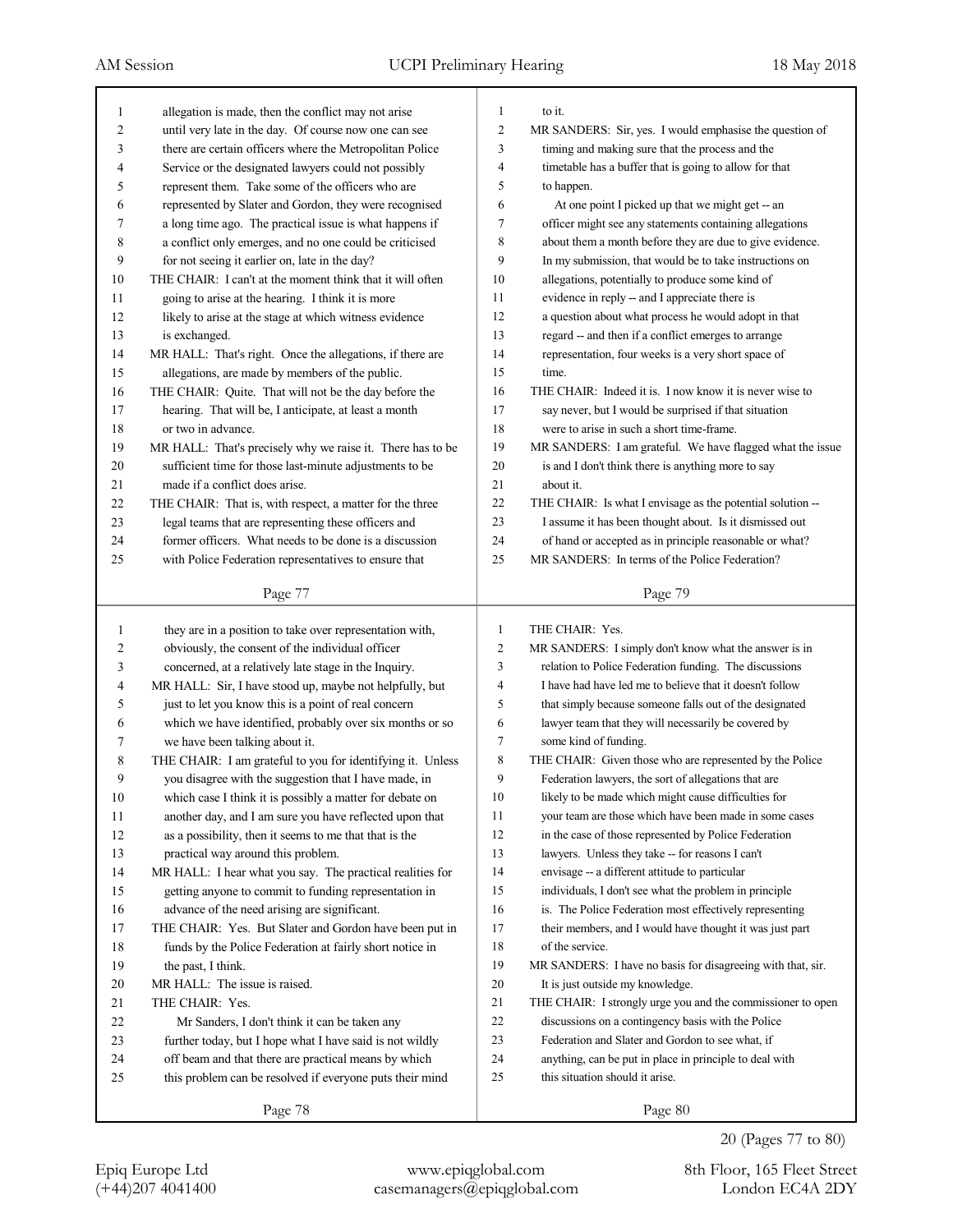| 1              | MR SANDERS: Sir, yes. Of course. We can just fold that    | 1              | assist. And also advance notice of what the deadline      |
|----------------|-----------------------------------------------------------|----------------|-----------------------------------------------------------|
| 2              | into our ongoing dialogue about conflicts and the         | 2              | attaching to any rule 9 request is going to be will       |
| 3              | difficulties that there are.                              | 3              | again assist. First, so we can plan. Second, so if        |
| 4              | THE CHAIR: Okay.                                          | 4              | that is not going to be logistically achievable we can    |
| 5              | MR SANDERS: Those were the points I wanted to make about  | 5              | report back to your team as early as possible.            |
| 6              | process.                                                  | 6              | THE CHAIR: I will have to ask about that, but I will come |
| 7              | Logistics is the second main heading. This is             | 7              | back with an answer today for you.                        |
| 8              | really an area where all I can do is really elaborate on  | 8              | I think I should say at this stage that I very much       |
| 9              | the potential difficulties that we have. In terms of      | 9              | appreciate the fact that the designated lawyers team      |
| 10             | the three, the word used in the strategic review is       | 10             | were brought into this partway through the process and    |
| 11             | "segments" of evidence, I assume so as not to be          | 11             | had to hit the ground running and have done so            |
| 12             | confused with "tranches" --                               | 12             | effectively. I am grateful to them for their efforts.     |
| 13             | THE CHAIR: No, forgive me, I had forgotten the word.      | 13             | MR SANDERS: I am grateful to you for saying, sir.         |
| 14             | Segments, yes, fine.                                      | 14             | Just a couple of other logistical issues as well,         |
| 15             | MR SANDERS: If it is the case that the segment 1,         | 15             | just to flag and to emphasise how difficult it is.        |
| 16             | effectively late 1960s/1970s evidence, is to be witness   | 16             | Obviously there is travel, but then there is document     |
| 17             | statements to be served in October, I think. Then that    | 17             | security and information technology security and taking   |
| 18             | is 30 plus statements to be taken at some point in the    | 18             | of secret laptops and so on. All those things need to     |
| 19             | future, because we don't have any rule 9 requests, we     | 19             | be factored in. I think at this stage all I can really    |
| 20             | don't have any rule 9 packs, we don't know the module 2   | 20             | ask for is as much advance notice as possible.            |
| 21             | issues. All of those things, it would mean doing --       | 21             | THE CHAIR: Yes, as regards ancient deployments. I expect  |
| 22             | just on a rough basis two statements a week, even if we   | 22             | that the great majority of the those will not involve     |
| 23             | were up and running straightaway, with clients who, as    | 23             | documents with any degree of classification which makes   |
| 24             | I say, are all over the country, in some cases all over   | 24             | their transport around the country difficult.             |
| 25             | the world. In a situation where proofing and taking       | 25             | By then they will have been through whatever              |
|                |                                                           |                |                                                           |
|                | Page 81                                                   |                | Page 83                                                   |
|                |                                                           |                |                                                           |
|                |                                                           |                |                                                           |
| $\mathbf{1}$   | a statement is unlikely -- except perhaps in the          | 1              | redaction process is going to occur and although what an  |
| $\overline{2}$ | earliest deployments -- to be a two-hour meeting or even  | $\overline{2}$ | officer is shown may not be what is put in the public     |
| 3              | a day. I would say most of my clients are probably        | 3              | domain, I doubt in the case of early deployments that     |
| 4              | going to take longer.                                     | 4              | there will be any material difference.                    |
| 5              | THE CHAIR: I would anticipate that at least a day is      | 5              | Therefore, those who present the greatest problem         |
| 6              | required.                                                 | 6              | from the point of view of health and mobility and so      |
| 7              | MR SANDERS: Yes, and more for many of them.               | 7              | forth shouldn't create an opposite difficulty in          |
| 8              | THE CHAIR: Certainly.                                     | 8              | relation to security and the transport of documents.      |
| 9              | MR SANDERS: Depending on volume of documents as well. The | 9              | When we get to more recent times and in particular        |
| 10             | members of my team, junior counsel team, who are going    | 10             | when we get to cases where there are documents which      |
| 11             | to do the proofing are obviously going to have to have    | 11             | cannot be transported around the country, then they may   |
| 12             | time to prepare, then to go and meet the individual,      | 12             | have to come and visit your offices and provide           |
| 13             | take statements, draft, go back. It is a significant      | 13             | statements there.                                         |
| 14             | exercise for people who are not just sitting at home      | 14             | MR SANDERS: Sir, yes.                                     |
| 15             | waiting to be given a witness statement to write. Who     | 15             | Either way, there are logistical problems in terms        |
| 16             | have lives and commitments and other people to look       | 16             | of accommodation and so on and so forth.                  |
| 17             | after and jobs and so on.                                 | 17             | Did I understand -- one of your exchanges with            |
| 18             | Logistically it is very difficult. The things we          | 18             | Mr Hall led us to think that the progress with the IMOS   |
| 19             | would ask for to assist with that is as many advance      | 19             | database may have produced a greater number of earlier    |
| 20             | notice of who is going to get a rule 9 request and when,  | 20             | documents than was previously thought the case. Is that   |
| 21             | so rather than simply receive the rule 9 requests and     | 21             | a misreading or --                                        |
| 22             | then pick up the process from there, if we can know in    | 22             | THE CHAIR: No, there are, I think, six former undercover  |
| 23             | advance and have had discussions with the individual to   | 23             | officers, some at least of whose names, real names, are   |
| 24             | know what their holiday dates are or hospital             | 24             | in the public domain and whose activities are of          |
| 25             | appointments are and so on and so forth, that would       | 25             | significant public interest who will clearly take quite   |
|                | Page 82                                                   |                | Page 84                                                   |

21 (Pages 81 to 84)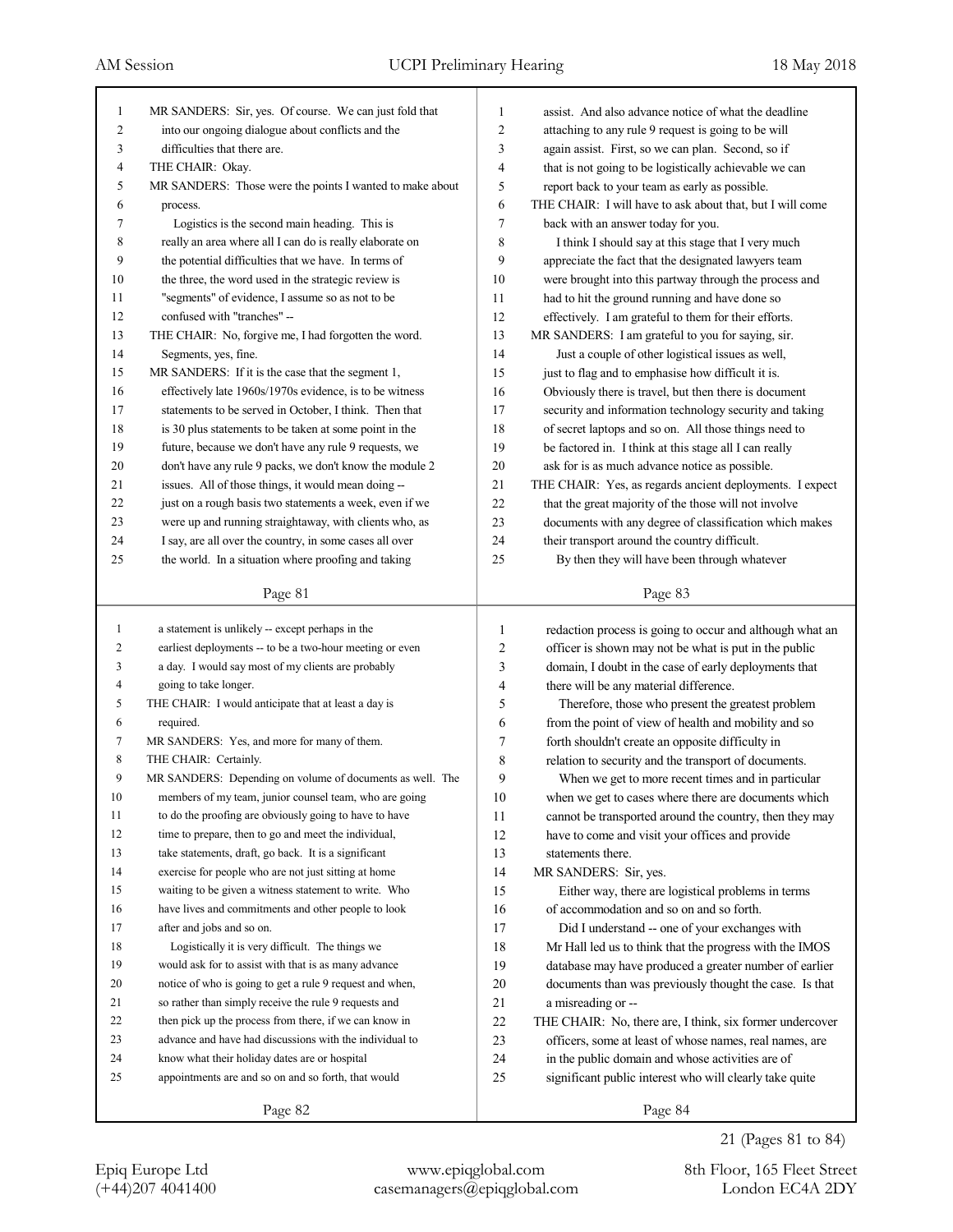| 1  | a time to deal with, both at the preparatory and the        | 1              | Nothing further, thank you, sir.                            |
|----|-------------------------------------------------------------|----------------|-------------------------------------------------------------|
| 2  | hearing stages.                                             | $\overline{2}$ | THE CHAIR: Thank you.                                       |
| 3  | Their materials have already been obtained from             | 3              | Before you sit down, can I mention one thing which          |
| 4  | IMOS. I was not saying any more than that. We also          | $\overline{4}$ | concerns you? If the numbers of your team prove             |
| 5  | have obtained enough to start the Vietnam Solidarity        | 5              | insufficient to deal with the requirements of the           |
| 6  | Campaign deployments, the early days of the Special         | 6              | Inquiry so as to create a risk to the fulfilment of the     |
| 7  | Operations Squad. You should not read into it any more      | $\tau$         | timetable in the strategic review, then I take it that      |
| 8  | than that.                                                  | 8              | (a) you would be willing to recruit more, and (b) the       |
| 9  | MR SANDERS: Understood. Thank you, sir.                     | 9              | commissioner would be willing to assist you to do so?       |
| 10 | We, I think, raised at the meeting yesterday as to          | 10             | MR SANDERS: I can answer the first point, but the second is |
| 11 | whether there would be scope for -- because, obviously      | 11             | probably for Mr Hall.                                       |
| 12 | achieving the logistical side of things, the more           | 12             | THE CHAIR: Yes.                                             |
| 13 | flexibility there is, the better. One suggestion we         | 13             | MR SANDERS: We have expanded in that we have three more     |
| 14 | have made is whether or not there is scope for rather       | 14             | junior juniors for the witness statements than we did       |
| 15 | than specifying this officer's statement by this            | 15             | for the restriction orders and we have a third solicitor    |
| 16 | deadline, specify a certain number of statements by         | 16             | joining end of this month. So we have expanded and,         |
| 17 | a deadline. I don't think it was received very well         | 17             | subject to the point about funding, we will expand          |
| 18 | yesterday, but I mean that's a suggestion we would          | 18             | further.                                                    |
| 19 | favour.                                                     | 19             | THE CHAIR: I am glad to hear that, because it may be that   |
| 20 | THE CHAIR: If it wasn't, I don't claim to know exactly what | 20             | the demands imposed upon the current team do require        |
| 21 | was discussed yesterday in detail, but if it was not, it    | 21             | more than are there now.                                    |
| 22 | is likely to have been based on prior experience when,      | 22             | MR SANDERS: Yes, indeed, thank you.                         |
| 23 | I am afraid, we did find in relation to the anonymity       | 23             | THE CHAIR: Mr Hall, you want to say something about that or |
| 24 | process that identifying people and setting a deadline      | 24             | not?                                                        |
| 25 | worked better than saying, "Can you provide us with         | 25             | MR HALL: I think because the question of funding has been   |
|    |                                                             |                |                                                             |
|    | Page 85                                                     |                | Page 87                                                     |
|    |                                                             |                |                                                             |
|    |                                                             |                |                                                             |
| 1  | a dozen by 30th of the month" or thereabouts.               | 1              | raised I ought to say something.                            |
| 2  | MR SANDERS: Yes. I don't think the latter was ever tried,   | $\overline{2}$ | THE CHAIR: I know what you are going to say.                |
| 3  | but I understand that internally there was thought given    | 3              | MR HALL: You do.                                            |
| 4  | to that.                                                    | $\overline{4}$ | THE CHAIR: That police resources are limited, I acknowledge |
| 5  | THE CHAIR: In the end, what I want to do -- and what you    | 5              | that, that they are better devoted to fighting crime,       |
| 6  | say and I accept what you say you want to do -- is to       | 6              | that is a matter for political judgment rather than me,     |
| 7  | provide the material which the Inquiry needs, the point     | 7              | but I can understand that point of view.                    |
| 8  | of view of the Inquiry to obtain the material the           | 8              | MR HALL: That wasn't all.                                   |
| 9  | Inquiry needs, in time for the timetable set out in the     | 9              | I was going to say that we obviously get the point          |
| 10 | strategic review to be more or less fulfilled. We are       | $10\,$         | about increasing legal resources. We have had some          |
| 11 | ad idem on that. I'm not stuck to doing things in           | 11             | useful discussion about that. We get that that can be       |
| 12 | particular ways, I will do whatever can achieve that.       | 12             | quite an effective way --                                   |
| 13 | MR SANDERS: Sir, yes. We will obviously endeavour to        | 13             | THE CHAIR: Yes.                                             |
| 14 | assist you and your team as much as we can.                 | 14             | MR HALL: We do understand that. I would not want to be      |
| 15 | THE CHAIR: As you have been, and I acknowledge it.          | 15             | drawn into specific discussions about funding, partly       |
| 16 | MR SANDERS: Thank you.                                      | 16             | because we are still doing it too much in the abstract.     |
| 17 | I was just going to ask if I could turn around and          | 17             | THE CHAIR: Yes.                                             |
| 18 | check if there is anything else, but the shorthand          | 18             | MR HALL: Once we understand more about the Inquiry, the     |
| 19 | writers have been going for just over an hour --            | 19             | more decisions can be taken with, of course, the caveat     |
| 20 | THE CHAIR: It is probably sensible if we stop at 1.00 and   | 20             | that, sir, you have which is we can't raise false           |
| 21 | then come back at 1.55 or something like that.              | 21             | expectations that there is a limitless pot.                 |
| 22 | MR SANDERS: I am grateful, so may I just take a quick       | 22             | THE CHAIR: Of course not. I readily understand that.        |
| 23 | moment?                                                     | 23             | However I have a task to perform and I am going to          |
| 24 | THE CHAIR: Of course.                                       | 24             | perform it. If it causes some creaking in the wheels of     |
| 25 | MR SANDERS: Thank you.                                      | 25             | the Metropolitan Police Service and difficulties with       |
|    | Page 86                                                     |                | Page 88                                                     |

22 (Pages 85 to 88)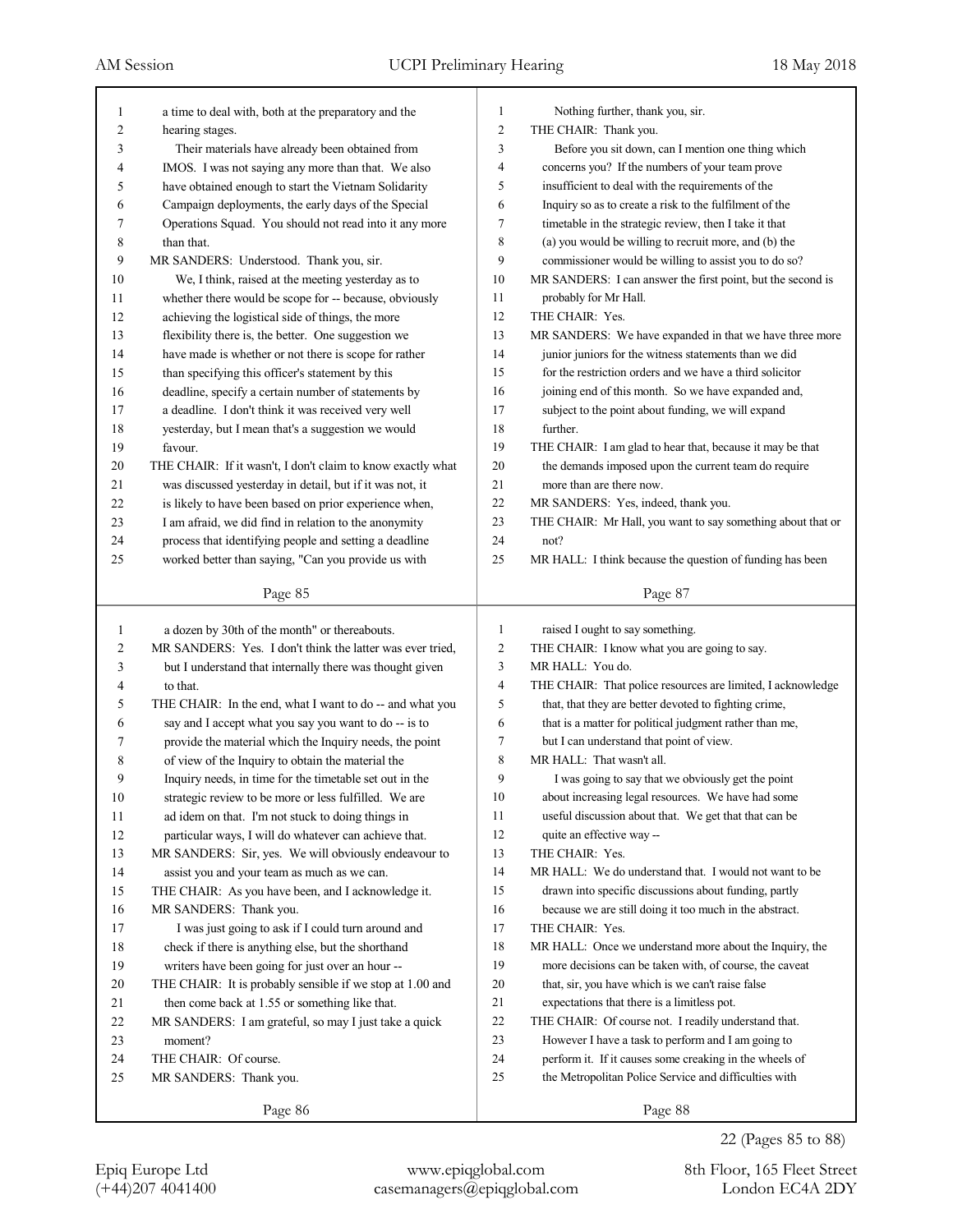| $\mathbf{1}$<br>$\overline{2}$ | funding, then that may be something that will simply<br>have to be overcome.                                 |  |
|--------------------------------|--------------------------------------------------------------------------------------------------------------|--|
| 3                              | MR HALL: I think rather than respond to that, let's see.                                                     |  |
| 4                              | THE CHAIR: Quite. I hope we don't get to that point.                                                         |  |
| 5                              | I have no reason to think we will, and I acknowledge the                                                     |  |
| 6                              | cooperation that I have is received so far.                                                                  |  |
| 7                              | Sir Robert, I do not know where you have a lot to                                                            |  |
| 8                              | say? If so, would you rather start at 1.55 or --                                                             |  |
| $\overline{9}$                 | SIR ROBERT FRANCIS: I can do either. Like Mr Hall I have                                                     |  |
| $10\,$                         | about five pages, which could either be condensed                                                            |  |
| $11\,$<br>$12\,$               | because of your interventions to one page or go on to                                                        |  |
| 13                             | six. It might be better to start after the break.<br>THE CHAIR: Very well. I will rise now and we will start |  |
| $14$                           | again at 1.55.                                                                                               |  |
| $15\,$                         | $(12.58 \text{ pm})$                                                                                         |  |
| $16\,$                         | (The short adjournment)                                                                                      |  |
| $17\,$                         |                                                                                                              |  |
| $18\,$                         |                                                                                                              |  |
| $19$                           |                                                                                                              |  |
| $20\,$                         |                                                                                                              |  |
| $21\,$<br>$22\,$               |                                                                                                              |  |
| $23\,$                         |                                                                                                              |  |
| $24\,$                         |                                                                                                              |  |
| $25\,$                         |                                                                                                              |  |
|                                |                                                                                                              |  |
|                                | Page 89                                                                                                      |  |
|                                |                                                                                                              |  |
|                                |                                                                                                              |  |
|                                |                                                                                                              |  |
|                                |                                                                                                              |  |
|                                |                                                                                                              |  |
|                                |                                                                                                              |  |
|                                |                                                                                                              |  |
|                                |                                                                                                              |  |
|                                |                                                                                                              |  |
|                                |                                                                                                              |  |
|                                |                                                                                                              |  |
|                                |                                                                                                              |  |
|                                |                                                                                                              |  |
|                                |                                                                                                              |  |
|                                |                                                                                                              |  |
|                                |                                                                                                              |  |
|                                |                                                                                                              |  |
|                                |                                                                                                              |  |
|                                |                                                                                                              |  |
|                                |                                                                                                              |  |
|                                |                                                                                                              |  |
|                                |                                                                                                              |  |
|                                |                                                                                                              |  |
|                                |                                                                                                              |  |

23 (Page 89)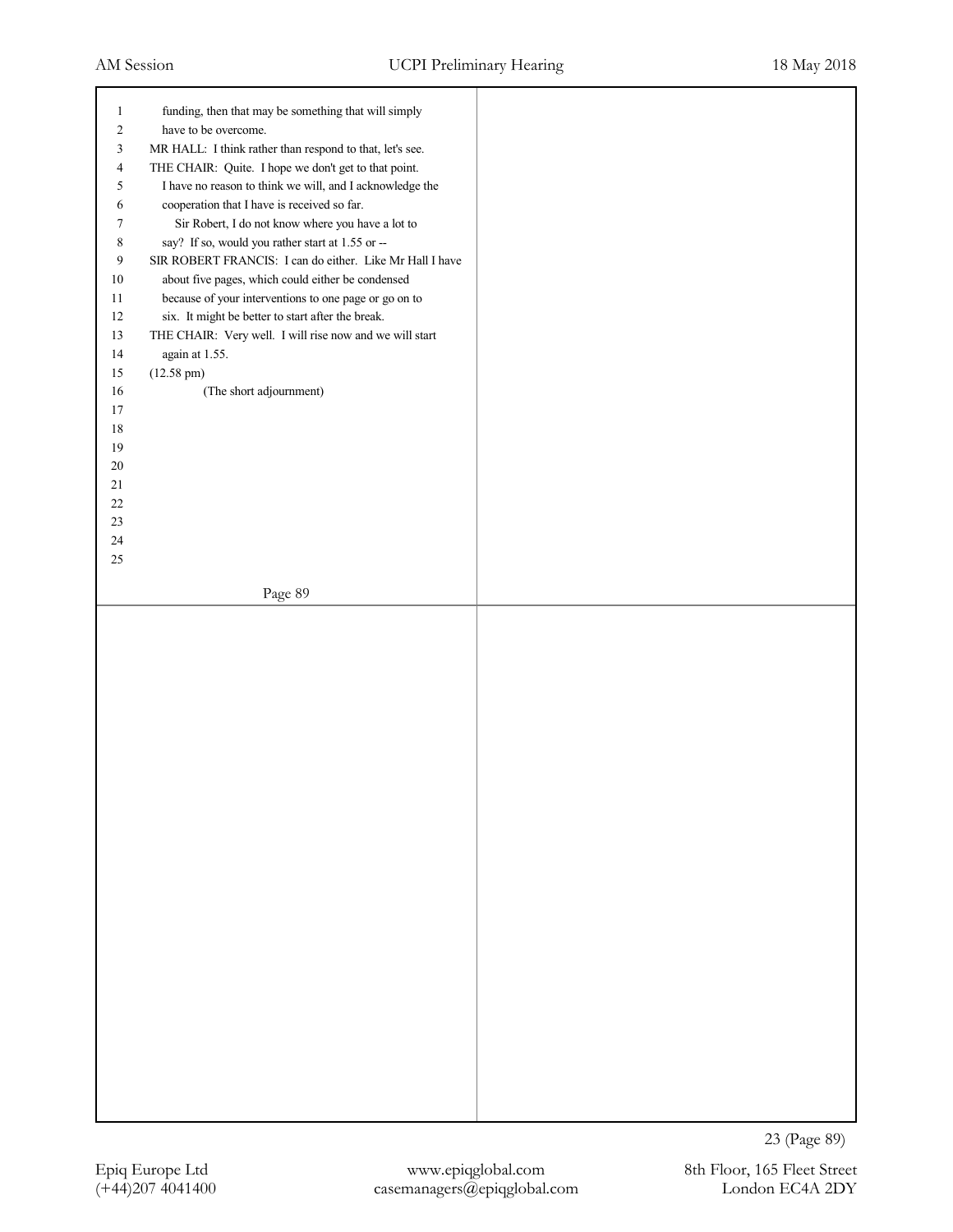|                     |                          |                          |                     | Page 90                   |
|---------------------|--------------------------|--------------------------|---------------------|---------------------------|
|                     |                          |                          |                     |                           |
| A                   | 48:3 53:6 84:24          | Ailes $2:1$              | 21:9 47:17 48:25    | arising 66:25 78:16       |
| able 14:8 16:2 18:8 | activity 52:11           | alarmed 74:3             | 53:12 77:17 82:5    | arrange 79:13             |
| 22:21, 22, 23, 24   | acts 30:2 49:14          | albeit $42:3$            | anticipated 47:18   | arrangements 22:4         |
| 23:4 24:17 31:21    | actual 44:19 53:14       | alerted 76:22            | anybody $41:17$     | 22:7                      |
| 36:11 39:14 40:15   | ad 18:24 86:11           | alive 6:7 24:19          | 50:18               | <b>Arrive</b> 14:17       |
| 41:23 46:13 62:5    | add 44:6                 | 40:15                    | anyone's 26:1       | artificial 54:20          |
| 65:20 73:4          | additional 54:5          | allegation 20:3          | apart 43:24         | 69:3                      |
| absolute 63:12      | addressed 10:13          | 68:6 70:5,16,23          | apologise 12:19     | asked 5:5 40:13,20        |
| absolutely 12:17    | 20:8 72:7                | 73:23 75:1,2 77:1        | 50:16               | 40:22 45:22 62:25         |
| 18:15,24 21:4,4     | addressing 68:1          | allegations 19:8         | appear $2:13:20$    | 64:6,15 67:9              |
| 36:16 76:6          | adjournment 75:16        | 20:1 21:9,11             | 52:18 63:6          | 68:12 76:23               |
| abstract 20:21 21:1 | 89:16                    | 66:22 67:12,14,17        | appeared 3:19       | asking 10:7 47:23         |
| 23:13 45:11 63:19   | adjudicated 57:1         | 67:20 68:13 69:1         | appearing 2:4       | 50:9 54:13                |
| 69:24 88:16         | adjust $9:25$            | 69:11,18 70:12,20        | appears $2:2,5,7,9$ | aspect 17:9 45:14         |
| abstraction 15:4    | adjustments 38:22        | 72:9 77:14,15            | 2:10 29:15 71:9     | 67:24                     |
| accelerated 33:5    | 77:20                    | 79:7,10 80:9             | 75:12               | <b>aspects</b> 3:1 10:12  |
| accept 5:15 26:7    | adopt 71:11 79:12        | alleged 22:24            | application 26:6    | 10:17 67:23               |
| 36:6,771:1986:6     | adopting 71:11           | <b>Allied 61:14</b>      | 42:12               | assist 2:17 7:24 9:6      |
| acceptable 74:24    | advance 3:22 19:1        | allow 52:16 67:13        | applications 3:5    | 9:21,22 52:4              |
| 75:9                | 20:4 21:1,16,24          | 79:4                     | 4:1,58:412:7        | 64:24 82:19 83:1          |
| accepted 79:24      | 23:13 47:4 50:5,9        | allows 42:10             | 26:3 28:3 45:15     | 83:3 86:14 87:9           |
| accepting 49:25     | 60:14 61:11 62:20        | alteration 12:14         | 46:20 52:15         | assistance 7:21           |
| access 17:21        | 69:16 70:20 76:22        | ambitious 11:8           | applied 61:8 65:11  | 17:22                     |
| accessible 34:9     | 77:18 78:16 82:19        | amount 26:15             | applies 65:8        | assisted 6:19 64:25       |
| accommodation       | 82:23 83:1,20            | 27:13 44:6 51:13         | apply $9:15$        | <b>assume</b> 20:2,2 28:4 |
| 22:5 84:16          | advantage 50:17          | amounts 55:15            | applying $44:19$    | 38:14 79:23 81:11         |
| accompany 62:24     | advice 72:24 76:4        | analogue 71:17           | appoint 35:24       | assumed 41:5              |
| account 4:22 22:13  | advised 3:21 6:19        | analysed 37:21           | 36:15               | assuming 48:23            |
| 65:20               | advocate 2:16            | ancient 41:14 43:2       | appointed 5:10      | assumptions 12:3          |
| accurate 5:24       | advocating 74:22         | 45:3 83:21               | appointing 52:5     | attaching 83:2            |
| accusing 30:1       | <b>afraid</b> 16:9 20:24 | animal $49:13$           | appointments        | attempt 69:23             |
| achievable 83:4     | 25:12 54:7 61:4          | annual $46:19$           | 82:25               | attempting 65:2           |
| achieve 39:1 56:25  | 63:11 65:8 66:12         | anonymity 24:10          | appoints 14:9       | attend 6:12               |
| 86:12               | 72:4 85:23               | 24:11 29:19 38:24        | appreciate 10:10    | <b>attended 2:15 5:19</b> |
| achievement 54:23   | age 22:13                | $42:7,12\;43:4$          | 79:11 83:9          | attending 6:2             |
| achieving 85:12     | ago 77:7                 | 46:20 49:7 54:21         | appreciative 31:20  | attends 5:21              |
| acknowledge 14:5    | agree 12:9 18:19,20      | 85:23                    | approach $10:125:8$ | attitude 80:14            |
| 86:15 88:4 89:5     | 18:24 19:2 20:14         | <b>answer</b> 6:4 9:8,10 | 61:16 73:16         | available 25:17           |
| act 28:25 29:12     | 20:20,24 21:4            | 9:23 20:7,21             | appropriate 35:6    | 34:4                      |
| 53:21 54:2 73:4     | 32:9 36:1 39:4           | 26:18 50:24 51:5         | area 66:24 81:8     | average 34:2              |
| 74:6,18             | 40:20 45:5 46:2          | 55:10 62:16 65:2         | areas 58:18 60:20   | avoid $45:9$              |
| acting $75:5$       | 56:18 76:7               | 66:3,12 68:11            | 65:17               | await 25:13               |
| actions 71:5        | <b>agreed</b> 36:3,17    | 69:24 80:2 83:7          | argument 43:9       | aware 21:13 34:23         |
| actively 73:20      | 46:5                     | 87:10                    | arises 23:8 52:20   | 53:18 72:11 75:22         |
| activities 21:17    | agrees 52:4              | anticipate 3:25 7:3      | 69:14 73:22         | awful 27:17 37:22         |
|                     |                          |                          |                     |                           |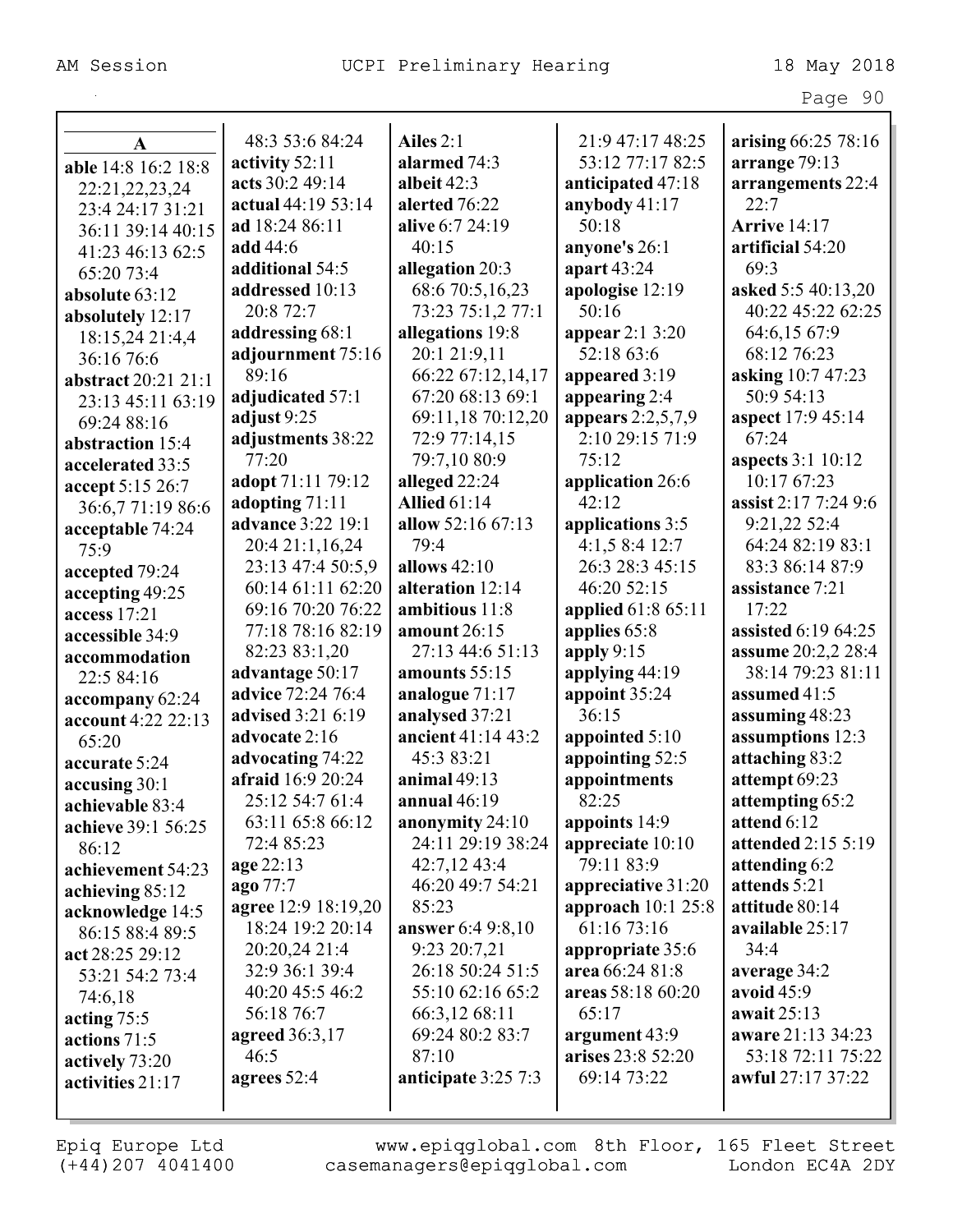|                             |                           |                        |                   | Page 91                    |
|-----------------------------|---------------------------|------------------------|-------------------|----------------------------|
|                             |                           |                        |                   |                            |
| B                           | <b>beyond</b> 9:18 16:10  | canvassed 56:6         | 20:14,18,24 21:16 | 89:4,13                    |
| <b>b</b> 8:17 30:15 87:8    | <b>bill</b> 28:13,19      | capable 48:4,6 57:8    | 21:20 23:4,12     | chairman $1:2,11$          |
| back 15:13,17 25:3          | <b>binned</b> 37:23       | 74:20 76:17            | 24:3,9,14,18 25:2 | 5:10                       |
| 35:6 61:18,25               | bit 30:19 39:6            | capacity $2:16\,20:19$ | 25:7,11 26:17,20  | chance 19:10               |
| 62:2,4 72:5 82:13           | bits $45:7$               | 32:13                  | 26:23 27:4,9,20   | change 31:23 70:2          |
| 83:5,786:21                 | black 42:10 44:19         | captures 31:2          | 27:22 28:7,12,19  | characterisation           |
| back-of-an-envel            | blanking 45:7             | cards 71:17            | 28:22 29:2,9,14   | 76:8                       |
| 36:21                       | <b>block 28:11</b>        | carefully 28:7         | 29:24 30:4,13,20  | charts 20:6                |
| back-of-envelope            | <b>bluntly</b> 18:16 24:4 | case 17:14 23:6,8      | 30:24 31:6,9,12   | check 86:18                |
| 32:25                       | blush $40:12$             | 24:16 29:22 40:22      | 31:15,25 32:7,15  | Chiefs' 2:14 37:17         |
| background 37:19            | bodies 66:8               | 44:12 45:3 48:17       | 32:20,23 33:11,15 | 63:25                      |
| 57:17,18                    | <b>bottom 36:1 37:4</b>   | 49:10 60:16 63:9       | 34:18,24 35:1,15  | choose 68:23               |
| bad $62:3$                  | <b>Bottomley 2:7</b>      | 65:23 66:2 72:8        | 35:22 36:4,8,11   | <b>Christopher 5:6</b>     |
| balance 68:17               | <b>Branch 31:1</b>        | 74:8 75:22 78:10       | 36:15,18 37:3,12  | 39:5                       |
| <b>Barr</b> 1:23,25         | <b>Brander 2:3</b>        | 80:12 81:15 84:3       | 37:16 38:3,6,8,10 | chronological 19:3         |
| based 12:3 85:22            | break $50:15,16,20$       | 84:20                  | 38:16 39:4,16     | 21:23                      |
| <b>basic 70:9,9</b>         | 51:11 89:12               | cases 17:14 23:7,8     | 40:5,8,12,25 41:4 | chronologically            |
| <b>basis</b> 7:17 8:16      | bring $35:654:2$          | 24:11 25:4 63:17       | 42:2,17,21 43:7   | 39:12                      |
| 16:4 28:3,23 37:7           | broadly 41:6              | 80:11 81:24 84:10      | 43:11,24 44:11,16 | chunk 54:17                |
| 39:9 46:8 49:7              | <b>broken</b> 13:16       | categories 41:6        | 44:21 45:12,17,20 | circumstances 53:8         |
| 67:10 68:11 70:3            | brought $83:10$           | 45:21 51:3             | 46:12,1547:1,6    | 59:25 69:4 71:25           |
| 80:19,22 81:22              | buffer 79:4               | category 2:11 49:3     | 47:11,16,21,25    | 74:17                      |
| batch 47:8                  | building $25:24\,26:4$    | 49:23 51:19 52:11      | 48:7,18,21 49:3,6 | claim 18:8 37:3            |
| <b>beam</b> 78:24           | 26:15                     | cause 49:19 74:4       | 49:17,24 50:4,9   | 53:25 85:20                |
| <b>bear</b> 59:23           | buildings $25:16$         | 75:6 80:10             | 50:16,22 51:3,9   | claims 54:2 67:17          |
| becoming 32:8               | bulk 18:13 46:20          | caused 2:23 18:2       | 51:12,20 52:4,20  | clarify 2:24               |
| 42:24                       | bundle 20:2               | causes 88:24           | 54:7,11,24 55:9   | clarity 65:13 67:22        |
| bedevilling 13:18           | bundles 38:20             | caution 48:22          | 56:4 57:2,6 58:14 | classification 83:23       |
| beginning $60:12$           | <b>burden</b> 27:24,25    | caveat 88:19           | 59:6 60:4,8,11    | clear 4:4 8:2,11           |
| <b>behalf</b> 1:5,7 2:4,5,8 | 38:17 40:21               | ceaselessly 9:23       | 61:4,8,21 62:15   | 46:21 69:25 70:8           |
| 2:10,12 9:2 57:12           | <b>burdensome</b> 41:5    | certain 23:2 28:17     | 63:2,11 64:10     | 72:19 74:25                |
| behind-the-scenes           | 42:4                      | 29:13 44:12 67:10      | 65:1,7,18,23 66:2 | clearly 9:11 28:5          |
| 22:6                        | <b>business</b> 2:20 7:22 | 77:3 85:16             | 66:12,17 67:5     | 35:18 39:11,19             |
| <b>believe</b> 3:7 28:12    | 8:13                      | certainly 20:21        | 68:18,20 70:9     | 84:25                      |
| 30:14 37:7 66:7             |                           | 41:16 61:23 64:14      | 71:1,19 72:11     | clients 57:20 58:1         |
| 80:4                        | $\mathbf C$               | 72:11 82:8             | 74:3, 12, 22 75:3 | 60:1 61:12 66:5,7          |
| <b>belt</b> 63:16           | cadre 21:8                | cetera 19:24,24        | 75:14,19,22 76:17 | 66:16 72:23 81:23          |
| benefit 58:7                | call 21:12 22:16,19       | 25:25,25 38:20         | 77:10,16,22 78:8  | 82:3                       |
| bespoke $11:21$             | 38:18 59:9                | 55:3,20                | 78:17,21 79:16,22 | clients' 64:5 74:11        |
| <b>best 9:6 37:25</b>       | called 11:21 23:14        | <b>CHAIR</b> 1:12 2:19 | 80:1,8,21 81:4,13 | closed $41:8,11$           |
| 54:17 64:13 68:4            | 23:15 24:4,7              | 8:12,25 12:9,22        | 82:5,8 83:6,21    | 46:23 47:20 48:2           |
| <b>better</b> 21:6 31:22    | calling $67:3$            | 13:4,6,10 14:3,15      | 84:22 85:20 86:5  | 48:12,23,24 53:14          |
| 32:10 40:18 42:24           | Campaign 17:25            | 15:1,13,16,19          | 86:15,20,24 87:2  | code 73:1                  |
| 45:10 55:8 85:13            | 40:3,16 41:19             | 16:9,20 17:1,4         | 87:12,19,23 88:2  | <b>coercive</b> 68:21 70:1 |
| 85:25 88:5 89:12            | 42:13 46:16 85:6          | 18:7, 16, 24 20:7      | 88:4, 13, 17, 22  | cognisant 57:4             |
|                             |                           |                        |                   |                            |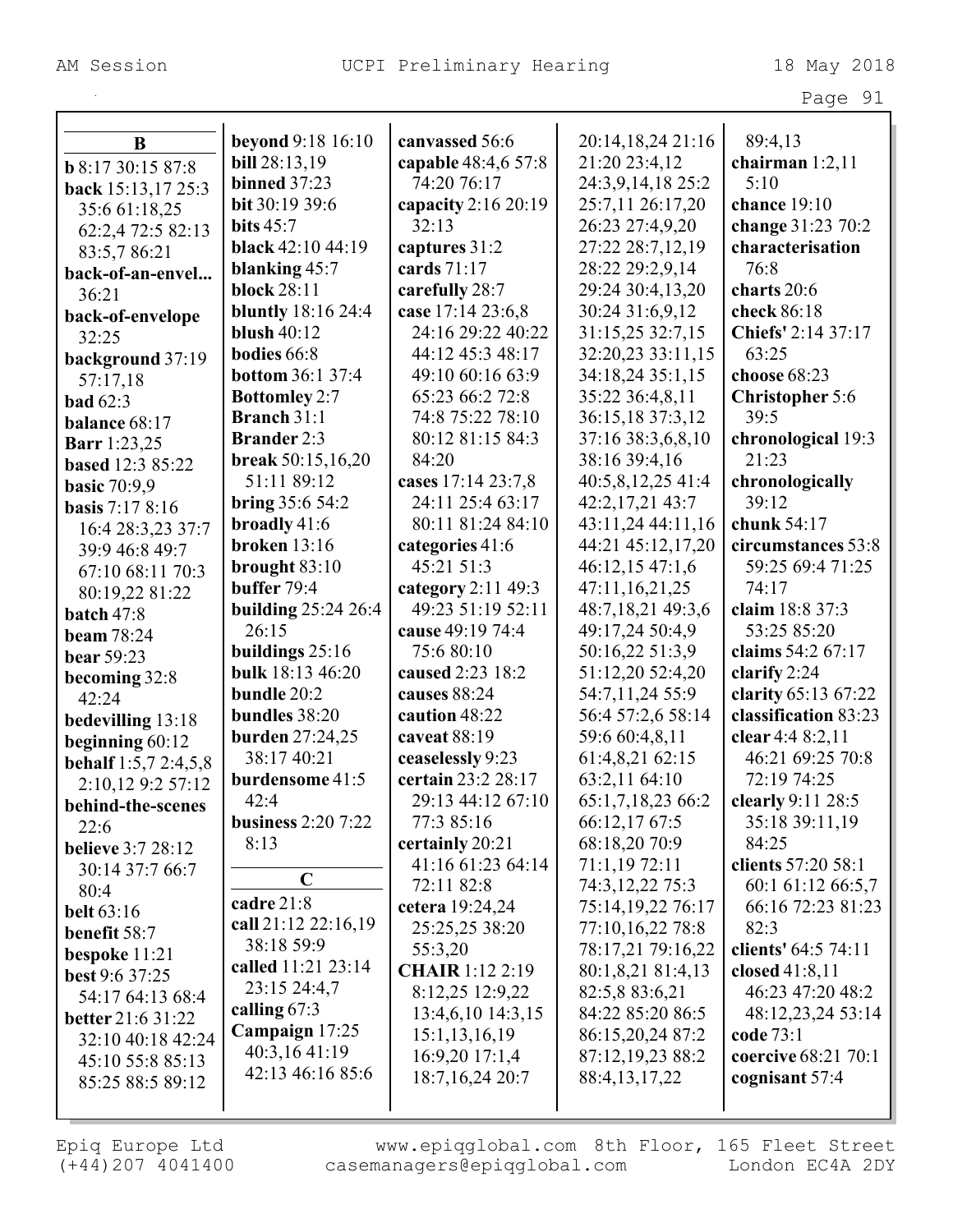|                     |                     |                           |                      | Page 92             |
|---------------------|---------------------|---------------------------|----------------------|---------------------|
|                     |                     |                           |                      |                     |
| cohort 13:25        | concern $23:10$     | constitute 74:16          | counsel 1:3,24 2:22  | 69:16 73:21         |
| cold 14:17          | 24:25 33:21 66:15   | constitution 3:17         | 3:17 14:20 15:4,7    | criticised 77:8     |
| collated 58:25 64:3 | 78:5                | constructive 3:14         | 15:9 16:16 25:15     | criticism 55:24     |
| 64:21               | concerned 48:14     | 6:21                      | 26:2,10,17 31:16     | 59:11,13,25 61:9    |
| come 11:20 14:8     | 52:19 78:3          | consult 50:12 55:10       | 31:20,23 32:1,8      | criticisms 63:5     |
| 15:13,17 26:2       | concerning 53:25    | 60:17 62:15               | 35:2,10 36:4 37:1    | crucial 10:17 11:19 |
| 31:21 35:17 37:8    | concerns 25:15      | consulted 61:2            | 56:7,9,19 58:11      | crudest 35:1        |
| 38:8 45:17 66:5     | 87:4                | consuming 52:11           | 58:13 76:4 82:10     | crunchy 30:22,24    |
| 72:5 73:16 83:6     | conclude 10:5 74:5  | containing 79:7           | country 57:22        | cudgels 76:21       |
| 84:12 86:21         | conclusion 63:13    | contains 1:17 13:13       | 81:24 83:24 84:11    | current 3:1 12:18   |
| comes 30:17 61:25   | concrete 21:6,14    | 33:17                     | counts $71:15$       | 33:3 51:16,18,22    |
| coming 25:15 29:4   | 32:23 45:10         | contemplated              | couple 51:15 83:14   | 52:9,14,16 53:2     |
| 62:13               | condensed 89:10     | 71:25                     | courier 27:15        | 53:12,13 67:5       |
| comment 60:8 63:1   | conditions 5:15     | content 71:9              | couriers 27:19       | 68:11 69:16 73:5    |
| commissioner 73:8   | conduct 73:1,18     | continents 18:17          | course 1:19 8:25     | 87:20               |
| 73:10,15,17,19      | 74:22 75:8          | contingencies             | 12:22 14:1,3,25      | currently 17:15     |
| 74:4 75:3,5 76:19   | conducted 53:6      | 30:14                     | 15:15,25 17:7        | 28:13               |
| 80:21 87:9          | conducting 55:11    | contingency 30:11         | 20:18 22:14 23:24    | cut 35:6            |
| commissioner's      | confess $51:10$     | 30:13 80:22               | 24:6 27:4 29:22      | cuts 26:15          |
| 19:19 35:5          | confirm $4:24$      | continually 32:22         | 32:12 34:18 36:11    |                     |
| commit 78:15        | conflict 19:14 73:6 | continue $4:7,9,23$       | 37:11 40:24,24       | D                   |
| commitments         | 73:9, 14, 21, 25    | 5:1 74:18                 | 42:21 43:8,10        | damage 42:17        |
| 57:24 82:16         | 74:6,20 76:3,9,11   | continued 11:24           | 44:21,23,24 45:12    | data 28:9,13 29:6   |
| committee 56:17     | 76:12 77:1,8,21     | contrary 56:12            | 45:17 50:16 53:7     | 54:2                |
| common 26:11        | 79:13               | 74:10                     | 53:18 69:7,17        | database 31:1       |
| communicate         | conflicts 19:21     | control 30:4 63:14        | 70:15 71:14 77:2     | 84:19               |
| 11:17               | 72:14 81:2          | controversial 38:22       | 81:1 86:24 88:19     | date 56:1 70:6      |
| communicated        | confused 81:12      | 38:24                     | 88:22                | dates 46:11 82:24   |
| 17:19               | conscious 24:22     | conviction 30:1           | court 19:16 22:5     | Davidson 2:12       |
| complete 7:6        | consent 78:2        | convinced 20:25           | 54:20                | day 2:20 3:16 8:13  |
| completed 19:9      | consider 17:12      | cooperation 89:6          | cover 3:6 4:2,6 8:5  | 68:7 70:16 73:23    |
| 43:15               | 27:15 37:21 38:21   | copies 7:5                | 21:13 67:2,18        | 73:24,25 76:15      |
| completely 10:9     | 44:4 46:6 48:7      | copy 2:21 40:5            | 68:14 70:4,22        | 77:2,9,16 78:11     |
| 29:21 37:4 53:18    | consideration 11:2  | core 2:11,24 3:4          | covered 64:22 80:6   | 82:3,5              |
| complex $10:15$     | 44:18               | 4:10,16,205:5,14          | crash 16:23 17:7     | days 5:3 31:22 37:2 |
| compliance 1:20     | considerations      | 5:19 7:15 10:4            | creaking 88:24       | 85:6                |
| complicated 18:4    | 54:22 76:24         | 38:19 55:23               | create 38:17 43:5    | deadline 67:18 69:3 |
| comply 28:9         | considered 43:23    | corner $10:23$            | 43:16 60:4 74:11     | 70:20,21 83:1       |
| comprehensive       | 44:1 45:5 47:20     | corners 50:2              | 84:7 87:6            | 85:16,17,24         |
| 65:14               | 50:13 51:23 52:1    | Correct 66:1              | creating $74:20$     | deadlines 11:4      |
| compromise 6:3      | 53:9 59:6           | correction 7:25           | credibility 68:17    | 54:20               |
| 26:1                | considering 43:19   | correspondence            | crime 88:5           | deal 11:23 18:25    |
| compromised 5:17    | consistent 56:24    | 11:14 14:12               | criminal 49:14       | 20:11,14 21:2       |
| computer 12:13      | constant 65:7       | <b>Council 2:14 37:17</b> | criteria 65:11       | 29:18 30:12 32:13   |
| conceivably 1:19    | constantly 36:20,22 | 64:1                      | critical 55:16,17,18 | 34:25 35:7 37:5     |
|                     |                     |                           |                      |                     |
|                     |                     |                           |                      |                     |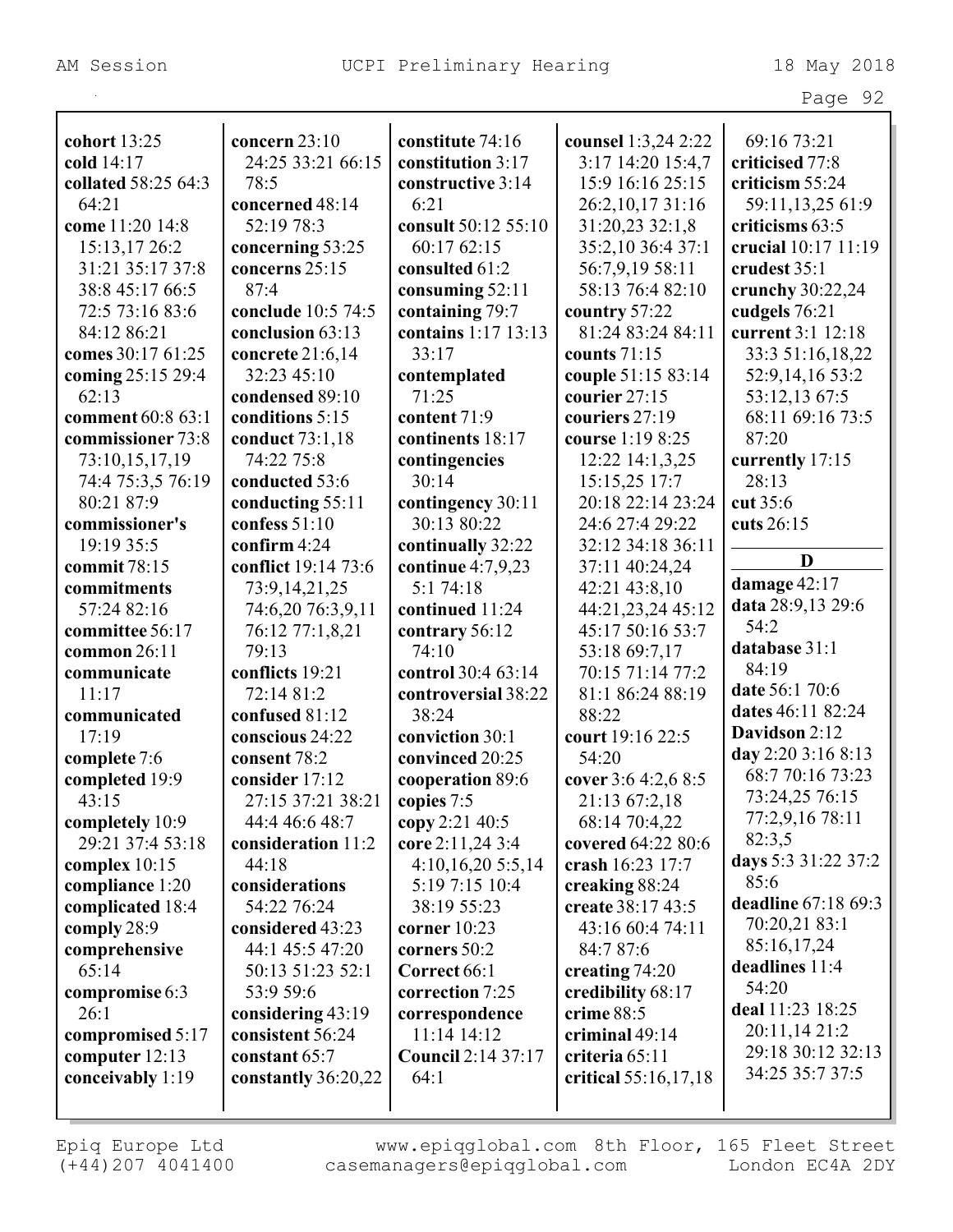| 41:18 48:5 49:19      | dependent 29:1     | 84:4                       | distributed 31:6     | E                  |
|-----------------------|--------------------|----------------------------|----------------------|--------------------|
| 51:14 52:5 53:13      | Depending 82:9     | differences 76:19          | document 12:12,23    | earlier 65:5 77:9  |
| 53:24 54:12 55:7      | depends 23:19      | different $13:14$          | 13:10,11,14 39:23    | 84:19              |
| 55:8 56:7 62:13       | deployed 3:6 9:6   | 57:23 61:23 80:14          | 45:3 48:17 56:7      | earliest 82:2      |
| 63:5 69:11,14         | 52:22 61:17,24     | difficult 17:13 18:2       | 56:22 63:21 83:16    | early 5:3 17:25    |
| 70:14 71:20 75:24     | 62:2,4 70:10       | 22:8 25:2 35:11            | documentation        | 37:17 47:9 54:14   |
| 80:24 85:1 87:5       | deploying 32:2     | 52:10 57:3 75:9            | 19:24                | 55:7 62:4 83:5     |
| dealing 20:25 22:4    | deployment 39:6,7  | 82:18 83:15,24             | documents $6:24$ 7:4 | 84:3 85:6          |
| 30:21 52:9 68:2       | 43:13 48:5,12      | difficulties 10:24         | 7:8,9 9:15 11:18     | easy 42:15         |
| dealt 17:2,9 29:12    | 63:3,3             | 26:21 49:4 76:25           | 13:1,17,22,24,25     | echo 72:17         |
| 48:24 52:12 70:12     | deployments 33:2   | 80:10 81:3,9               | 14:4 16:5,7 17:18    | educate 16:16,18   |
| debate 26:10 38:10    | 38:15,23 39:3      | 88:25                      | 17:21 25:20 26:16    | effect 13:14 15:20 |
| 40:9 56:21 78:10      | 41:7,14 43:3,11    | difficulty 58:23           | 27:14 33:16 34:21    | effective 88:12    |
| December 10:7         | 44:12 45:3 46:23   | 67:9,15 73:12,13           | 35:3 36:23 37:4      | effectively 36:8   |
| 33:3                  | 47:20 48:2,23      | 84:7                       | 37:10,11,12,13,20    | 80:16 81:16 83:12  |
| decision 30:18 46:5   | 49:6,13,19,23      | direct 17:22 26:19         | 38:5,18 39:18,20     | efficiencies 33:8  |
| 56:20 60:18           | 50:10 51:4,25      | direction 46:21            | 39:22,24 40:18,25    | 35:16              |
| decisions $4:11$ 12:6 | 52:10 53:2,12,13   | directly 15:8              | 41:6,9,20 42:2,6     | efforts 83:12      |
| 15:25 22:11,19        | 53:14 65:24,25     | disagree 15:7 44:10        | 42:14 43:22 44:4     | eight $34:3$       |
| 39:2,25 88:19         | 66:3,9,22 82:2     | 76:12 78:9                 | 45:8,21 47:7,8,12    | either 13:16 43:4  |
| declined 5:7,11       | 83:21 84:3 85:6    | disagreeing 80:19          | 47:24 48:23 49:11    | 66:6 84:15 89:9    |
| dedicate 31:16        | deriving 66:9      | disc 25:22                 | 49:21 51:17 52:9     | 89:10              |
| deeply 29:16 38:15    | descending $12:19$ | discharge 36:8             | 52:15,18 56:23       | elaborate 81:8     |
| 39:2                  | designated 1:8 2:6 | disclosable 72:25          | 62:23 63:3,7,15      | electronic 13:1    |
| defer 75:11           | 19:15 35:5 57:13   | <b>disclosed</b> 7:10 8:10 | 63:22 64:8,17        | element 48:22      |
| defined 9:11          | 72:21 73:2,11,15   | 10:14 64:3 66:7            | 66:6,8,8,11 82:9     | embark 21:23       |
| degree 24:11 63:14    | 74:5,14,1776:1     | disclosure 60:1            | 83:23 84:8,10,20     | emerge 19:21 69:1  |
| 83:23                 | 76:13 77:4 80:5    | discuss $6:11 \, 8:15$     | doing 7:20 16:21     | 69:2 73:25 76:11   |
| delay 12:4 26:15      | 83:9               | 8:20 12:24 15:16           | 27:17 30:1 32:10     | emerges 19:14 77:8 |
| 34:20                 | desirable 64:19    | 26:23 33:8 42:5            | 36:22 64:12 68:9     | 79:13              |
| delayed 29:5          | detail 12:20 16:10 | 42:21 46:15 48:19          | 81:21 86:11 88:16    | eminently 55:9     |
| delays 25:21          | 17:12 43:9 85:21   | 53:10 63:18 75:15          | domain $48:4,10$     | emphasise 79:2     |
| deliberately 16:14    | detailed 3:12 8:25 | discussed 55:6             | 84:3,24              | 83:15              |
| 55:22                 | 11:10 40:12,15     | 75:17 85:21                | domestic 28:17       | emphasising 17:10  |
| demand 53:18          | 49:10              | discussing $14:13$         | double $10:10$       | employee 75:5      |
| demands 53:19         | detect 16:1        | 51:4                       | doubt 29:17,17       | employees 73:4,5   |
| 87:20                 | determination 3:25 | discussion 58:16           | 38:4 42:5 43:25      | employer 73:7      |
| demonstrates          | develop 9:8 18:19  | 71:2 77:24 88:11           | 52:24 64:10 84:3     | enable 5:24 7:8,18 |
| 28:25                 | developed 11:22    | discussions 9:1            | dozen $86:1$         | 7:20 70:6          |
| <b>Demonstration</b>  | developing 19:25   | 63:12 75:19 80:3           | draft $82:13$        | enacted 28:20      |
| 39:13 46:18 57:16     | developments       | 80:22 82:23 88:15          | drawn 88:15          | endeavour 86:13    |
| 61:19                 | 25:13              | dismissed 79:23            | dual 61:17 62:20     | engage $30:13$     |
| depart 71:22          | devoted 88:5       | dispute 75:8               | due 42:21 79:8       | engaged 14:23      |
| departure $3:18,19$   | dialogue 81:2      | disputes 66:25 68:5        | duties 60:1          | engagement 10:8    |
| depend 69:21,22,22    | difference 75:7    | distant 18:17              |                      | 10:11 11:2 54:25   |
|                       |                    |                            |                      |                    |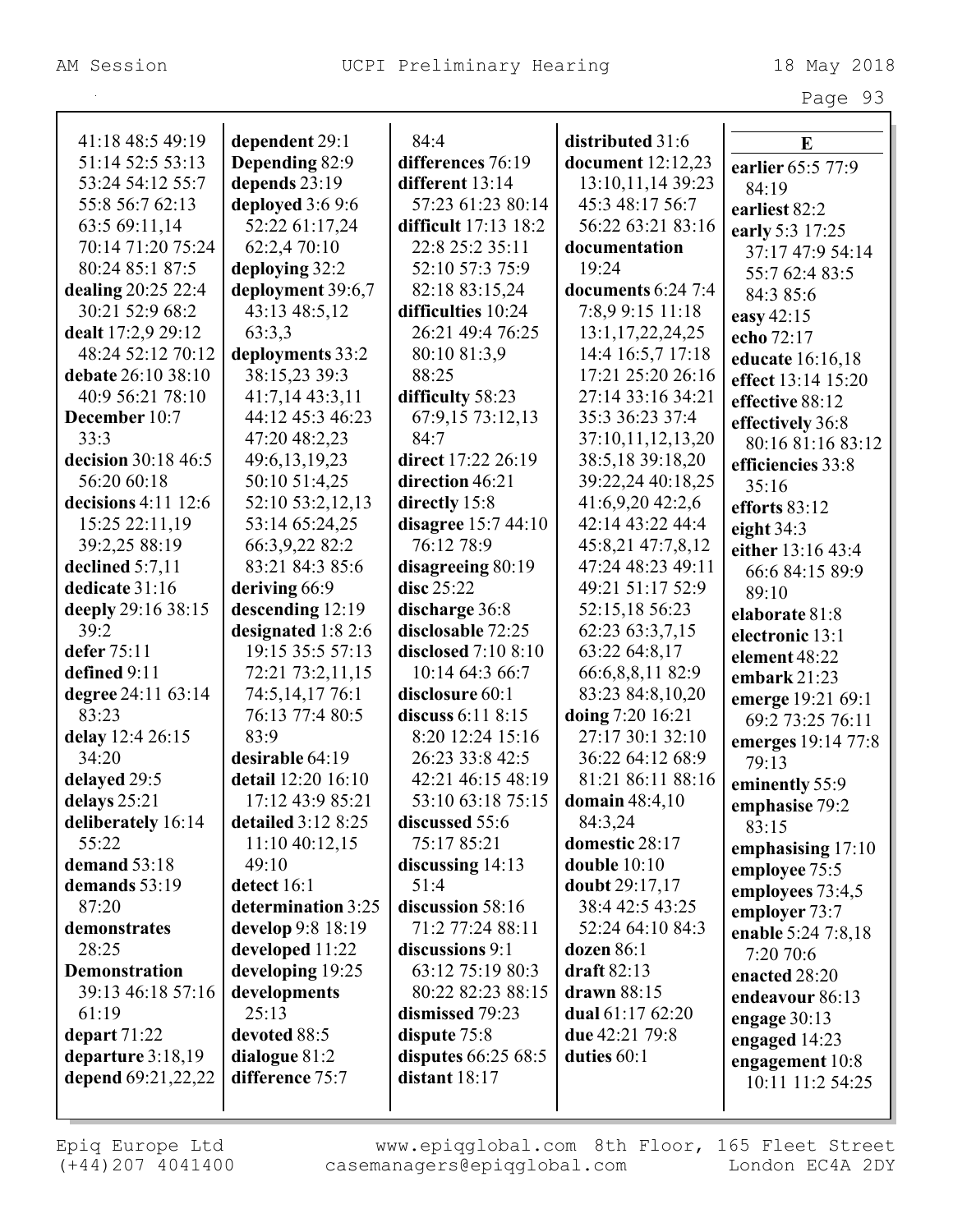|                     |                     |                      |                           | Page 94                  |
|---------------------|---------------------|----------------------|---------------------------|--------------------------|
| 55:14               | 77:12 79:8,11       | explaining 37:19     | 77:25 78:18 79:25         | flagged 66:14 79:19      |
| engages 10:15       | 81:11,16            | 43:7                 | 80:3,9,12,16,23           | flagging $48:21$         |
| enormous 9:17       | evidential 60:25    | explanation 31:25    | feed 15:12                | flavour $11:12$          |
| 14:2 25:1 28:5      | exactly 15:19 26:5  | explored 23:17       | feeds 14:22               | flexibility 39:17        |
| 38:9                | 47:16 76:24 85:20   | 49:8 71:6 75:14      | feel $8:6,8$              | 85:13                    |
| enquire 66:11       | exam 75:25          | express $28:16$      | feet 36:10,16 76:7        | flexible 54:14,19        |
| ensure 4:19 5:16,21 | example 7:14 9:13   | extent 7:1 18:1      | fervently 11:5            | flow $12:21\,54:16$      |
| 16:2 40:17 77:25    | 16:1,5 17:14 19:7   | 36:12 40:13 46:4     | field 76:5                | focus 52:17 58:18        |
| enter 39:18         | 21:8 26:4 28:13     | 49:9 72:9            | fight $39:10$             | focused $65:16$          |
| entirely 16:14      | 41:17 46:16 49:12   | extraordinary        | fighting 88:5             | fold $81:1$              |
| 18:20,24 30:6       | 53:24 62:3          | 37:20                | figure $38:3$             | follow 62:24 80:4        |
| 41:10 46:2 49:17    | examples 33:19      |                      | <b>figures</b> 22:9 32:25 | followed 3:18            |
| 53:14 56:18 74:15   | 47:6 63:16          | $\mathbf{F}$         | 37:3                      | 59:19                    |
| entitled 8:22 54:1  | exceptions 48:25    | face 63:6            | file 13:15,17 14:4        | following 3:16           |
| environment 35:14   | exchange 50:6       | <b>faced</b> 71:5    | 19:11 41:24 42:14         | force 28:15 29:4         |
| envisage 79:22      | 71:16               | facilities 25:17     | 42:16,19 44:7             | forces 52:21             |
| 80:14               | exchanged 77:13     | facility 6:5 25:24   | files $21:21$             | foreclosing 43:8         |
| essentially 13:20   | exchanges 14:12     | fact 5:8 22:20       | final $10:651:15$         | forefront 61:5           |
| 23:13               | 84:17               | 23:17,23,25 47:18    | 53:16 54:12 63:12         | foreword 39:11           |
| establish 22:25     | exclusively 65:21   | 53:20 55:1 66:25     | 66:20                     | forgive 19:12 30:21      |
| estimate 22:10      | executive 30:5      | 68:5 83:9            | finalised $61:3$          | 43:7 49:3 51:11          |
| 36:21,24 37:25      | exercise 47:17,24   | factor 18:3 70:15    | finally $55:13$           | 71:2 81:13               |
| et 19:24,24 25:25   | 48:15 49:10,21      | factored 83:19       | find $19:25$ $21:10$      | forgotten $81:13$        |
| 25:25 38:20 55:3    | 50:10 52:8 53:11    | factors 69:23        | 45:20 57:2 64:13          | form $2:22\,21:6$        |
| 55:20               | 56:8 57:10 62:12    | facts 3:8 21:3 29:15 | 75:9 85:23                | 26:8 67:12,12            |
| ethical 60:5        | 63:14 70:1 71:8     | 73:14 76:10          | finder $5:8$              | formally 59:11           |
| event 27:14         | 82:14               | factual 75:8         | fine $26:23\,37:16$       | format $6:11$            |
| events 2:23 3:8     | exist 7:2 21:3 76:9 | fair $22:1741:19,20$ | 81:14                     | formed 42:23             |
| eventually 33:24    | expand $87:17$      | fairly 30:22 46:9    | finish $18:21$            | former 6:5 17:14         |
| everybody 1:12      | expanded $87:13,16$ | 78:18                | finished 24:10            | 19:8 21:17 44:23         |
| 2:15 13:10 28:22    | expect 62:7 65:3    | fairness $20:567:24$ | 59:12 65:4                | 57:15 73:4 76:19         |
| 40:21 50:22         | 83:21               | 69:22                | firm $26:8$               | 76:21 77:24 84:22        |
| evidence 4:21       | expectation 61:23   | fall $41:6$          | firmer $42:25$            | formulation 72:7         |
| 10:14 18:16 21:12   | expectations 12:25  | fallen 58:5          | first $3:926:20$          | forth $82:2584:7,16$     |
| 22:3,11,12,25       | 13:3 32:14 88:21    | falls $80:5$         | 31:24 33:5 40:3           | fortunate 16:20          |
| 23:5,6,18 24:4,15   | expected 15:5       | <b>false</b> 88:20   | 40:12 50:25 59:14         | fortunately 21:20        |
| 25:12 40:15 41:8    | experience 21:2     | family 6:16 44:25    | 60:21 69:9 70:11          | forum $8:2166:13$        |
| 41:10 47:3,3        | 85:22               | far 1:19 23:4 24:20  | 70:12 71:18 83:3          | <b>forward</b> 8:15 10:9 |
| 57:20 58:24 60:15   | experienced 56:15   | 29:19 43:14,16       | 87:10                     | 11:7 21:1 55:19          |
| 61:18,20,21,24      | expert 15:2 32:8    | 89:6                 | fit $59:4$                | 55:22                    |
| 62:1,5,7,9 63:23    | experts 14:25 31:21 | fashion 10:16        | five 89:10                | found 6:20 37:22         |
| 63:24 64:7,23       | explain 7:20 9:20   | favour $85:19$       | fix 46:8                  | 54:21,25                 |
| 67:19,25 68:22,25   | 58:8                | feature 59:15,16,17  | fixed-in-the-diary        | founded 33:1             |
| 69:7,9 70:2,10      | explained 6:25      | fed $72:10$          | 55:5                      | four 33:19 79:14         |
| 71:7 72:16 74:12    | 29:20 53:4          | Federation 76:20     | flag $58:2183:15$         | fourth $59:17$           |
|                     |                     |                      |                           |                          |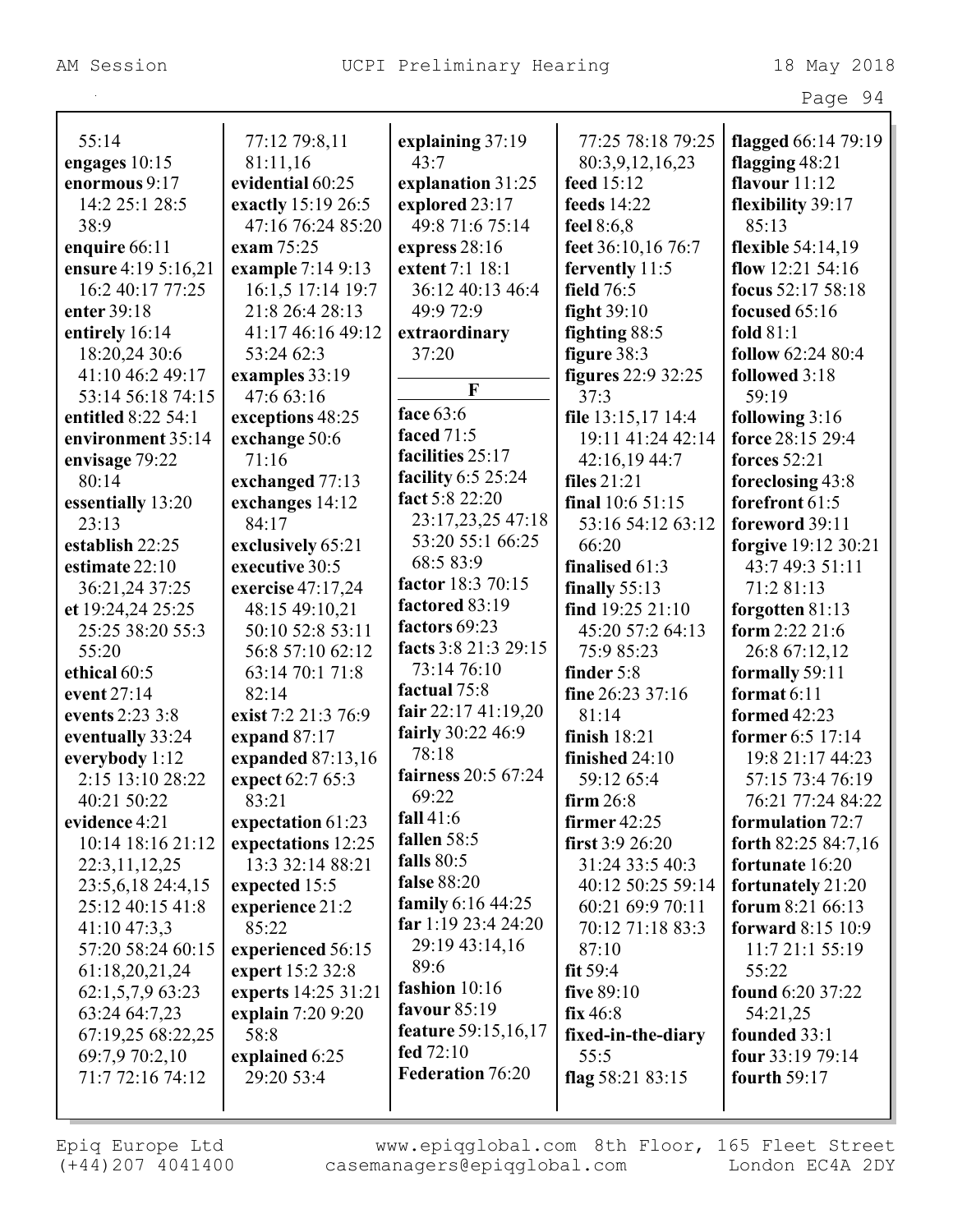|                            |                     |                     |                       | Page 95              |
|----------------------------|---------------------|---------------------|-----------------------|----------------------|
|                            |                     |                     |                       |                      |
| framework 67:13            | give 8:14 13:21     | 83:4 84:1 86:17     | 14:19 15:7,15,18      | happen $26:5,14$     |
| <b>Francis</b> 2:8,14 3:24 | 20:9 22:3,9 23:4    | 86:19 88:2,9,23     | 15:22 16:14,24        | 35:2 70:17 79:5      |
| 89:9                       | 24:4,15 25:12       | good 22:9 27:11     | 17:2,6 18:15,19       | happened 55:17       |
| free 1:15 46:11            | 26:18 40:15 47:3    | 35:7 36:18 54:17    | 19:5 20:13,17,20      | 64:13 69:8           |
| Friday $1:1$               | 49:6,12 61:18,20    | <b>Google 31:14</b> | 21:4,19,25 23:11      | happening 71:13      |
| friend $72:14$             | 61:21 62:1,5,7      | Gordon 77:6 78:17   | 23:24 24:6,13,16      | happens 19:12        |
| frustration 32:17          | 65:18 69:24 70:23   | 80:23               | 24:22 25:6,10,14      | 20:11 26:9 77:7      |
| fulfil $9:6$               | 72:24 79:8          | Gosh 28:11          | 26:19,22,25 27:8      | hard 2:21 19:6 28:2  |
| fulfilled 86:10            | given 2:21 4:8      | gradually 42:25     | 27:11,21,25 28:11     | 39:2                 |
| fulfilment 87:6            | 19:18 33:19 37:8    | granted 24:12       | 28:18,21,24 29:8      | harmless 43:2        |
| full 58:2 64:16            | 69:20 80:8 82:15    | grasp $16:11$       | 29:10,21,25 30:10     | harping $65:7$       |
| <b>fully</b> 57:4          | 86:3                | grasped 12:3        | 30:19,21 31:1,8       | hats 56:15           |
| function 27:5 42:9         | gives $31:9$        | grateful 12:17 19:5 | 31:11,13,16 32:6      | head 18:9 26:18      |
| functions 62:7             | giving 9:10 22:11   | 21:25 25:10 26:25   | 32:12,16,21 33:10     | 33:21 49:12 53:9     |
| fundamental 16:18          | 22:12 50:12 58:4    | 28:24 30:10,21      | 33:14 34:16,23,25     | 59:21 62:16 65:2     |
| 16:19                      | 62:20 67:24         | 41:13 45:15 47:5    | 35:8,16 36:3,7,9      | heading $81:7$       |
| funded 19:17 72:21         | glad 14:3 87:19     | 47:18,22 50:14      | 36:14,16,19 37:10     | heads $50:6$         |
| funding 78:15 80:3         | go 9:20 11:11 19:23 | 51:2 53:15 62:18    | 37:15 38:2,5,7,9      | health 22:13 24:12   |
| 80:7 87:17,25              | 25:1,3 26:5 35:2    | 66:19 72:13 78:8    | 38:13,17 39:10,17     | 84:6                 |
| 88:15 89:1                 | 35:10 38:15 39:3    | 79:19 83:12,13      | 40:7,11,24 41:3       | hear 14:3 16:22      |
| funds 78:18                | 39:5,12 44:14       | 86:22               | $42:1,9,20$ $43:6,10$ | 54:8,10 78:14        |
| further 2:8,17 29:9        | 62:11 69:18 82:12   | gratefully 36:7     | 43:18 44:1,14,17      | 87:19                |
| 34:8 51:14,16              | 82:13 89:11         | 44:2                | 45:10,13,19 46:11     | heard $10:14$        |
| 56:5 69:19 75:15           | going 8:23 9:8 10:7 | great 18:13,25      | 46:14,25 47:5,10      | hearing $1:203:21$   |
| 78:23 87:1,18              | 10:9 11:6,11,17     | 21:18 29:18 43:5    | 47:14,18,22 48:6      | 4:12 19:11 20:2      |
| furthering 47:2            | 14:25 15:8 17:19    | 83:22               | 48:11,20 49:2,5       | 22:5 29:13 46:6      |
| <b>future</b> 13:23 14:4   | 17:20 18:7 19:25    | greater $84:19$     | 49:16,22,25 50:8      | 48:19 52:2 69:18     |
| 63:17 72:6 81:19           | 21:11 22:3,10,19    | greatest 84:5       | 50:14,23 51:2,6       | 73:17 74:9 77:11     |
|                            | 23:15,19 25:1,7     | greatly 14:5        | 51:10,13,21 52:6      | 77:17 85:2           |
| G                          | 28:4,19 29:2 30:2   | Griffin $2:12$      | 53:15 54:10,12,25     | hearings $3:44:5,13$ |
| gallery 70:25              | 32:17,18 35:11,18   | grips $15:10$       | 55:12 56:18 57:5      | 4:18,21 8:4,7 41:8   |
| gap 34:7                   | 35:22,24 36:9       | ground 17:7 26:11   | 63:8 66:21 72:15      | 60:12                |
| gather 16:8                | 37:5,8 38:10,25     | 83:11               | 74:9,15 75:11,16      | heart 48:5           |
| gathered 31:4              | 39:1,5,8 40:4,17    | grounds $24:12,14$  | 75:17,23,24 76:24     | heavily 7:5          |
| general 28:9 53:19         | 41:17 42:12 45:2    | groups 14:13 16:13  | 77:14,19 78:4,14      | held $3:458:6$       |
| 67:17                      | 45:13,17 47:19,20   | 41:14,15 49:13,15   | 78:20 84:18 87:11     | help 8:18,19 17:22   |
| generality 71:23           | 47:23 49:19 52:12   | Grover 6:18         | 87:23,25 88:3,8       | 23:1 32:7 51:21      |
| generally 53:19            | 53:5 54:15 55:19    | guises $20:16$      | 88:14,18 89:3,9       | 65:17 72:18          |
| 64:1                       | 56:20,25 61:21      |                     | <b>Hall's</b> 58:12   | helpful 6:21 7:18    |
| generated 31:2             | 62:12,21 64:2,15    | $\mathbf H$         | <b>hand</b> 79:24     | 13:6 40:11 61:15     |
| 33:24                      | 65:14 67:9 68:21    | <b>Hagen 43:13</b>  | handful $25:4,5$      | 63:18 64:8           |
| generates 48:12            | 71:5,10,20 73:17    | half 37:13 38:7,9   | 57:17                 | helpfully $33:678:4$ |
| genuinely 31:17            | 73:19,20 74:9       | Hall 1:6 2:3 8:24   | handling 66:22        | helping $10:5$       |
| getting 9:14 10:14         | 77:11 79:4 82:4     | 9:3,4 12:17,23      | hands $30:7$          | high $64:16$         |
| 21:5 42:25 78:15           | 82:10,11,20 83:2    | 13:5,9,22 14:14     | handwritten 42:2      | higher $64:23$       |
|                            |                     |                     |                       |                      |
|                            |                     |                     |                       |                      |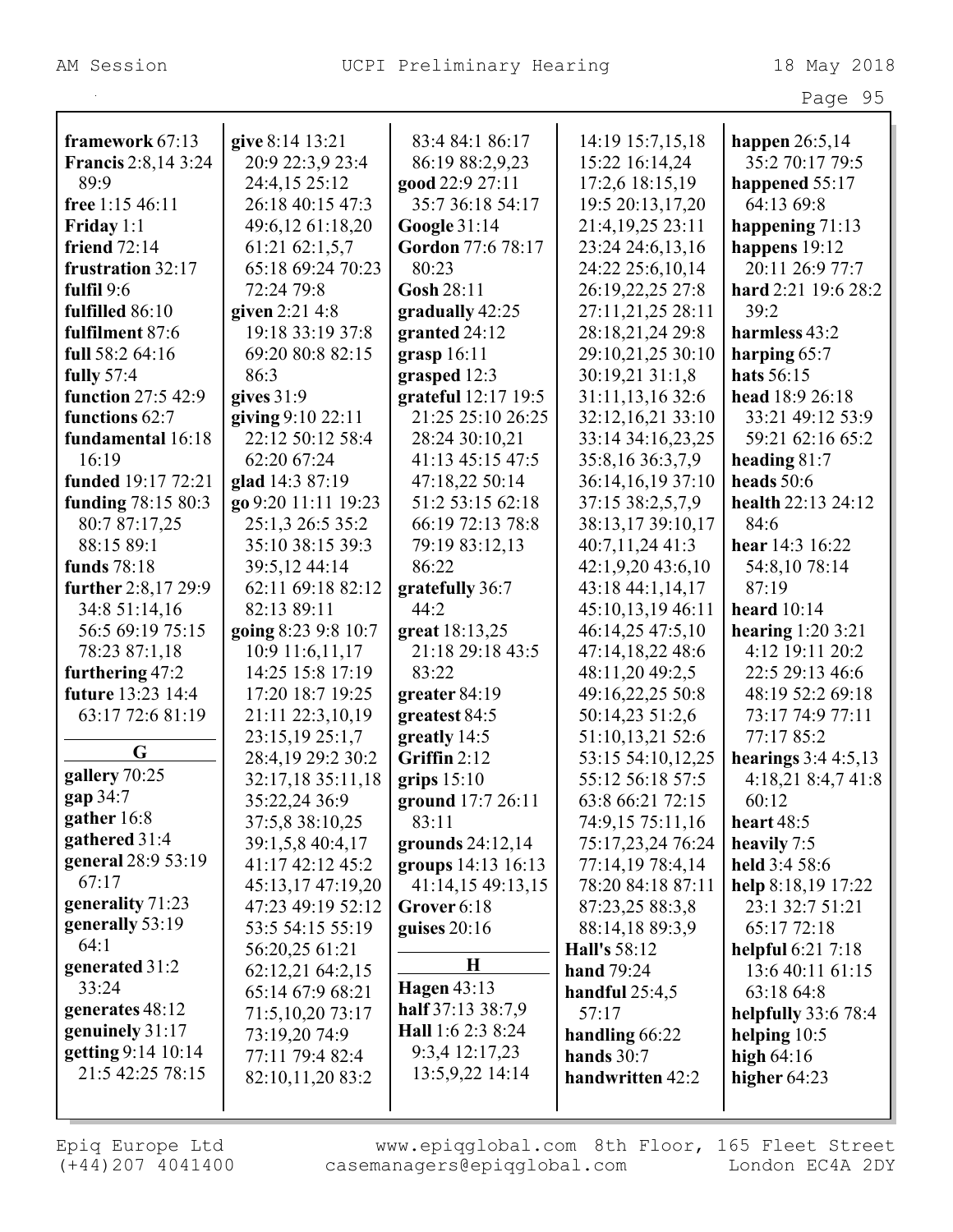|                         |                            |                     |                            | Page 96                   |
|-------------------------|----------------------------|---------------------|----------------------------|---------------------------|
|                         |                            |                     |                            |                           |
| highly $35:13$          | IMOS 30:23 31:1            | 78:2 82:12,23       | 58:11 59:22 63:23          | interests 74:11           |
| historic 17:4 41:15     | 31:17,18,19 32:2           | individuals 54:1    | 64:6,12 65:4,8             | interim 59:12             |
| 42:6 52:17              | 32:9,13 33:2 34:4          | 55:4 67:24 73:6     | 67:2,6,7 68:22,24          | Interjection 70:25        |
| historical 14:5         | 35:2,18 55:3               | 80:15               | 69:5,771:19                | internal 34:10            |
| history 39:13           | 84:18 85:4                 | inevitable 60:16    | 72:11 73:18 78:3           | internally 86:3           |
| hit 83:11               | <b>impact</b> 10:24,25     | 68:24               | 86:7,8,9 87:6              | interventions 89:11       |
| hitherto 71:7           | 29:18 30:15 54:5           | inevitably 38:17    | 88:18                      | intolerable 40:21         |
| HN321 33:21             | impartial 5:9              | infiltration 40:16  | <b>Inquiry's 3:3,11,12</b> | introductions 2:18        |
| HN329 33:21             | impartiality 5:16          | infinite 56:10      | $4:15$ 10:1,18,18          | invaluable 32:7           |
| HN339 33:21             | 6:3                        | infirmity 24:14     | 12:25 32:13                | investigated 39:8         |
| HN68 33:21              | implications 28:6          | influence 15:25     | insist $1:20$              | investigating 48:14       |
| HN81 43:13              | implicit 63:6              | inform $63:17$      | instance 36:1 43:12        | investigative 71:21       |
| hold 8:17               | important 17:11            | information $7:7,7$ | instances 34:2             | Investigatory             |
| holiday 82:24           | 46:18 47:1 61:13           | 8:10 9:19 11:15     | 76:22                      | 53:25                     |
| <b>HOLMES</b> 34:6,15   | 62:21 69:7 72:16           | 11:16 12:18 14:21   | instantaneous              | invitation 5:13           |
| home 2:13 52:4          | impose 40:20 69:3          | 14:24 15:2,10       | 20:10                      | <b>invite</b> 4:9,23 6:9  |
| 66:6 82:14              | imposed 87:20              | 16:17 17:10,11      | instructing 58:11          | 7:21 8:18 16:15           |
| hope 3:9 4:22 8:20      | imposing $27:24$           | 27:4 37:7 40:8      | 58:12                      | 26:19 27:12 30:24         |
| 15:14 26:24 29:3        | impossible 16:19           | 53:17 63:10 64:7    | instructions 33:11         | 38:21 39:25 49:25         |
| 30:18 33:7 36:11        | impropriety 74:13          | 70:4 83:17          | 34:17 35:23 51:8           | 67:16 69:15               |
| 40:6 46:12,24           | inability 27:4             | informed 42:24      | 51:10 56:13 79:9           | invited 8:21 68:15        |
| 47:11 63:11 78:23       | incidents 68:25            | informing 47:2      | insufficient 14:7          | inviting $27:22$          |
| 89:4                    | including 16:15            | inordinate 41:19    | 87:5                       | 48:11 67:3                |
| hoping 16:11 41:22      | increased 10:11            | input $56:9$        | insuperable 16:2           | involve 15:5 83:22        |
| hospital 82:24          | increasing 32:12           | inquiry 1:4,24 3:18 | intelligence 31:2,4        | involved 15:8 17:13       |
| hour 37:14 86:19        | 88:10                      | 3:21,24 4:17,25     | 31:9 41:21 48:9            | 51:18                     |
| hours $6:20$            | incredibly 25:21           | 5:3,23,25 6:11,23   | 57:18 65:25                | isolates 26:12            |
| huge 26:15 27:13        | independence 26:2          | 6:25 7:8,24 9:6,19  | intend 4:4 8:3 46:8        | issue 9:21 11:19          |
| 44:6 51:13              | 55:15                      | 9:21 10:5,8,13,15   | 56:12 57:3 59:12           | 12:18 17:11 19:24         |
| hybrid $60:17$          | independent 19:17          | 10:21,22 11:3,4,8   | intended 12:10             | 20:7 22:2 28:25           |
|                         | 72:22                      | 11:17,23,25 12:5    | intending $40:10$          | 30:2,24 48:13,18          |
| L                       | independently              | 12:12,21 13:2,12    | intends 38:15              | 60:3 61:14 62:22          |
| idea 21:5               | 72:24                      | 15:25 16:3,15       | intensely 10:12            | 77:7 78:20 79:19          |
| idem 18:24 86:11        | <b>indicate</b> 24:14 27:1 | 17:12,22 18:22      | intensive 26:16            | issued $63:23$            |
| identified 14:10        | indicated 22:18            | 20:3 22:8,16,17     | <b>intention</b> 53:1 59:8 | <b>issues</b> 11:13 14:25 |
| 24:20 78:6              | 45:1,6 46:22 48:9          | 22:25 24:9 25:15    | 63:2 65:18                 | 15:3 23:3, 16, 23         |
| <b>identify</b> 20:23   | 68:20 71:11,20             | 26:2 27:13,18       | intentions 2:24            | 23:25 26:23 29:5          |
| 22:23 35:3 49:1         | indicates 53:1             | 28:1,15 29:1        | <b>interest</b> 10:4 21:18 | 30:22 57:4 61:1,2         |
| 50:9,25 51:3 55:7       | indicating $42:23$         | 30:16 32:21 35:2    | 37:23 41:15,25             | 61:11 62:20 65:16         |
| <b>identifying</b> 78:8 | indication $47:11,22$      | 37:18,20,24 38:14   | 42:18 44:6,22,25           | 71:21 72:7 81:21          |
| 85:24                   | 59:25                      | 38:21,23,25 40:1    | 49:18 74:6 84:25           | 83:14                     |
| identities 21:14        | indications 54:15          | 41:25 47:2,4        | interested 31:3            | issuing 59:9              |
| imagines $24:24$        | indictment 71:15           | 49:22 53:17,21      | 35:17                      |                           |
| immediate 6:7           | individual 13:17           | 54:4,13,15 55:1     | interesting 11:12          | J                         |
| immediately 18:1        | 73:10 74:14 75:6           | 55:15 56:25 58:10   | interestingly 29:17        | job 9:17                  |
|                         |                            |                     |                            |                           |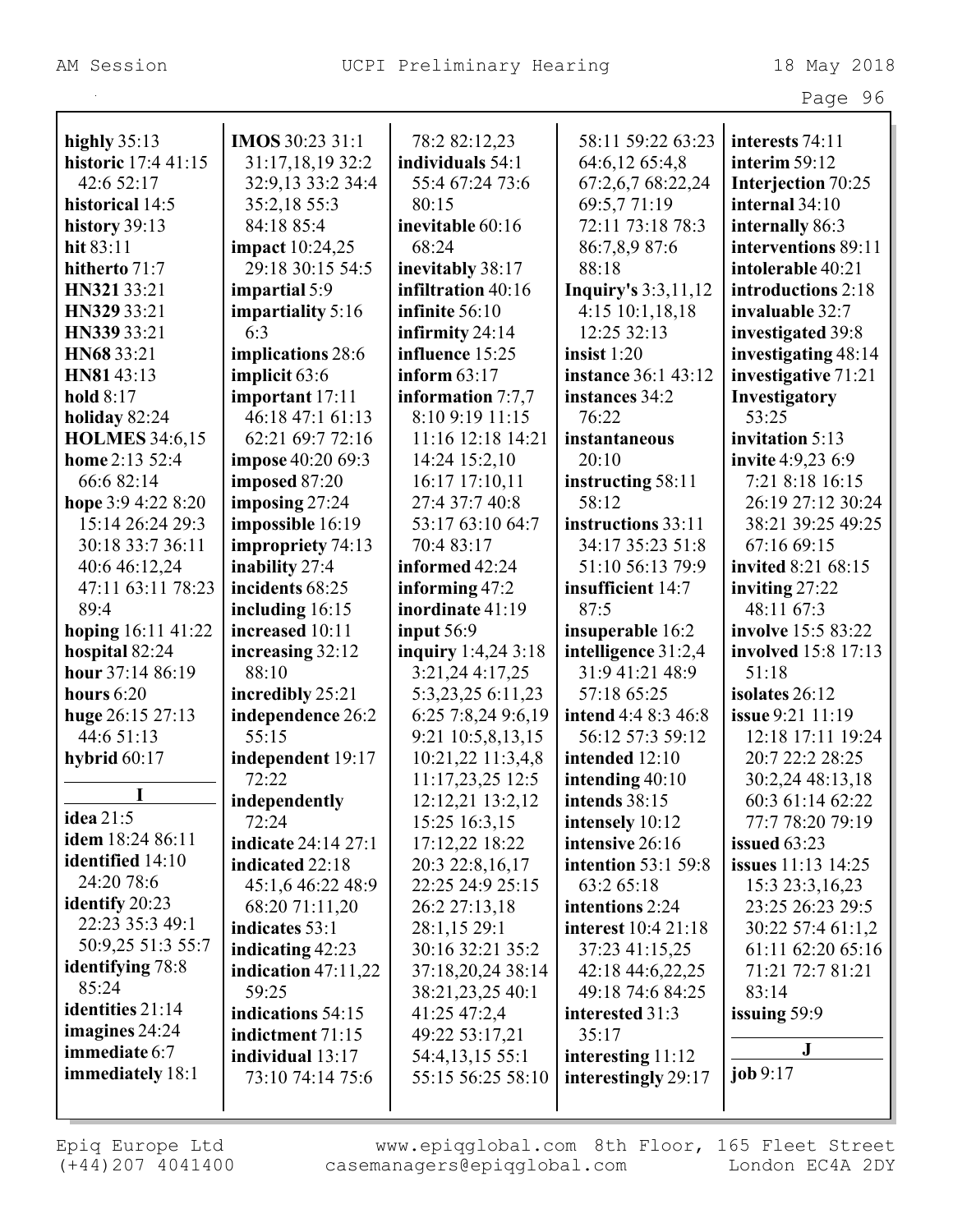|                                |                                  |                                       |                                    | Page 97                                |
|--------------------------------|----------------------------------|---------------------------------------|------------------------------------|----------------------------------------|
|                                |                                  |                                       |                                    |                                        |
| jobs 82:17<br><b>John 6:18</b> | <b>Lambert 36:22,24</b><br>46:17 | legitimate 42:18<br>44:25 49:17 50:11 | 19:15 74:18 82:4                   | 65:21 67:10 85:3                       |
|                                |                                  |                                       | longest 33:25                      | matter 10:19 20:5<br>21:14 29:12 42:22 |
| joining $87:16$                | lapse $1:16$                     | legitimately 45:8                     | look 10:23 24:10                   |                                        |
| journey 33:15,22               | laptops 83:18                    | lengthy 33:16                         | 25:3,24 33:3                       | 68:23 71:22 75:12                      |
| judge 70:18                    | large 6:13 16:13                 | lest 55:13                            | 35:12 48:16 50:2                   | 76:12 77:22 78:10                      |
| judgment 88:6                  | 17:18 21:18 25:20                | let's 23:1 44:9                       | 58:25 62:25 82:16                  | 88:6                                   |
| <b>July</b> 4:13 46:12         | 39:23 43:16 58:14                | 56:21 89:3                            | looking 8:15 10:9                  | matters 9:1 12:20                      |
| June 4:18,25 6:10              | large-ish $14:12$                | letter 11:10,11                       | 11:7 17:24 18:2                    | 14:4 21:14 26:12                       |
| 46:10                          | largely 49:10 65:22              | 16:15                                 | 55:23 58:2                         | 29:7,8 34:19 40:9                      |
| junior 82:10 87:14             | last-minute 77:20                | letters 59:10,14                      | looks 28:19                        | 42:21 46:24 51:22                      |
| juniors 87:14                  | lasted $6:20$                    | 75:25                                 | looser 44:9,11                     | 58:21                                  |
| Justice 43:14                  | late 19:21 61:25                 | level 10:11 12:19                     | <b>Lords</b> 28:14                 | maximum 10:7                           |
| justified 55:19                | 62:2 68:7,25 69:1                | 14:24 15:4 16:9                       | loss 55:15                         | 55:14                                  |
|                                | 70:16 73:23,24,25                | 54:25 64:16,23                        | lost $32:7$                        | <b>Maxwellisation</b>                  |
| $\mathbf K$                    | 76:14,25 77:2,9                  | <b>liable</b> 66:24                   | $\text{lot } 22:7 27:17$           | 59:4,9,14,22                           |
| <b>Kaufmann</b> 2:2 3:17       | 78:3 81:16                       | liberated 10:21                       | 30:22 37:22 38:8                   | <b>McAllister 2:6</b>                  |
| keen 47:7                      | latest 46:10                     | life $44:25$                          | 38:10 40:17 61:4                   | McDonnell 6:18                         |
| $\text{kept } 5:25$            | lawyer 19:15 35:5                | light $10:121:2,3$                    | 75:25 89:7                         | mean 18:8 23:24                        |
| key 12:18                      | 35:5 72:21 73:11                 | limited 88:4                          | lots 43:25                         | 26:25 32:20 47:14                      |
| kind 7:16 18:13                | 73:15 74:5,17                    | limitless 88:21                       | lump 20:18                         | 50:4 55:15 65:23                       |
| 66:11 68:24 79:10              | 76:1,13 80:6                     | line-by-line 36:25                    | Lyons $2:4$                        | 69:25 73:1 81:21                       |
| 80:7                           | lawyers $1:82:6$                 | 47:23 49:21                           |                                    | 85:18                                  |
| knew 40:9                      | 10:19 57:13 73:2                 | list $45:2061:264:2$                  | M                                  | meaning $8:7$                          |
| know 7:2 8:22 14:2             | 74:14 77:4 80:9                  | 64:21                                 | M2:11                              | meaningfully 8:9                       |
| 16:12,20 18:8,25               | 80:13 83:9                       | litigation 70:17                      | machinery 10:13                    | means 4:17 12:5                        |
| 19:16 21:16 22:6               | lead $65:3$                      | 71:13,14                              | main 60:20 73:2                    | 27:6 43:15 78:24                       |
| 22:8 23:16,24                  | leadership 15:24                 | little 32:23 43:21                    | 81:7                               | meant 74:17                            |
| 25:19 28:4 29:14               |                                  | live $22:3,11,12$                     | major $53:24$                      | medical 22:25 23:6                     |
| 29:24 31:3,13                  | leading $2:2,6$                  |                                       | majority 83:22                     |                                        |
| 32:1,6,10,16,20                | leads $2:3,12$                   | 41:10 62:8,13                         | making 3:16 12:6                   | meet 5:6 7:19 11:4                     |
| 36:4 37:6 38:23                | learned 72:14                    | lives 82:16                           | 13:6 24:24 33:15                   | 11:8 82:12                             |
| 45:5 46:2 51:22                | <b>learnt</b> 7:15,16            | load $34:14$                          | 38:21 70:20 79:3                   | meeting $3:13\ 5:7,19$                 |
| 55:23,25 57:14                 | 29:14 35:16 71:23                | loaded 34:6,9,13                      |                                    | 5:22,25 6:12,13                        |
| 58:8 65:1,17 70:7              | leave 42:18 71:10                | location 22:13                        | manager 58:10<br>61:25 62:3,5 74:7 | 6:20 7:14 55:5,20                      |
|                                | led 6:22 80:4 84:18              | locations 27:6                        |                                    | 58:6,9,14 71:1                         |
| 78:5 79:16 80:2                | left $2:2,7,8$                   | logically 57:9                        | managers $3:76:6$                  | 82:2 85:10                             |
| 81:20 82:22,24                 | legal $2:25$ $3:3,3,10$          | logistical 83:14                      | 61:19 70:11                        | meetings $3:2,10$                      |
| 85:20 88:2 89:7                | 3:11,12,204:3,15                 | 84:15 85:12                           | <b>Mannion 2:3 15:23</b>           | 4:15,19,22,25                          |
| knowing 24:7 31:3              | 4:16,23 5:3,20 6:9               | logistically 82:18                    | 35:20                              | 7:1655:2,11                            |
| 62:19 67:25 69:18              | 6:17 14:22,23                    | 83:4                                  | <b>March 2:23 3:9</b>              | member 6:17 15:9                       |
| knowledge 71:5                 | 15:3 19:17,18                    | logistics 55:6 60:22                  | marker 44:19                       | 58:10                                  |
| 80:20                          | 23:21 53:23 77:23                | 81:7                                  | married 32:3                       | members 3:2 19:8                       |
| knowledgeable                  | 88:10                            | long $13:1934:7$                      | massively $52:10$                  | 21:11,13 41:15                         |
| 31:18                          | legally 29:17 30:18              | 59:8 75:16 76:6                       | material 46:16                     | 58:13 66:23 67:5                       |
| L                              | legislation 29:1,2               | 77:7                                  | 63:10 84:4 86:7,8                  | 68:21 69:5 77:15                       |
|                                | 30:6                             | longer 6:6 12:6                       | materials 64:4                     | 80:17 82:10                            |
| lacks $12:1$                   |                                  |                                       |                                    |                                        |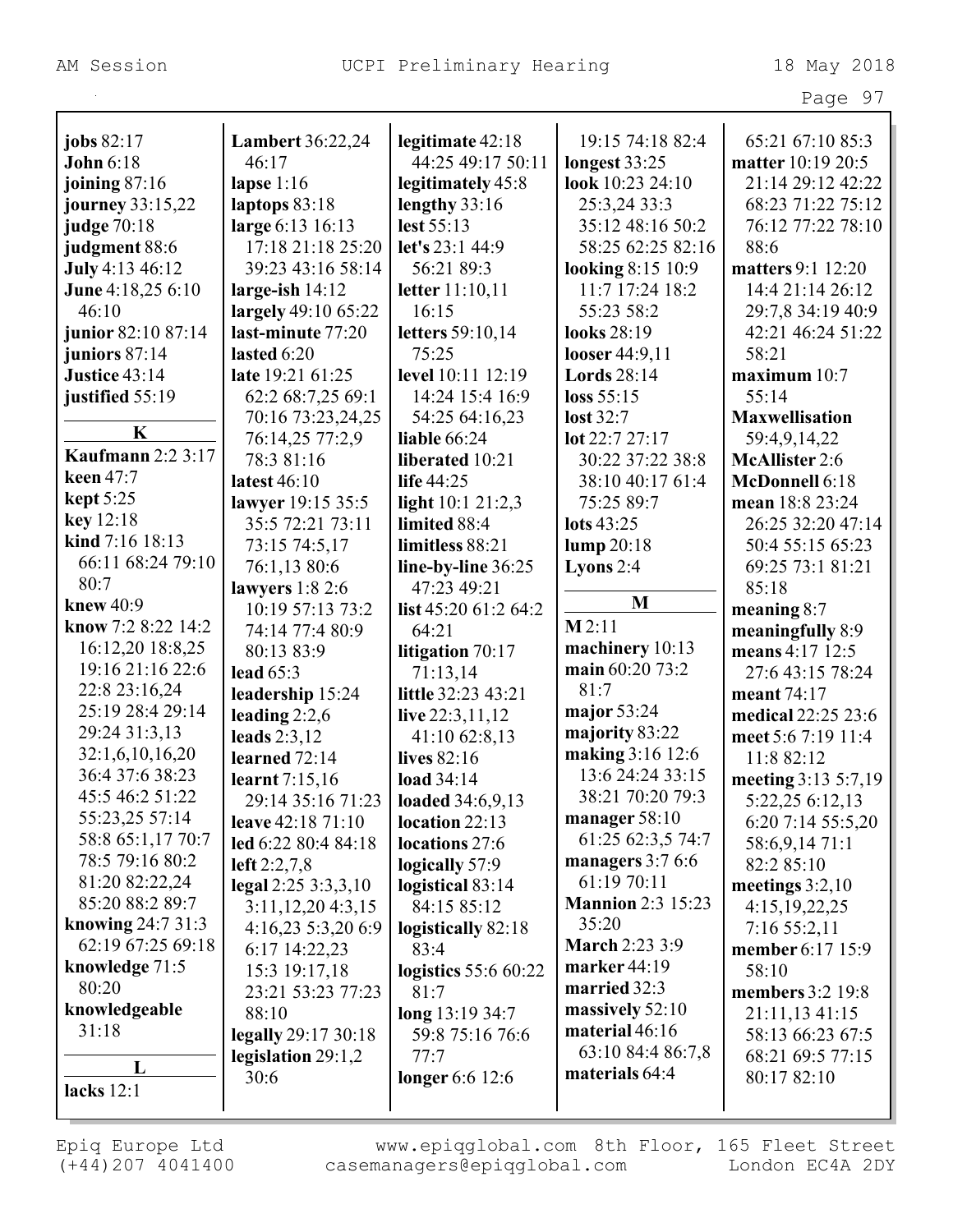|                           |                     |                          |                        | Page 98                 |
|---------------------------|---------------------|--------------------------|------------------------|-------------------------|
|                           |                     |                          |                        |                         |
| memory 63:5               | misconduct 66:22    | necessity 12:5           | notice 20:4 70:23      | 29:11                   |
| mention 3:15 45:13        | 74:13               | need 9:17 10:13          | 78:18 82:20 83:1       | offer 6:5               |
| 53:16,20 54:10            | misreading 84:21    | 13:2 15:16 16:10         | 83:20                  | <b>Office 2:13 66:6</b> |
| 56:5 60:2 87:3            | mitigating $67:15$  | 16:22 17:19,21           | November 72:2          | officer 17:15 29:25     |
| mentioned 16:24           | mobility 84:6       | 18:5,7,10 19:13          | number 5:4 7:17        | 32:13 38:19 39:7        |
| merely 47:1 48:21         | model 28:4 35:11    | 19:22,23 20:9,14         | 8:20 21:17,18          | 39:14 40:20 44:3        |
| 75:7                      | modern 44:13        | 22:16,25 23:17           | 22:10 25:6 31:22       | 44:24 62:25 63:4        |
| message $1:17$            | module 19:1,2       | 24:4 26:12,20            | 37:20 39:18,20         | 63:9 64:15 65:16        |
| messages $1:15$           | 51:23 52:1,5 53:2   | 28:16 30:11 32:22        | 41:19,20 42:15,16      | 65:18 73:15 74:7        |
| met 6:16                  | 57:19 61:1,2,11     | 33:3,11 34:14,16         | 42:19 66:5,5,7,15      | 75:4 78:2 79:7          |
| metadata 13:3             | 61:12,18,20 62:19   | 34:22 38:1 39:20         | 69:22 75:17 84:19      | 84:2                    |
| 16:25 17:8                | 64:12 81:20         | 39:21 41:9 43:3          | 85:16                  | officer's 73:18         |
| method 64:11              | modules 10:5 52:12  | 43:22 44:14 47:4         | numbers 6:12           | 85:15                   |
| <b>Metropolitan</b> 1:5,7 | 52:18,25 53:3       | 48:7 53:10,23            | 16:12 17:18 23:2       | officer-by-officer      |
| 2:4 7:23 9:2,5,10         | 60:24 64:11         | 55:10 60:9 61:4          | 25:20 36:19,20         | 39:8                    |
| 9:13,22,24 10:3           | Mohammed 27:7       | 62:15 65:1,13,19         | 37:4 41:24 87:4        | officers 3:6 6:6        |
| 10:16,20 11:3,5,9         | moment 11:6 12:6    | 78:16 83:18              | numerous 57:23         | 17:25 18:3,14,16        |
| 11:18,19,22 12:1          | 18:10 27:16 33:20   | needed 9:19              |                        | 19:8,9,18 21:8,17       |
| 12:11,24 13:12,23         | 37:25 44:17 53:11   | needs 12:24 14:24        | $\mathbf 0$            | 22:3, 10, 15, 18, 20    |
| 19:16 22:1 23:7           | 61:2 66:18 75:11    | 33:4 34:12 43:22         | objected 1:18          | 23:14 24:23 25:23       |
| 25:16,23 26:3,6,9         | 77:10 86:23         | 52:8 75:15 76:10         | obligation 76:14       | 31:2,5 33:2,4           |
| 26:14 27:16 31:19         | month 33:4 34:7,8   | 77:24 86:7,9             | obtain 25:8 86:8       | 38:24 40:22 41:24       |
| 32:21 35:4,9              | 77:17 79:8 86:1     | negligent 44:4           | obtained 31:4          | 50:25 51:17,25          |
|                           | 87:16               | nettle 12:2              | 62:17 63:24 64:6       | 52:23 53:23 54:23       |
| 37:16 51:21,24            |                     |                          | 64:24 65:21 69:9       |                         |
| 52:7,16,21 53:23          | monthly 46:19       | neutral $73:19$          | 70:10 85:3,5           | 57:15 61:16,17          |
| 54:17 55:16,18,21         | months 60:21 78:6   | never 71:23,23,24        | obtaining 23:20        | 62:11 63:15 67:9        |
| 56:1,24 57:12,15          | morning $2:1$       | 79:16,17                 | 70:2                   | 69:15 70:11 71:4        |
| 63:13,24 65:22,23         | mountain 27:6       | New 32:2,3,4,4           | obvious 24:3           | 76:20,21 77:3,5         |
| 66:2 72:22,23,25          | move 27:7 38:11     | nil 43:4                 |                        | 77:23,24 84:23          |
| 73:3,5 77:3 88:25         | Movement 43:14      | nod 41:13                | obviously 42:10        | offices 12:13 84:12     |
| MI5 66:6                  | moving 17:9         | <b>nominate</b> 14:15,16 | 44:2 51:19 55:14       | <b>Okay</b> 16:3 81:4   |
| mid $61:24$               | N                   | 15:8 56:14 57:3          | 60:25 62:11 65:10      | old $42:19$             |
| <b>Mike 6:17</b>          |                     | nominated 56:7           | 66:24 67:9 73:12       | <b>omit</b> 13:8        |
| million $38:7,9$          | name 44:7 70:22     | non-legal 8:2            | 73:24 75:13 78:2       | once 34:8 35:22         |
| mind $15:146:9$           | names 3:6 4:2,6 7:7 | non-police $4:3,8,20$    | 82:11 83:16 85:11      | 62:6,13 70:7            |
| 49:22 56:16 57:6          | 8:5 18:7,10 41:24   | 5:4,14 7:14 23:21        | 86:13 88:9             | 77:14 88:18             |
| 57:7 59:23 61:5,8         | 67:3,18 68:14       | non-state 2:24 3:4       | occasional 48:25       | one's 76:7              |
| 72:1 76:25 78:25          | 70:4 84:23,23       | 4:3,8,20 5:5,14,19       | occasions 1:14         | one-to-one $7:17$       |
| minded 24:20 25:3         | National 2:13       | 7:14 8:2 23:21           | 62:14 75:18            | ones 43:12 44:13        |
| 30:13 46:21               | 37:17 57:17 63:25   | 38:19                    | occur 18:14 30:15      | 45:4                    |
| minor 48:1,2              | 65:24               | normally 26:9            | 84:1                   | ongoing $81:2$          |
| minute $37:13$            | near 46:9           | note 15:19               | occurred 58:21         | open 3:21 4:5,12,13     |
| minutes 1:16 50:17        | necessarily 20:20   | noted 35:20,20           | 71:4,25 74:15          | 8:3,7,21 10:15          |
| miscellaneous             | 63:6 80:6           | notes 3:12 9:9           | October 81:17          | 42:25 80:21             |
| 58:20 59:3                | necessary 9:15      | 24:20 25:3 42:2          | <b>Offenders 28:25</b> | opening $1:2,11$        |
|                           |                     |                          |                        |                         |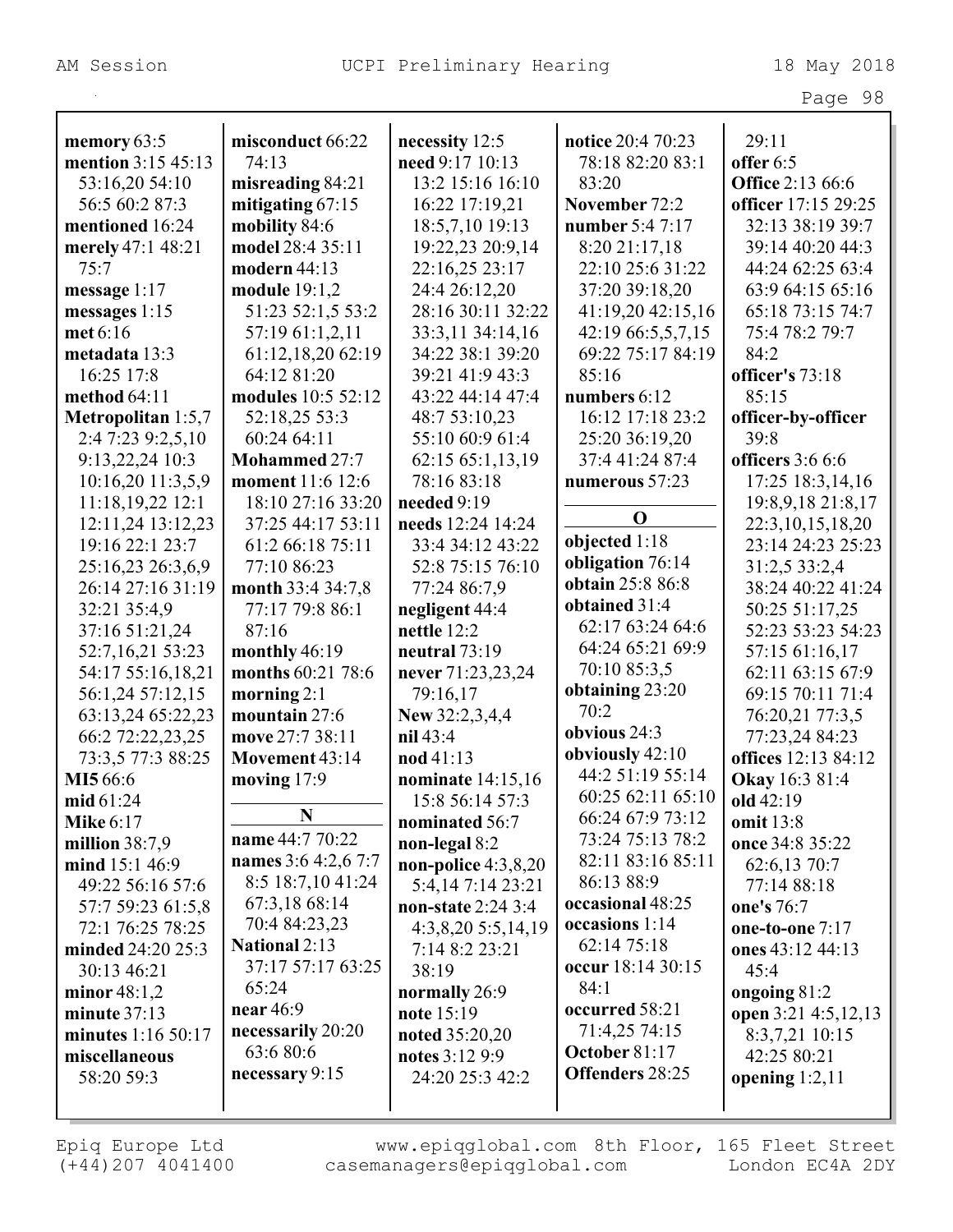|                        |                       |                           |                            | Page 99              |
|------------------------|-----------------------|---------------------------|----------------------------|----------------------|
|                        |                       |                           |                            |                      |
| 58:23,23 60:8,11       | 36:23 37:10,10,11     | perfectly 24:3            | plan 83:3                  | 57:12,15 63:13,25    |
| 60:13                  | 37:12,15 38:7,9       | 42:15 50:11 57:7          | planned 3:15 20:5          | 63:25 65:22,23       |
| operates 54:17         | 89:10                 | 74:20                     | planner 14:20              | 66:2 72:22,23,25     |
| operational 64:12      | panel 3:18 52:3,5     | perform 27:5 62:6         | planners 10:18             | 73:3,5 76:20 77:3    |
| <b>Operations 85:7</b> | paper 46:17           | 88:23,24                  | planners' 59:7             | 77:25 78:18 79:25    |
| opportunity 8:14       | paralegal 15:1        | performing 69:10          | planning 22:2              | 80:3,8,12,16,22      |
| 51:7 69:20             | 56:15                 | period 34:1               | 30:11,14 55:6,20           | 88:4,25              |
| opposed 62:12          | parallel 18:23 21:5   | periods 34:1              | plans 9:24,25 22:3         | policies $64:1,14$   |
| opposite 74:21 84:7    | 59:22                 | permissible 28:8          | plea 18:22                 | policing $51:17,18$  |
| opt 60:17              | Parliament 6:18       | permission 28:17          | pleadings 71:14            | 51:23 52:14,16       |
| oral 4:4,12 8:3        | 29:3 30:6             | permit 12:11 14:6         | please 17:12 22:12         | 53:22 54:1 69:5,8    |
| 19:11 23:18 24:4       | parliamentary 30:5    | 63:4                      | 33:12 41:3 45:19           | policy $64:17$       |
| 24:15 46:6             | part 6:14 29:12       | permitting 4:17           | 50:22 71:1                 | political 88:6       |
| order 1:13,21 12:7     | 32:12 34:12 53:2      | person 2:9 5:21           | plus 57:20 81:18           | pool 16:4            |
| 16:13 17:17 19:3       | 53:3 57:6 59:14       | 14:9,20,20 17:19          | pm 4:256:1089:15           | pose 41:16           |
| 21:23 25:19 28:3       | 59:15,16,17 64:12     | 17:20 30:1 35:25          | point 12:9 16:22           | posing $19:12$       |
| 44:1 45:14 46:3        | 71:8 74:13 80:17      | 36:15 56:14 57:2          | 18:19 35:18 38:14          | position $4:88:6$    |
| 52:15 57:18 65:25      | participant 7:15      | 57:7 62:1 68:9            | 51:14,16 53:16             | 19:7 21:22 43:7      |
| 67:2                   | participants 2:11     | personally 47:7           | 59:4 62:19 67:21           | 55:25 68:5 78:1      |
| orderly 72:3           | 2:25 3:4 4:10,20      | perspective 59:23         | 68:13 70:21,23             | positive 6:10        |
| orders 3:5 4:1,6 8:4   | 4:24 5:5,15,20        | 60:24 64:20 68:3          | 71:12 72:5,14              | possibility 76:9     |
| 9:16 42:7 49:7         | 10:4 38:19 55:23      | 72:18 74:19 75:12         | 73:21 76:15 78:5           | 78:12                |
| 87:15                  | participants' 4:16    | perspectives 64:5         | 79:6 81:18 84:6            | possible $9:12,16$   |
| ordinary 70:17         | participate 8:7,9     | persuade 16:5             | 86:7 87:10,17              | 16:8 18:6 19:21      |
| 71:13,14               | particular 4:19       | 56:12                     | 88:7,9 89:4                | 39:7 42:3,5 50:2     |
| ought 27:12 44:5       | 6:22 7:23 18:12       | pertaining 66:9           | pointless 42:17            | 64:4 68:4 71:6       |
| 48:16 76:21 88:1       | 25:18 27:2 36:12      | Peter 2:8 3:24            | 47:25                      | 83:5,20              |
| outcome 47:12          | 38:15 48:13 49:23     | phase 60:12,25            | points 11:6 51:8,11        | possibly 31:25 42:2  |
| outline 8:23 70:5      | 53:18 65:16,16        | 65:8                      | 51:15 54:12 58:5           | 43:17 60:6,17        |
| outside 80:20          | 67:18,21 68:14        | photocopies 35:4          | 81:5                       | 75:14 76:23 77:4     |
| overall 23:9           | 70:6 74:13 76:8       | photocopy 35:3            | <b>police</b> 1:5,7 2:4,13 | 78:10                |
| overarching 63:23      | 80:14 84:9 86:12      | photography 6:1           | 7:23 8:14 9:2,5,10         | pot 88:21            |
| 64:23                  | particularly 64:19    | phrase 22:22 54:8         | $9:13,22,24$ 10:3          | potential 79:22      |
| overcome 89:2          | 72:18                 | physical 45:7             | $10:16,20$ 11:3,5,9        | 81:9                 |
| overlapping 53:24      | partly 53:3 88:15     | pick 82:22                | 11:18,19,22 12:1           | potentially 17:18    |
| overseas 17:15         | partway 83:10         | picked 10:18 79:6         | 12:11,24 13:12,23          | 21:12 37:24 60:3     |
| <b>owe 60:1</b>        | party 71:17,18        | piece 11:21 19:22         | 19:16 22:1 23:7            | 68:16 79:10          |
| $\mathbf{P}$           | <b>Peacock 73:3,7</b> | pinch 35:18               | 25:16,23 26:3,6            | powers 53:25 68:21   |
|                        | pen 44:19             | pis 18:18                 | 26:10,14 27:16             | 70:1                 |
| package 63:2 64:16     | people 1:15 16:12     | <b>Pitchford 5:6 39:5</b> | 31:19 32:21 35:4           | practicable 56:22    |
| 65:11,14               | 16:20 21:18 22:24     | place 1:13 3:11           | 35:9 37:16,17              | 60:7                 |
| packages 60:15         | 27:17 31:17 32:10     | 4:14 5:2 6:15             | 42:18 51:21,24             | practical $7:138:20$ |
| packs 81:20            | 40:15 43:25 67:19     | 26:10 33:6,7 34:8         | 52:7,17,21 53:19           | 10:12,23 11:13       |
| page 42:11 89:11       | 82:14,16 85:24        | 46:9 71:10 80:24          | 53:23 54:17 55:16          | 12:20 15:5 19:13     |
| pages 9:9 13:13        | perceived 52:25       | places 53:5               | 55:18,21 56:1,24           | 22:2 56:8 63:16      |
|                        |                       |                           |                            |                      |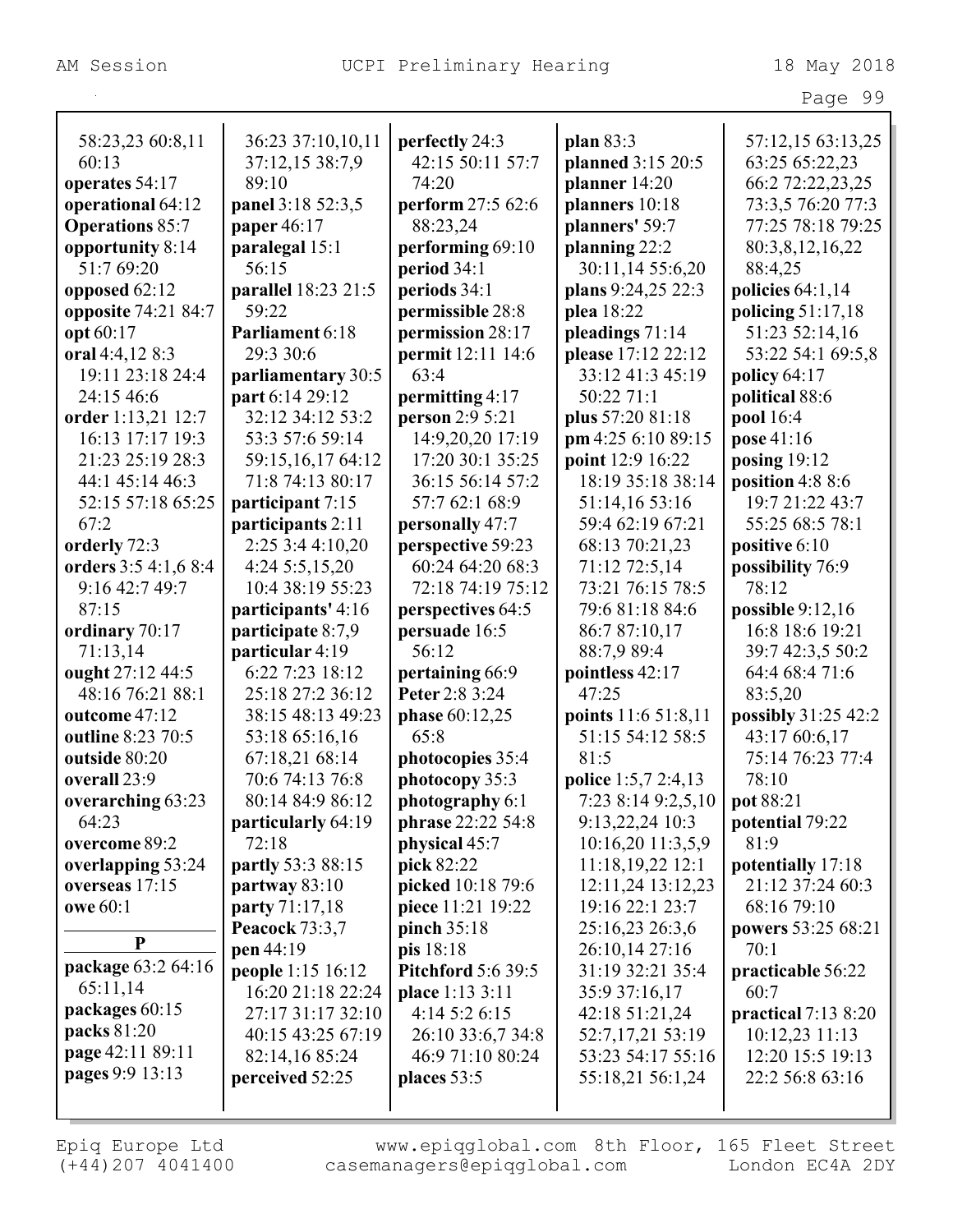|                           |                                      |                        |                                      | Page 100                 |
|---------------------------|--------------------------------------|------------------------|--------------------------------------|--------------------------|
| 76:15 77:7 78:13          |                                      | 62:12 81:25 82:11      |                                      | 89:4                     |
| 78:14,24                  | problems 8:20 18:2<br>18:12,14 20:25 | proper 11:2 19:18      | 77:15 84:2,24,25<br>publication 5:24 |                          |
| practically 17:13         | 21:6 27:22 49:20                     | 43:1                   | published 64:3                       | $\mathbf R$              |
| 76:17                     | 75:6 84:15                           | properly 12:24         | publishing 67:2                      | radar 53:17              |
| precise 22:9              | procedurally 19:11                   | proposal 14:3          | pulling 65:12                        | raft 13:13               |
| precisely 11:15           | procedure 59:19                      | 36:13,15 58:22         | purpose 5:16 47:1                    | raise 58:5 59:21         |
| 12:15 69:11 77:19         | 72:3                                 | proposals 45:24        | 47:2                                 | 76:6 77:19 88:20         |
| prefer 69:1               | procedures 3:1                       | 59:1                   | purposes 5:24                        | raised 11:13 18:19       |
| preferred 13:19           | 64:1 71:10                           | propose 5:1 14:9       | pursuant 45:22                       | 60:25 66:4,21            |
| preparatory 85:1          | proceed 16:3 46:7                    | 14:15 35:22            | pursued 28:5                         | 70:7 72:15 78:20         |
| prepare 4:18 82:12        | proceeding 28:22                     | proposing 15:20        | push 30:17                           | 85:10 88:1               |
| prepared 3:16 7:12        | 64:11                                | 36:5 44:12 46:3        | put 5:1 14:16 21:12                  | raising 58:4             |
| 9:25 52:8 60:15           | proceedings 53:21                    | protect 43:4 44:24     | 24:25 33:7 44:22                     | rapidly 33:5             |
| 71:22                     | process 4:21 10:17                   | protected 45:1         | 44:23 45:14 48:4                     | raw 31:9                 |
| preparing 4:21            | 11:24 14:22 18:21                    | protection $28:10,13$  | 48:10 74:9 78:17                     | re-extended 5:13         |
| 38:18                     | 23:20 25:1,2,19                      | 29:6 54:2              | 80:24 84:2                           | reach 70:18              |
| prescribe 70:19           | 25:19,22 28:2                        | protective 22:4        | puts 78:25                           | reached 14:13            |
| present 84:5              | 29:19 30:16 31:18                    | protocol 28:7          | putting 32:19 68:4                   | 26:11 47:13 63:12        |
| presenting 30:5           | 36:25 38:11,24                       | prove 87:4             |                                      | read 3:11 8:1 28:7       |
| pressures 54:5            | 39:18 41:1,4                         | provide 6:23 7:6       | Q                                    | 37:3,13 42:14            |
| Presumably 63:8           | 43:19,19 44:15,18                    | 22:9 24:18 27:18       | quantity 41:20                       | 43:24 44:4,7 45:6        |
| prevent 18:13             | 44:19 45:7 54:22                     | 35:4 47:3,11           | Queen's 3:17                         | 85:7                     |
| previously 13:1,22        | 60:21,23 62:22                       | 54:14,16,18 63:2       | query 26:7 29:3                      | readily 66:17 88:22      |
| 13:25 84:20               | 66:20 67:2 72:10                     | 65:20 67:7,10          | question 12:23                       | reading $42:11\,67:1$    |
| principle 66:3            | 79:3,12 81:6                         | 68:22 84:12 85:25      | 34:16 36:19 38:13                    | real 3:6 4:1,6 8:5       |
| 75:12 79:24 80:15         | 82:22 83:10 84:1                     | 86:7                   | 52:7 59:2,3 62:9                     | 15:24 78:5 84:23         |
| 80:24                     | 85:24                                | provided 3:22 13:2     | 66:4,10,21 68:4,8                    | realise 7:12             |
| prior $85:22$             | processes 24:10                      | 13:11 28:9 33:16       | 68:9 69:19 72:15                     | realistically 39:1       |
| privacy 28:3              | 43:18 44:1                           | 40:8 47:8 71:7,7       | 79:2,12 87:25                        | realities 78:14          |
| <b>private</b> 3:2,10 5:7 | produce 45:22 67:6                   | 73:5 75:2              | questions 6:4 19:7                   | reality $21:15$          |
| 7:14 9:1 44:25            | 79:10                                | providing 10:6         | 19:13 28:2 29:16                     | really 10:10 11:19       |
| privately 15:16           | produced $34:3,20$                   | 27:15                  | 35:21 36:9 40:13                     | 11:19 17:10 18:2         |
| privileged 72:24          | 45:23 48:2 84:19                     | provision 59:7         | 40:17 60:25 74:10                    | 22:1 27:1 44:8           |
| privy 59:24 63:10         | productively 33:18                   | 67:19                  | 75:25                                | 46:18 51:14 53:16        |
| probably $14:718:4$       | professional 76:14                   | provisional 29:22      | quick 7:25 39:2                      | 55:1 58:18 60:21         |
| 33:14 35:25 36:13         | programme 16:23                      | 42:23,24 50:1          | 86:22                                | 66:10,20 72:17           |
| 64:19 78:6 82:3           | 58:10 59:6                           | <b>public 3:4 8:22</b> | quickly 34:25                        | 74:8 81:8,8 83:19        |
| 86:20 87:11               | progress 14:7                        | 19:9 21:12,13          | 38:14                                | <b>reason</b> 5:12 45:25 |
| <b>problem</b> 13:18 14:6 | 18:13,25 19:1                        | 38:20 44:6,22          | quiet 50:22                          | 56:18 89:5               |
| 14:11 16:2 17:2,4         | 84:18                                | 48:4, 10, 19 49:8      | quite 14:23 26:11                    | reasonable 79:24         |
| 20:15 27:20 29:15         | projects 9:11                        | 49:17 52:2 57:17       | 30:15,22 35:11                       | reasonably 6:24          |
| 43:5 52:20 55:7           | prominent 21:21                      | 60:12 65:25 66:12      | 38:8 39:2 41:18                      | 15:9                     |
| 76:16 78:13,25            | promise 64:14                        | 66:23 67:4,6           | 46:12 48:8 49:14                     | reasons 29:19 53:3       |
| 80:15 84:5                | proofed 58:25                        | 68:22 69:6 70:25       | 58:14 61:9 76:14                     | 80:13                    |
| problematic 75:13         | proofing 61:12                       | 71:1,6 72:19           | 77:16 84:25 88:12                    | reassured 40:14          |
|                           |                                      |                        |                                      |                          |
|                           |                                      |                        |                                      |                          |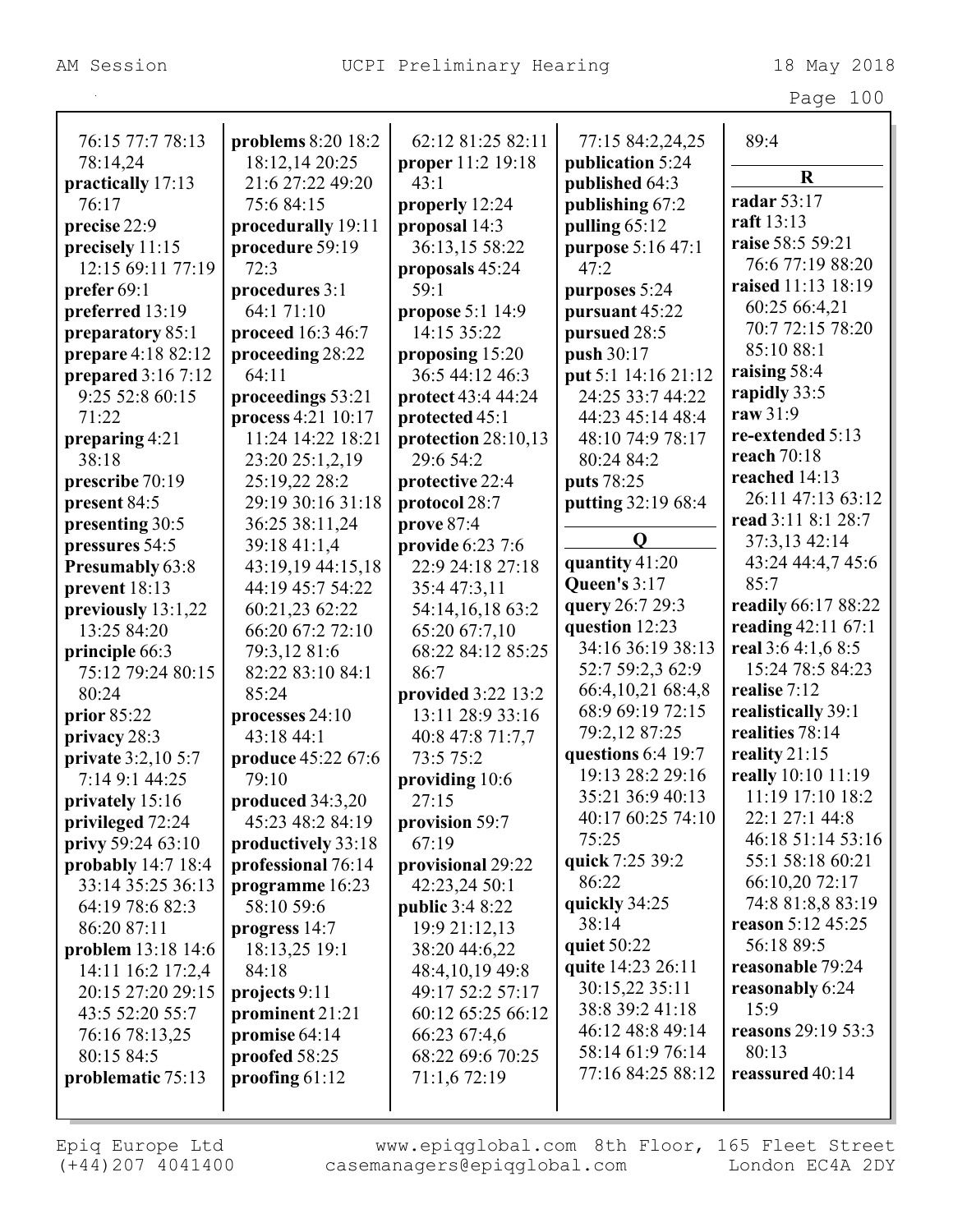|                          |                           |                                       |                                      | Page 101                   |
|--------------------------|---------------------------|---------------------------------------|--------------------------------------|----------------------------|
| receive 41:8 44:2        | 79:13                     | 59:11,12 83:5                         | 69:9                                 | 69:12 75:19                |
| 59:14 82:21              | regarded 74:23            | reporting 31:10                       |                                      | retainer 74:2              |
| received 4:11 23:6       | regards 24:18             | 39:6 48:13                            | requirements 87:5<br>requires 33:5   | retired 57:23              |
| 31:7 37:22 72:9          | 25:11 83:21               |                                       |                                      | review 53:1 57:20          |
| 75:1 85:17 89:6          |                           | reports 41:21 46:19<br>48:3,3,9 49:15 | requiring 52:14<br>Res 11:21 12:4,10 |                            |
|                          | regional 52:22            |                                       | 27:2 41:22 46:1                      | 58:3,6,17,19               |
| recognise 42:4           | regulation 28:10,16       | represent $19:17,20$                  |                                      | 60:20 63:22 67:1           |
| recognised 54:4          | <b>Rehabilitation</b>     | 57:14 72:23 74:14                     | reservation 35:13                    | 81:10 86:10 87:7           |
| 76:11 77:6               | 28:24 29:11               | 77:5                                  | resolve 16:13 23:2                   | reviews 34:10,21           |
| recommendations          | reiterate 62:19           | representation                        | 26:24 66:25 68:5                     | rhetorical 19:12           |
| 30:7                     | relate 6:25 41:7          | 19:19 73:11 74:1                      | <b>resolved</b> 14:6 26:12           | right $2:2,3,5,10,11$      |
| reconsidered 12:4        | related 53:21             | 76:23 78:1,15                         | 29:4 30:3 76:18                      | 2:13 9:20 20:20            |
| record 5:24              | relating $52:15$          | 79:14                                 | 78:25                                | 21:1,22 23:11              |
| recorded 5:22            | relation 13:22            | representative 6:17                   | resource 25:21                       | 24:22 28:16,18,18          |
| records 33:2             | 23:17 36:22 38:22         | representatives                       | 26:16 28:5                           | 28:24 38:2 41:1            |
| recriminating            | 39:17,19 40:2             | 2:25 3:3,10,20 4:3                    | <b>resources</b> 9:5 27:23           | 42:9 43:21 44:14           |
| 37:18                    | 46:22 51:16 52:14         | 4:9,16,24 5:4,14                      | 33:6 52:17 88:4                      | 44:21 45:20 48:20          |
| recriminatory 8:16       | 53:12 55:3 58:22          | 5:20 6:9 7:24 8:2                     | 88:10                                | 48:22 76:6 77:14           |
| recruit 87:8             | 59:21 60:23 61:10         | 8:15 23:22 77:25                      | <b>respect</b> 3:5 4:1,6             | <b>rightly</b> 55:18 60:14 |
| redact 37:2 42:16        | 62:8,23 65:10             | represented 2:14                      | 8:577:22                             | rights $49:13$             |
| 44:7                     | 68:14 72:6 80:3           | 5:7 17:16,23                          | respectable 34:16                    | rise 49:6 89:13            |
| redacted $7:1,5$         | 84:8 85:23                | 18:18 19:15 77:6                      | respectfully 15:7                    | risk $44:9,11,13,22$       |
| 43:22 63:9 67:12         | relatively 42:13          | 80:8,12                               | 44:9                                 | 44:24 49:6 87:6            |
| redacting 43:20          | 44:13 67:17 78:3          | representing 77:23                    | respective 11:25                     | risks 49:7,14              |
| redaction 12:14          | relatives 6:7             | 80:16                                 | respond 33:12                        | road 20:18 28:11           |
| 36:25 38:11 41:1         | Relativity 34:9,14        | <b>request</b> 5:11 6:8               | 35:22 36:9,11                        | Robert 2:14 36:22          |
| 41:4,23 43:3,17          | 42:10                     | 31:16,24 33:15,22                     | 43:8 45:25 46:3                      | 36:24 89:7,9               |
| 47:23 49:10 52:8         | released 67:11            | 33:23 40:5 47:19                      | 54:8 71:2,12 89:3                    | role 61:17                 |
| 53:11 84:1               | relevant 9:15 36:24       | 50:11,15 62:25                        | responded 45:25                      | room 2:22 14:17            |
| redaction/restric        | 48:13 63:3 65:15          | 64:17 69:13 82:20                     | responding 13:7                      | 30:19 58:7                 |
| 25:18                    | 66:8 70:15 74:7           | 83:2                                  | 54:3 69:20                           | rough 81:22                |
| redactions 7:3           | reliability 68:17         | requests 45:23                        | responds $71:18$                     | round 49:1                 |
| 11:23 41:9 42:7          | relieve 24:6              | 50:23 52:13 54:3                      | response $6:9,10$                    | Ruis $2:10$                |
| 45:24                    | reluctantly 11:20         | 57:25 58:1 62:10                      | 19:11 20:10 45:16                    | rule 33:23 45:23           |
| reel 6:16,22 18:9        | 12:2                      | 64:22 72:6 81:19                      | 50:13 58:4 75:1                      | 52:13 57:25 58:1           |
| refer 29:25 63:23        | rely 5:21 16:21           | 82:21                                 | responses 33:23                      | 62:10,24 64:22             |
| referred 69:12           | remaining $73:19$         | <b>require 6:13 22:7</b>              | 67:3                                 | 65:10 69:13 72:6           |
| referring $37:10,15$     | remains $27:10$           | 38:3 46:5 48:15                       | responsibility 36:6                  | 72:10 81:19,20             |
| refight $39:10$          | remarks $1:2,11$          | 49:20 53:4,11                         | responsible 14:11                    | 82:20,21 83:2              |
| refine 10:1              | remembers 68:9            | 56:9 68:21 73:25                      | restricted 44:5                      | <b>rules</b> 73:1          |
| refinement 38:3          | reminding $1:12$          | 87:20                                 | restriction 3:5 4:1                  | rulings 24:21 25:3         |
| reflect $69:14$          | removed 33:18             | required 12:2                         | 4:5 8:4 9:16 12:7                    | running $81:23$            |
| reflected 78:11          | replicated 12:15          | 24:15 25:11 36:25                     | 26:3 28:3 44:1                       | 83:11                      |
| refresh 63:4             | reply 51:7 72:16          | 46:7 49:11 50:10                      | 45:14 52:14 67:1                     |                            |
| refuse 6:4               | 73:23 79:11               | 51:1 82:6                             | 87:15                                | S                          |
|                          | <b>report</b> 10:6 34:3,4 |                                       | result 13:21 29:5                    | saddled 15:18              |
| <b>regard</b> 16:17 27:1 |                           | requirement 43:16                     |                                      |                            |
|                          |                           |                                       |                                      |                            |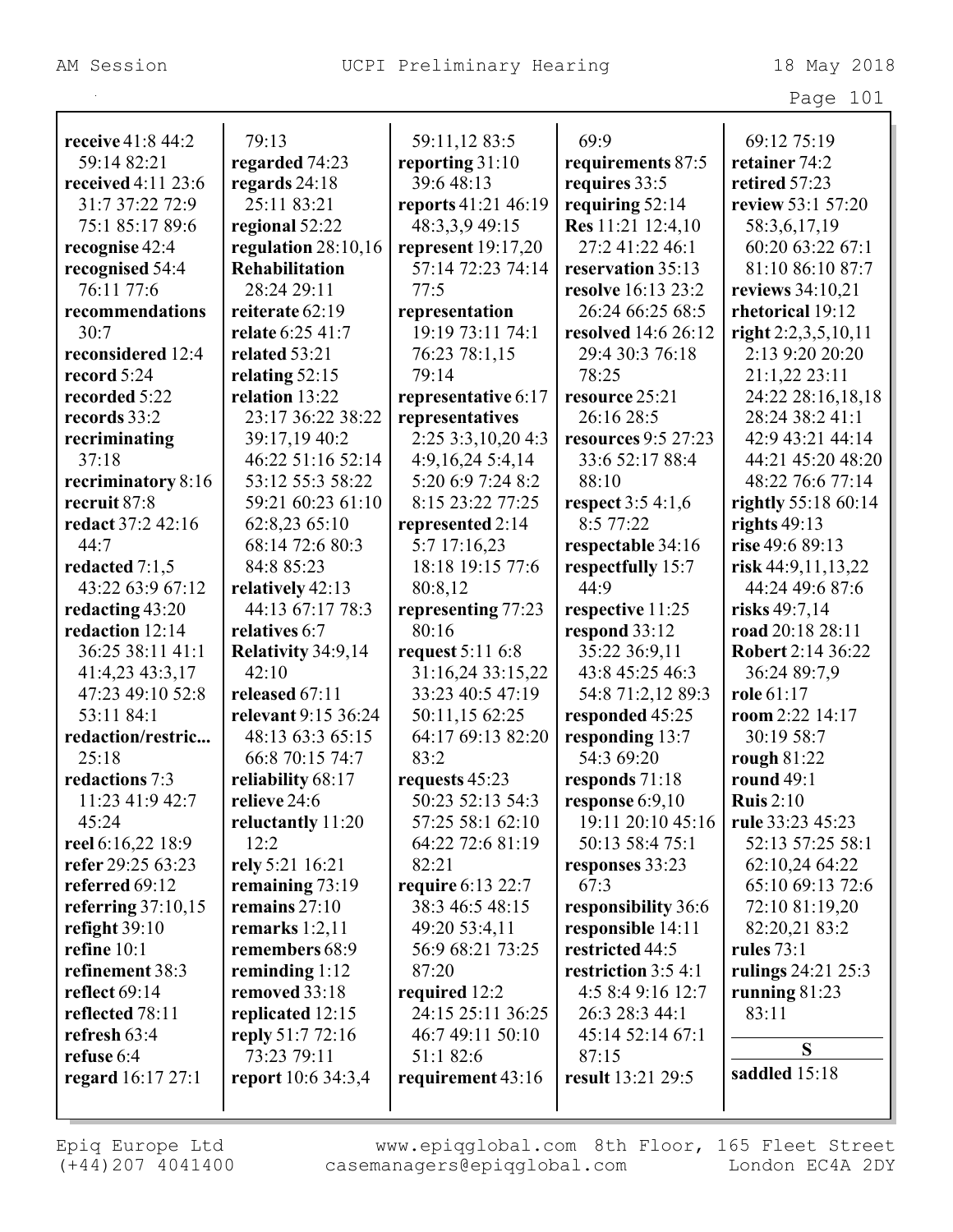Л

|                        |                      |                     |                      | Page 102                 |
|------------------------|----------------------|---------------------|----------------------|--------------------------|
| safety $44:23$         | see 7:8 10:23 20:11  | 13:23 19:17 22:1    | sides 13:18 27:20    | six 9:9 46:19 78:6       |
| salutary 71:8          | 25:4 26:22 28:8      | 23:7 25:16 26:4,6   | 32:11,18,18 74:21    | 84:22 89:12              |
| <b>Sanders</b> 1:8 2:5 | 34:12,22 37:1        | 26:10,15 27:16      | sight 61:11 68:7     | sketch 76:2              |
| 57:9,11,13,14          | 39:10 42:14 45:15    | 31:19 32:22 35:5    | significant $7:3,17$ | <b>Slater</b> 77:6 78:17 |
| 58:15 59:20 60:6       | 56:8 64:4,8 65:19    | 35:9 37:16 51:21    | 23:16,22 47:7        | 80:23                    |
| 60:10,19 61:7,9        | 67:6 70:13 75:13     | 51:24 52:8,17,21    | 78:16 82:13 84:25    | slight $52:25$           |
| 62:8,18 63:20          | 75:19 77:2 79:7      | 53:23 54:17 55:16   | Sikand 2:7           | small 16:12 25:6         |
| 64:19 65:6,10,21       | 80:15,23 89:3        | 55:18,21 56:2,24    | Sikand's $2:10$      | 43:4                     |
| 66:1,4,14,19 67:8      | seeing 23:22 64:21   | 57:12,15 63:13,25   | similar 5:10 6:5 7:7 | smaller 29:15            |
| 68:19 69:25 70:21      | 77:9                 | 65:22,24 66:2       | Similarly 22:20      | soft $67:17$             |
| 71:12 72:5,13          | seek 2:23 41:23      | 72:22,23,25 73:4    | simplification 35:1  | software 11:21           |
| 74:9,19,25 75:11       | seen 5:8 7:2,5 27:10 | 73:5 77:4 80:18     | simplify $14:4$      | solicitor 75:5 87:15     |
| 75:17,21 76:6,9        | 40:5 43:14,16        | 88:25               | simply $12:125:2,7$  | solicitors $58:12,12$    |
| 78:22 79:2,19,25       | 57:25 58:1           | Service's 25:24     | 30:17 37:23 41:9     | 73:2 76:13               |
| 80:2,19 81:1,5,15      | segment 81:15        | serving $52:13$     | 42:17,22 48:14       | solicitors' 73:1         |
| 82:7,9 83:13           | segments $57:19,21$  | session 49:9        | 67:16 70:3,18,19     | <b>Solidarity 17:25</b>  |
| 84:14 85:9 86:2        | 81:11,14             | set 3:7 39:12 65:14 | 72:1 80:2,5 82:21    | 40:3,16 41:18            |
| 86:13,16,22,25         | self-identify 23:5   | 67:18 86:9          | 89:1                 | 42:13 46:16 85:5         |
| 87:10,13,22            | send $1:15,16$       | setting 47:15 71:6  | simultaneously       | solution 13:20 14:8      |
| saving $27:23$         | sending 38:18        | 85:24               | 27:6                 | 14:18 18:4 36:2          |
| saying 48:7 83:13      | sends 20:18          | seventh 37:9        | sincerely 29:3       | 79:22                    |
| 85:4,25                | senior 14:24 15:1,9  | shakier 17:7        | single 18:9 60:25    | solve 21:15              |
| says 15:23 16:3        | seniority 15:24      | share 29:23 50:1    | sir 1:25 2:14 5:6    | solving $14:11$          |
| 22:25 74:15 76:10      | sensible 14:8 22:17  | shared 10:3 27:25   | 9:5 11:9 12:17       | somebody 1:17            |
| scale 38:13 43:17      | 25:7 27:1 50:5       | 29:23               | 16:5, 16, 24 17:9    | 14:15,16                 |
| scales 55:2            | 55:9 64:11 69:4      | shift 52:25         | 19:6 22:1,6,21       | soon 5:10 6:23 9:11      |
| scheduled 4:13         | 69:23 76:1 86:20     | short 9:8,10,23     | 25:19 28:1 29:23     | 9:16,18 18:5             |
| Schwarz 6:17           | sensitive 11:17      | 16:13 46:3 50:20    | 31:3,13 36:9         | 41:18 50:1               |
| scope $85:11,14$       | 17:18 25:20 27:14    | 51:11 78:18 79:14   | 37:15 39:5 43:18     | sooner 68:10,12          |
| screen 12:13,14        | 35:13 51:19          | 79:18 89:16         | 51:7 56:3 57:11      | sorry 32:3 62:3          |
| search 7:8 31:14       | separate 27:5 62:9   | shortest 33:25      | 57:14 59:20 60:19    | sort 11:13 19:13         |
| 33:22 34:3             | 62:10                | shorthand 50:17     | 61:10,15 62:8        | 22:9 32:22 34:18         |
| searched 21:22         | September 10:6       | 86:18               | 63:8 66:10 69:25     | 41:23 46:24 47:17        |
| second 9:20 28:14      | sequence 70:2        | shortly 2:22        | 70:21 71:12 72:5     | 76:2 80:9                |
| 51:3 59:3,15           | serious 20:3 24:23   | shove 30:17         | 76:7 78:4 79:2       | sorted $47:9$            |
| 60:21 81:7 83:3        | 28:11 38:22 49:14    | show 33:22          | 80:19 81:1 83:13     | sorts 22:6 39:25         |
| 87:10                  | 67:20 68:14 70:5     | shown 33:1 34:21    | 84:14 85:9 86:13     | 70:17 76:24              |
| secondary 30:6         | 71:2                 | 63:15 69:15 84:2    | 87:1 88:20 89:7,9    | sought 16:18 76:4        |
| secondly 33:8 68:3     | seriously 10:11      | side 8:18,19 12:11  | sit 17:24 87:3       | sound 30:18              |
| secret 83:18           | served 81:17         | 13:16,19 14:10,23   | sits $2:1\,16:3$     | sounds 48:16 49:22       |
| secretariat 11:10      | service 1:5,7 2:5    | 15:3,6,21 16:6      | sitting $82:14$      | source 32:16             |
| Secretary 52:4         | 9:2,5,11,13,22,24    | 27:23,23 33:7       | situation $1:1823:8$ | space 79:14              |
| secure 17:20 27:15     | 10:3,16,20 11:3,5    | 34:6 35:9,24        | 68:6 73:9 76:2       | Spanton $73:2,7$         |
| security 25:23         | 11:9,18,20,23        | 36:15 56:7,10,14    | 79:17 80:25 81:25    | speak 9:9 26:9           |
| 83:17,17 84:8          | 12:1,11,24 13:12     | 56:16 57:7 85:12    | situations 76:3      | 32:22 45:10              |
|                        |                      |                     |                      |                          |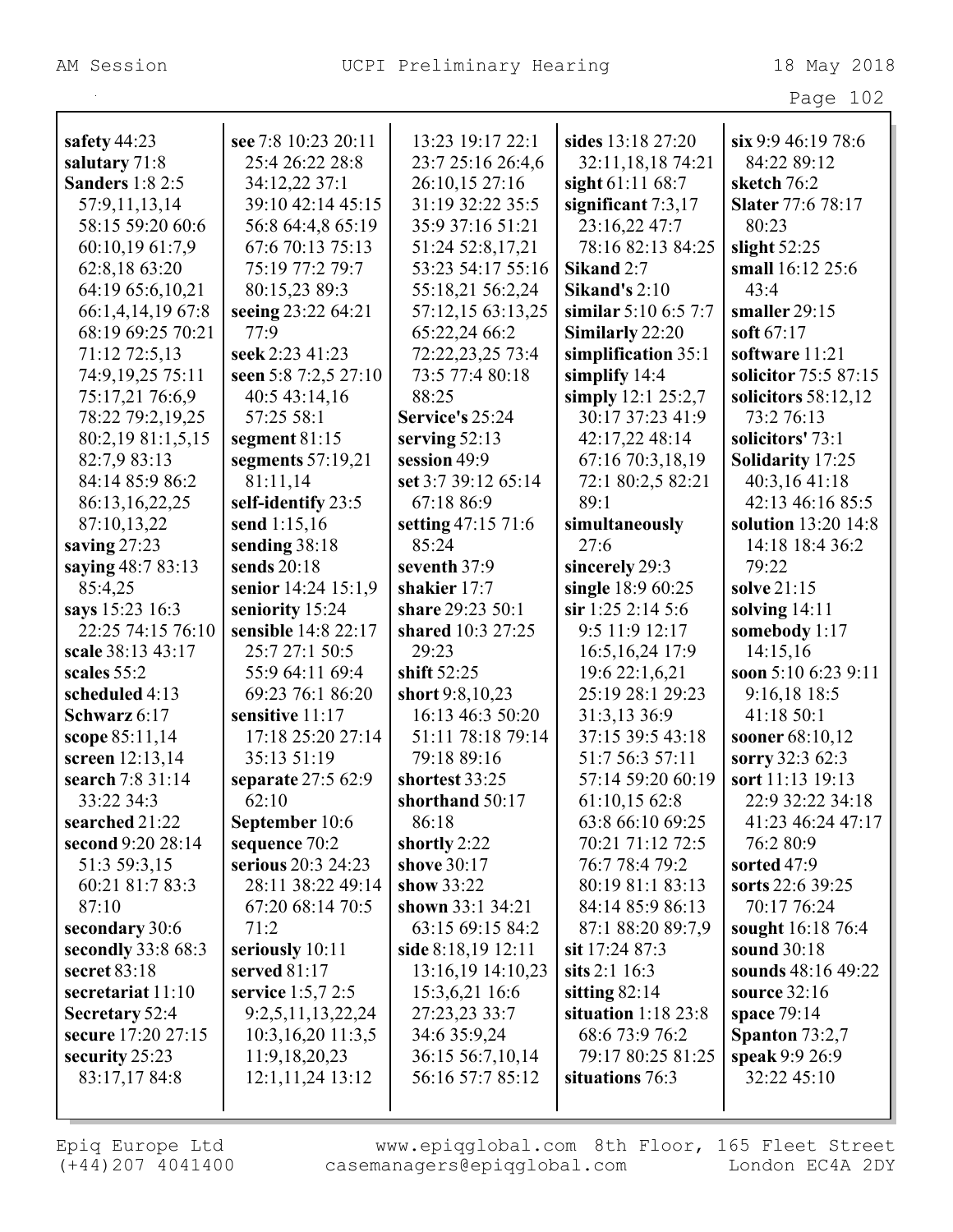|                        |                       |                       |                     | Page 103             |
|------------------------|-----------------------|-----------------------|---------------------|----------------------|
|                        |                       |                       |                     |                      |
| speaking $6:1953:8$    | 24:1,8,16,19 25:8     | stuck 86:11           | 74:3 79:17          | 64:16 72:21 76:1     |
| 75:21                  | 39:24 52:13 60:13     | style 54:20           | surviving 6:7       | 80:6,11 82:10,10     |
| Special 31:1 39:13     | 62:16,20 63:1         | subheading 66:20      | suspect 10:4 34:20  | 83:5,9 86:14 87:4    |
| 46:18 57:16 61:19      | 64:15 67:10 68:8      | subject 5:15 11:24    | 46:7                | 87:20                |
| 85:6                   | 69:12 70:8 72:1,8     | 34:10 59:10,13        | suspicion $20:10$   | teams 11:25 35:5     |
| specialist 76:4        | 82:1,15 85:15         | 87:17                 | 38:8                | 77:23                |
| specific 88:15         | statements 9:14       | submission 44:17      | system 11:16 27:15  | tease 20:22          |
| specifically 20:8      | 21:10 22:21 23:20     | 61:12 67:16 79:9      | systems $11:16$     | technical 11:25      |
| specify 85:16          | 24:24 39:14 51:1      | submissions $1:3,5,7$ | 16:17 64:1          | 16:6,9               |
| specifying $85:15$     | 52:9 58:23,24         | $1:24$ 3:22 4:4,7,10  |                     | technology 11:15     |
| spectrum $41:12$       | 60:9,11 62:10         | 8:3 9:2 10:8 43:1     | T                   | 11:16 12:18 14:21    |
| speech 13:7            | 67:11,13 69:16        | 55:22 56:3 57:12      | table 21:15 71:18   | 14:24 15:2,10        |
| speed 32:17 34:19      | 70:13 71:16 79:7      | 65:12 74:10           | tables 59:7         | 16:17 17:10,11       |
| spent 29:25            | 81:17,18,22 82:13     | submit $55:14$        | take 4:14 9:20 13:4 | 27:5 83:17           |
| spirit $11:7$          | 84:13 85:16 87:14     | submitting 23:21      | 16:22 17:14 22:13   | tell 24:5 33:6       |
| split 15:11 16:4,6     | statutory 28:17       | suffice 35:25         | 33:11 34:17 35:23   | telling 75:4         |
| splitting $12:23$ 13:1 | 59:19                 | sufficient 15:24      | 37:1,13 39:13       | template 40:19       |
| 13:10,24 17:7          | <b>Steel 2:9 7:25</b> | 17:20 77:20           | 41:17 43:12 44:9    | 47:15 70:9,10        |
| 56:8,22                | steer $61:15$         | suggest 3:13 12:6     | 46:8 50:17 51:8     | temptation 35:9      |
| Squad 39:13 46:19      | step $27:2$           | 14:23 15:7 17:2       | 76:23 77:5 78:1     | ten 50:17            |
| 57:16 61:19 85:7       | stepped 33:5          | 26:1 39:17 55:2       | 79:9 80:13 82:4     | tens $40:1$          |
| stability 12:2         | steps 33:17 66:10     | suggested 55:13       | 82:13 84:25 86:22   | tentative 54:15      |
| staff $31:19$          | stone 39:12           | 56:23                 | 87:7                | term 31:14 46:9      |
| stage 10:17 18:20      | stood 78:4            | suggesting 19:2       | taken 4:22 25:22    | termination 74:1     |
| 18:21,21 37:18         | stop 52:13 58:2       | 39:20 44:8 48:16      | 40:19 47:6 51:10    | terms 1:13 57:19     |
| 46:21 59:19 69:3       | 86:20                 | 56:14 70:1            | 56:13 61:16 66:11   | 58:2,18 62:22        |
| 70:19 77:12 78:3       | straight $34:14$      | suggestion 35:23      | 78:22 81:18 88:19   | 68:17 75:21 79:25    |
| 83:8,19                | straightaway 81:23    | 56:6 78:9 85:13       | takes 26:10 27:17   | 81:9 84:15           |
| stages 59:12 65:5      | straightforward       | 85:18                 | 34:8 38:13 39:23    | testing 11:25        |
| 85:2                   | 18:1 27:2 31:14       | suggestions 40:25     | 44:18 54:3 75:3     | thank 1:22,25 2:19   |
| staging 68:13          | 48:8                  | 44:2                  | talk 36:20          | 8:12 27:8 40:11      |
| stance 67:5            | strand $59:22$        | Sukhdev 6:16          | talking 9:23 13:24  | 47:10,14 50:22       |
| standards 74:23        | strands 18:22 55:3    | summarising $54:13$   | 55:20 65:24 72:19   | 51:6 53:15 57:11     |
| standpoint 74:4        | strategic $53:1$      | supply $56:10$        | 76:5 78:7           | 60:19 63:8 85:9      |
| start 9:18 10:21       | 57:20 58:3,6,16       | support $42:7$        | tant 18:18          | 86:16,25 87:1,2      |
| 11:15 12:6 37:6        | 58:19 60:20 63:22     | supportive 73:20      | target $11:8$       | 87:22                |
| 59:11 85:5 89:8        | 67:1 81:10 86:10      | suppose 26:25         | task $31:1742:4$    | theme 19:25 65:7     |
| 89:12,13               | 87:7                  | 74:12                 | 57:3 69:10 88:23    | <b>Theoretically</b> |
| started 10:12          | strength 70:22        | sure 17:6 26:5        | team $2:63:3,11,13$ | 36:23                |
| state 3:24 4:20 5:4    | strict 1:20 19:3      | 35:11 36:5,21         | 4:16 6:11 10:8      | theory 30:16         |
| 7:248:14               | 21:23                 | 42:11 44:21 78:11     | 15:10,17,20,21      | thereabouts 86:1     |
| stated 71:21           | strikes 55:9          | 79:3                  | 19:17,19 26:17      | thing $16:24\,34:18$ |
| statement 2:21         | strokes 24:23         | surely $74:16$        | 50:12 53:22 54:6    | 39:11 56:5 59:21     |
| 3:16 6:14,14 7:13      | strong $20:1076:18$   | Suresh 6:18           | 55:1,11 58:10,11    | 62:11 87:3           |
| 8:1 17:17 19:10        | strongly $80:21$      | surprised 40:12       | 59:24 60:5 62:15    | things $7:11$ 13:8   |
|                        |                       |                       |                     |                      |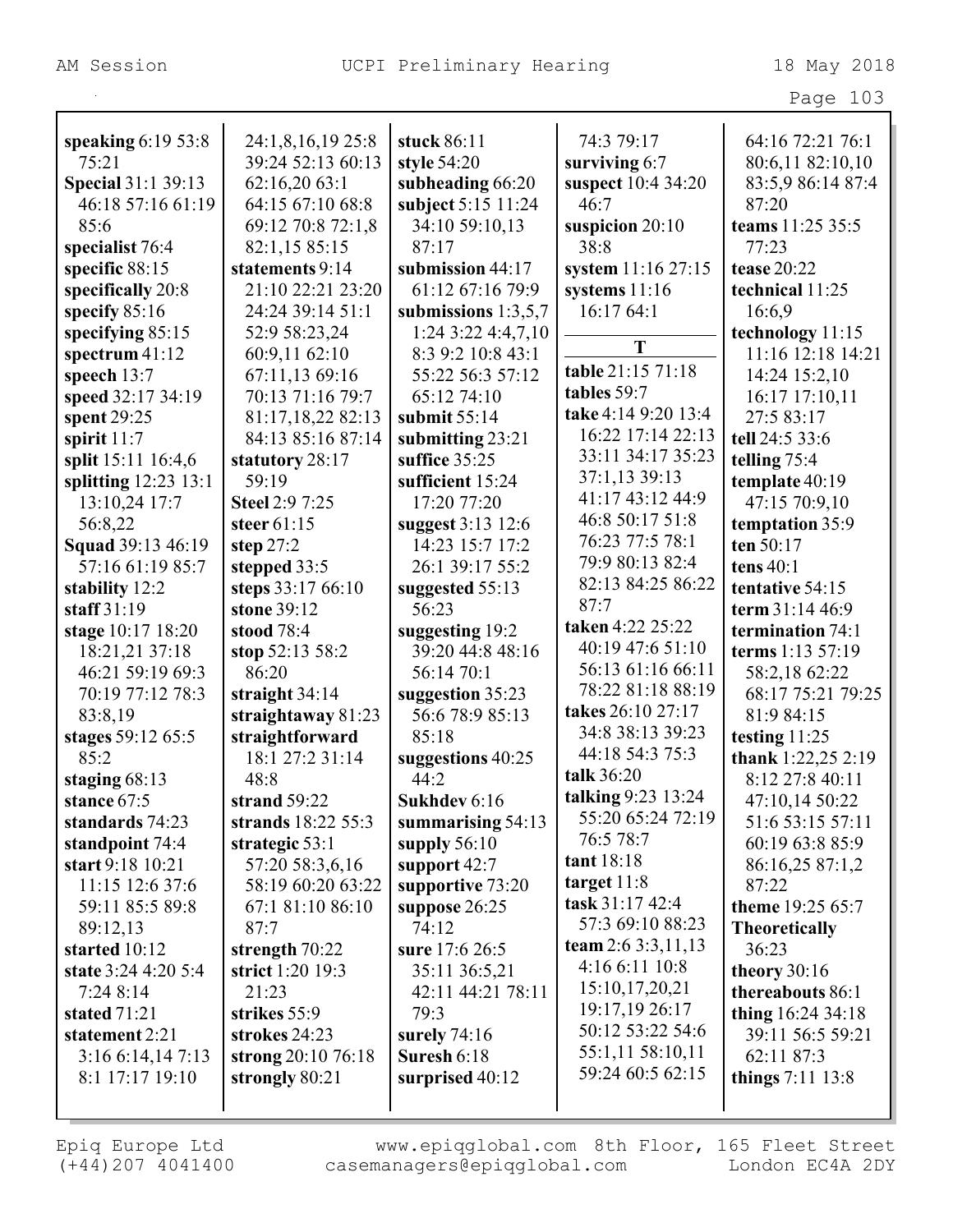| rage | 04 |
|------|----|
|------|----|

| 15:3,6 19:13        | 77:22 81:10 87:13     | tranches 61:24      | 3:8                | valuable 4:17       |
|---------------------|-----------------------|---------------------|--------------------|---------------------|
| 20:22 21:2 28:17    | throughput 33:4       | 81:12               | uncorrected 3:12   | variant 7:18        |
| 30:8 45:2,13 46:4   | ties 72:15            | transparency        | undercover 3:6 6:5 | varies 33:24        |
| 46:15 49:18 55:17   | tight 10:20,22 11:1   | 65:13               | 21:17 44:24 51:17  | variety 20:16       |
| 56:11 61:5 63:5     | time 1:15 13:19       | transport 22:5      | 51:18 52:10,16,22  | vast 39:20          |
| 70:17 71:4,24       | 28:6, 14, 20 29:2     | 83:24 84:8          | 53:20,22 54:1      | video $6:1$         |
| 81:21 82:18 83:18   | 29:12 33:11 34:11     | transportation      | 61:17 69:5,8 74:7  | Vietnam $17:25$     |
| 85:12 86:11         | 41:1 44:7 52:11       | 26:16 27:14         | 84:22              | 40:3,16 41:18       |
| think $2:158:22$    | 54:3 55:20 63:10      | transported 84:11   | underlined 10:10   | 42:13 46:16 85:5    |
| 12:9 13:10,19,23    | 65:4 74:23 76:6       | transporting 25:20  | undermine 42:11    | view 4:15 7:4 11:20 |
| 14:19 15:11,13      | 77:7,20 79:15         | travel 46:22 83:16  | understand 7:19    | 12:2,12 14:19,21    |
| 16:24 19:6,14,22    | 82:12 85:1 86:9       | treated 41:10 46:23 | 12:10,25 13:3      | 26:8 29:22 42:6     |
| 20:9,14 22:17,21    | time-consuming        | Tribunal 53:25      | 14:7 23:2 27:16    | 42:23,24 44:9,11    |
| 23:5,6,9,12,19      | 25:21                 | tried 76:2 86:2     | 29:21 34:13 39:15  | 47:13 49:14 53:9    |
| 24:2,19 28:8,14     | time-frame 79:18      | true 68:8           | 48:11 51:24 52:1   | 53:10 67:3 69:17    |
| 28:22 32:4,17       | timelines 54:19       | truth $75:4$        | 53:5 58:9 60:19    | 70:18 75:4,7        |
| 33:17,20 34:19      | times 44:18 66:5      | try 10:22 21:15     | 61:9 62:8 63:20    | 76:19 84:6 86:8     |
| 35:19,25 36:13      | 84:9                  | trying 20:22 26:25  | 66:14,17 75:3,10   | 88:7                |
| 40:2 41:12 42:4     | timescales 10:19,22   | 39:10 56:25         | 84:17 86:3 88:7    | views 4:19 7:19     |
| 45:7 47:4 48:2,18   | 10:25 20:6            | Tuesday 11:10       | 88:14,18,22        | 47:9 50:6 69:15     |
| 50:5,5,12,15        | timetable 9:7 10:24   | turn 7:4 86:17      | understanding      | visit 84:12         |
| 54:12 55:7,13       | 30:5 39:1 59:5        | twice 61:22 62:1,7  | 28:16 34:5 62:23   | visiting $53:5,6$   |
| 57:2,9,16 59:18     | 79:4 86:9 87:7        | 62:12               | understands 13:11  | visits $52:3$       |
| 60:9 62:6 63:14     | timing $69:21\,72:18$ | two 1:16 2:10,25    | understood 6:2     | volume 55:25 82:9   |
| 63:17,18,22 64:17   | 79:3                  | 6:20 22:18 25:23    | 25:14 40:18 66:19  |                     |
| 65:19 69:23 71:8    | today 2:15 15:14      | 27:5 32:1,8 43:18   | 85:9               | W                   |
| 75:14 76:15,17      | 26:24 36:10,12        | 50:23 54:12 56:16   | undertaking 6:22   | wait 12:6 20:11     |
| 77:10,11 78:10,19   | 51:17 75:15,24        | 57:6 58:18,20       | undertook 7:11     | 25:22               |
| 78:22 79:20 81:17   | 78:23 83:7            | 60:17,20 62:14      | undoubtedly 49:20  | waiting 21:7 82:15  |
| 83:8,19 84:18,22    | told 7:4 8:17 45:25   | 63:16,21 67:23      | Unit 57:18 65:25   | wall 60:5           |
| 85:10,17 86:2       | Tool 11:21 12:4,10    | 77:18 81:22         | units $52:22$      | want 8:8 11:8       |
| 87:25 89:3,5        | 27:3 41:22 46:1       | two-hour 82:2       | unnecessary 30:2   | 18:12 24:9 30:25    |
| thinking 20:22      | top 18:9 26:18        | two-man $15:20$     | 56:19              | 35:3,14 39:12       |
| 25:18 59:20         | 33:20 49:12 50:6      | two-person 15:21    | unusually 8:21     | 43:25 44:22,23      |
| third 28:14 49:3,23 | 53:9 59:20 62:16      | type $14:20,20$     | uploaded 13:22,25  | 53:20 56:17 58:5    |
| 59:16 87:15         | 65:2                  | types 13:14 57:24   | uploading 34:8     | 58:8,18 72:7 86:5   |
| thoroughly 15:2     | topic 19:6 25:15      | 63:21               | $ urge 80:21$      | 86:6 87:23 88:14    |
| thought 20:8 22:7   | 28:1 36:19 56:5       | typing $31:14$      | urgent $10:19$     | wanted 29:25 63:21  |
| 35:8 42:15 74:19    | 66:21 75:14           |                     | usable $13:16$     | 81:5                |
| 79:23 80:17 84:20   | topics $64:22$        | U                   | use 11:17,22 12:3  | wants 23:24         |
| 86:3                | <b>towel</b> 14:17    | ultimately 56:20    | 27:4 31:3 68:21    | warning $59:10$     |
| thousands 40:1      | track $23:1$          | 73:16 76:12         | useful 47:15 88:11 | wasn't 58:9 68:10   |
| threat $41:16$      | Tradecraft 47:14      | unable $24:1,18$    | utility $23:12$    | 69:25 70:7 85:20    |
| three 41:6 45:2     | traditional 54:8      | unacceptable 74:16  | $\mathbf{V}$       | 88:8                |
| 51:4 57:19,21       | training 53:7         | uncontroversial     |                    | way 13:8 17:3 21:1  |
|                     |                       |                     |                    |                     |